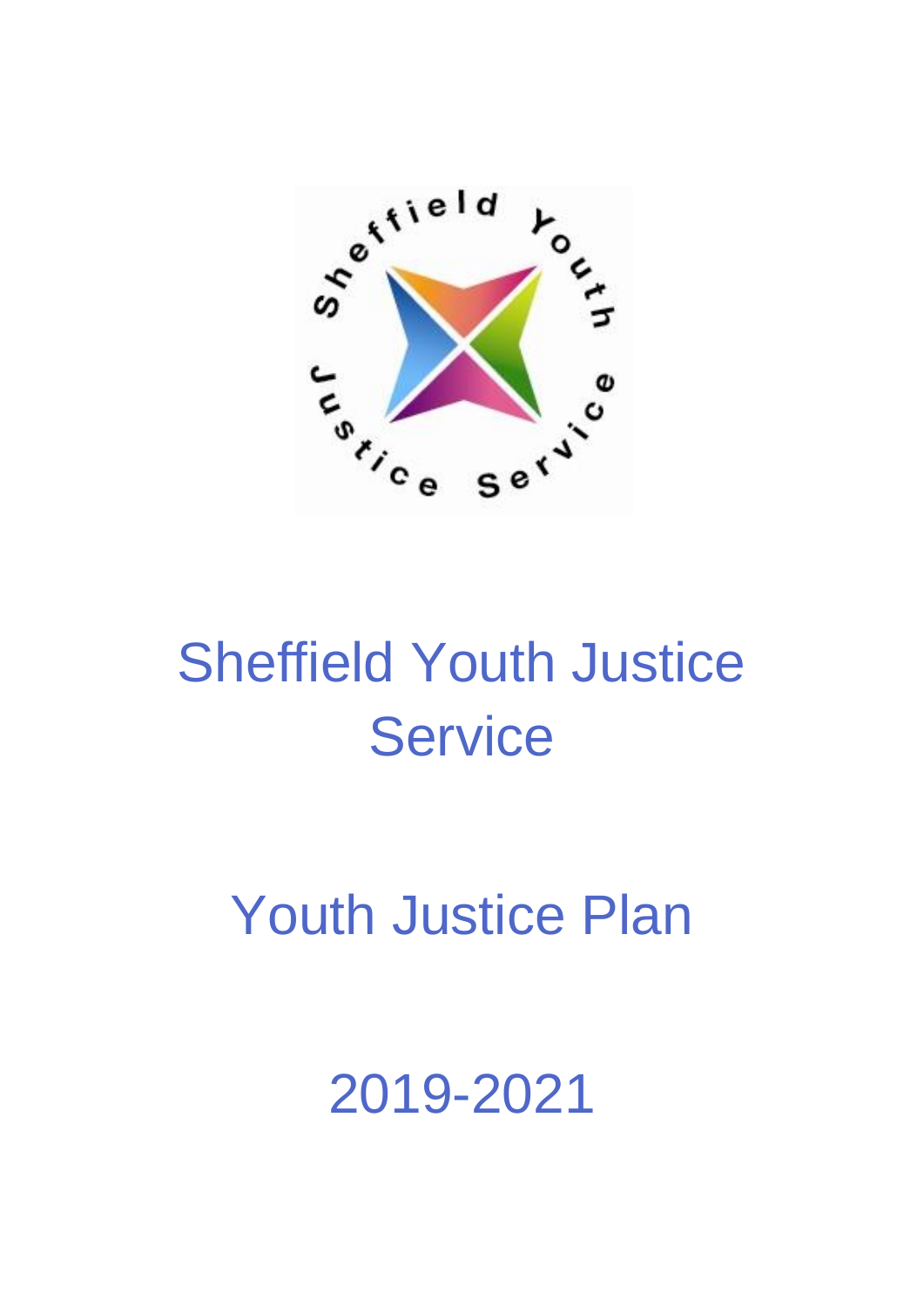

#### <span id="page-1-0"></span>**Chair's Foreword**

I am pleased to have become the new chair of the Sheffield Youth Justice Service Management Board, and to be able to introduce the Youth Justice Plan for 2019- 2021. The plan details our achievements in 2017 – 2019, and sets out how we plan to continue to deliver successful youth justice services in the forthcoming 2 years.

Headline achievements are that as a result of a new truly effective multi-agency approach to prevention, intervention and diversion the number of young people in Sheffield recorded as entering the Criminal Justice System continues to fall dramatically. The continued success in maintaining good performance in relation to education, accommodation and the number of Sheffield young people sentenced to custody is also to be celebrated.

The achievements and progress made has been further recognised in the recent HM Inspectorate of Probation (HMIP) Inspection of Youth Justice Services in Sheffield where the service received a composite rating of being good overall with several areas of outstanding practice identified during the course of the inspection process.

The inspection confirmed to us that the needs of the young people who become known to the service are changing and increasing in relation to their complexity, diversity and context in which these needs are present. It further confirmed to me that it is vitally important that the performance, contribution and commitment from the partnership is strengthened to provide the strategic direction to enable the service to use resources in the most effective way, and align the available resources to the areas of greatest need.

I am confident that the Youth Justice Service Management Board will continue to build upon the improvements already made, and become a strong, effective and significant partnership for the city. As chair I will ensure that the governance and leadership we provide supports and promotes the delivery of a high-quality, personalised and responsive services for all children and young people.

The Sheffield Youth Justice Service Management Board is committed to working effectively and collaboratively with all partners and agencies to reduce the numbers of young people entering the criminal justice system, and reduce re-offending of those convicted of committing crime in the city, whilst striving to maintain existing high standards and improve our performance against the national and local performance indicators and priorities where necessary. This plan sets out how we will achieve these aims alongside other national priorities wider service, partnership and local priorities.

#### **Victoria Horsefield - Assistant Director - Safeguarding and Quality Assurance**

**Chair, Sheffield Youth Justice Service Partnership Board**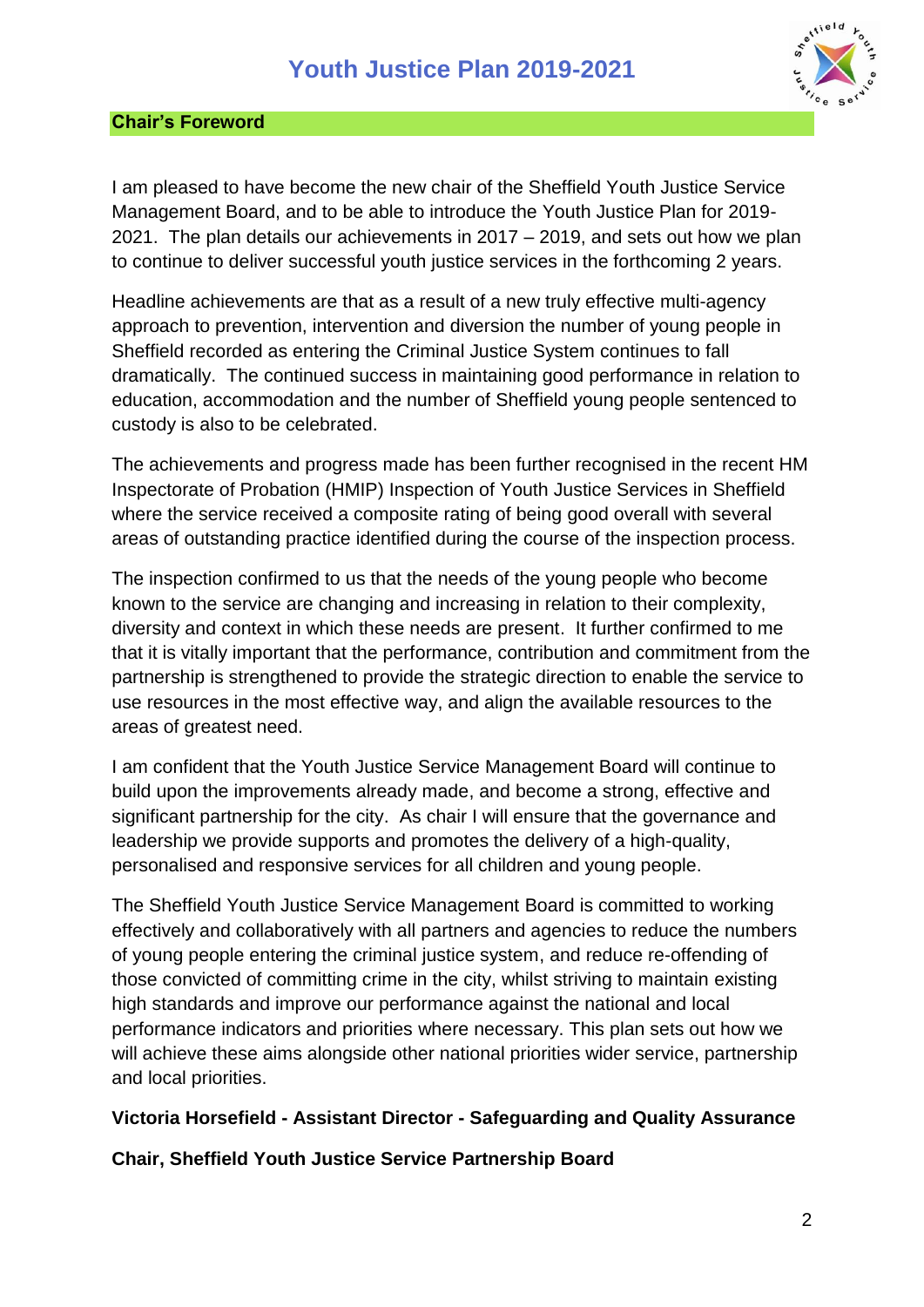

#### <span id="page-2-0"></span>**Contents**

| 1.  |                                                                |  |
|-----|----------------------------------------------------------------|--|
| 2.  |                                                                |  |
| 3.  |                                                                |  |
| 4.  |                                                                |  |
| 5.  |                                                                |  |
| 6.  |                                                                |  |
| 7.  |                                                                |  |
| 8.  | Costed plan for the Youth Justice Board Good Practice Grant 40 |  |
| 9.  |                                                                |  |
| 10. |                                                                |  |
|     |                                                                |  |
|     |                                                                |  |
|     |                                                                |  |
|     |                                                                |  |
|     |                                                                |  |
|     |                                                                |  |
|     |                                                                |  |
|     |                                                                |  |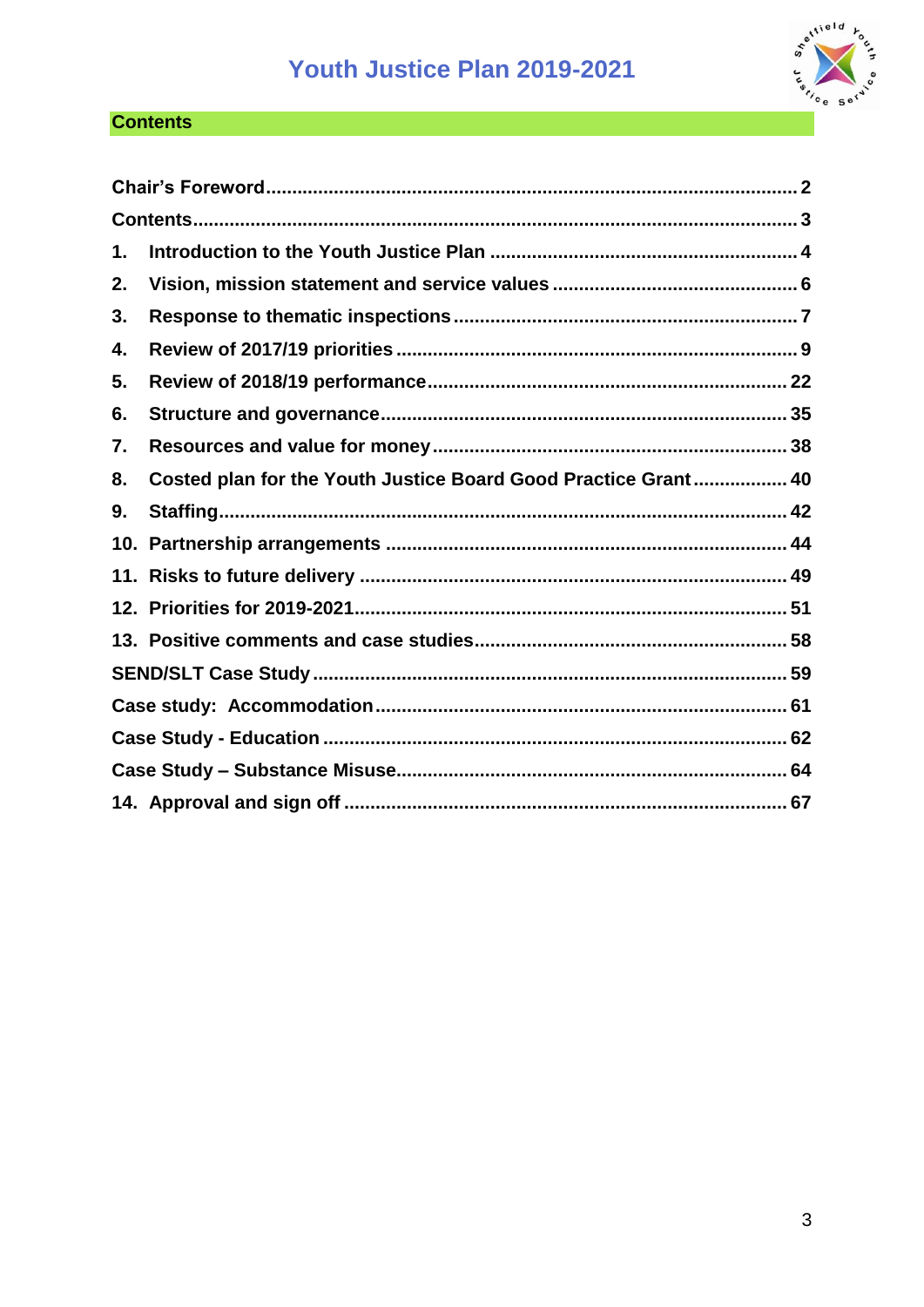

#### <span id="page-3-0"></span>**1. Introduction to the Youth Justice Plan**

The principal aim of the youth justice system is to prevent offending by children and young people (Crime and Disorder Act 1998). Sheffield Youth Justice Service (YJS) continues to coordinate the provision of youth justice services across the city. The service works in partnership to achieve the national youth justice strategic objectives which are to:

- prevent offending
- reduce reoffending
- increase victim and public confidence
- ensure the safe and effective use of custody.

The partnership is a key contributor to the Community Safety and Children's Services responsibilities within the city, and the Service Manager holds a seat as a board member on the Safer and Sustainable Communities Partnership Board and the Vulnerable Young People Executive Board. The YJS plays a vital role in both improving community safety and safeguarding, and promoting the welfare of children, in particular protecting them from significant harm. Many of the young people involved with the YJS are among the most vulnerable children, and are at greatest risk of social exclusion. Our multi-agency approach ensures that we play a significant role in contributing to addressing the safeguarding needs of these young people.

Sheffield YJS is a multi-agency service comprising of four statutory agencies; Police, National Probation Service, Health and the Local Authority, each of whom, alongside the Youth Justice Board (YJB), hold a statutory responsibility for resourcing and supporting the partnership.

The Service has continued its relationship with the Police and Crime Commissioner who provides both strategic and financial support to the partnership, and there is representation on the management board from the Office of the Police and Crime Commissioner.

In addition to statutory funding partners, there is also representation within the partnership of other services which are key to the delivery of the core aims, including Sheffield Children Safeguarding Partnership (SCSP), Community Rehabilitation Company, Sheffield Futures and the Community Youth Teams.

We are currently seeking confirmation of further representation on the board from partners in Social Care, Education, Multi Agency Support Teams for Early Help and Prevention and the Children's Hospital.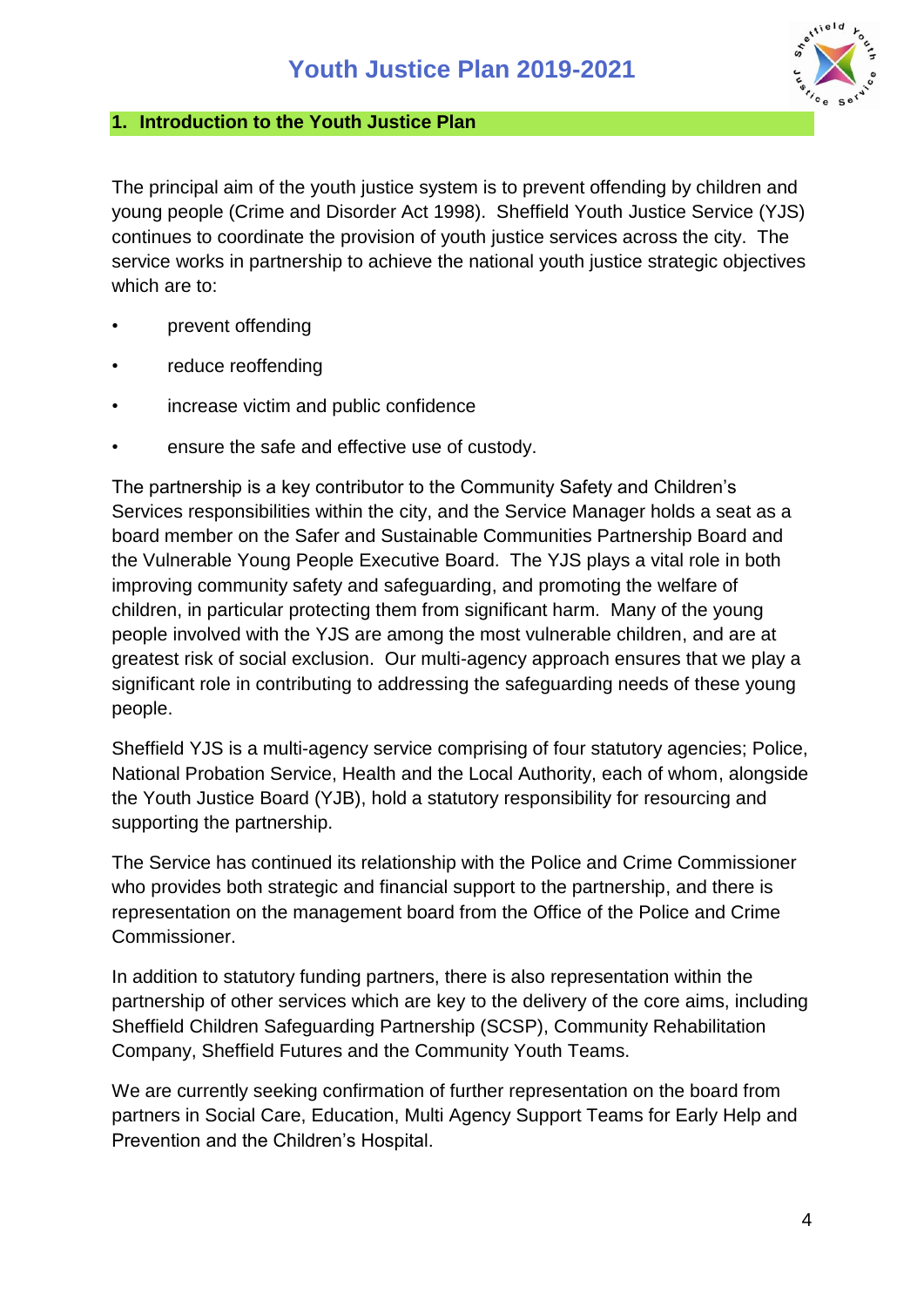

Through our coordinated partnership approach we want to ensure that services delivered are targeted, and avoid duplication, whilst maximising effectiveness.

There is a statutory requirement for each local authority to set out an annual plan for the delivery of youth justice services within their area. This plan incorporates the required information on value for money, structures and governance, partnership arrangements and risks to future delivery. The plan also provides information on local priorities, positive comments and case examples of effective practice within the Sheffield YJS partnership.

**Andy Stirling**

**Service Manager**

**Sheffield Youth Justice Service**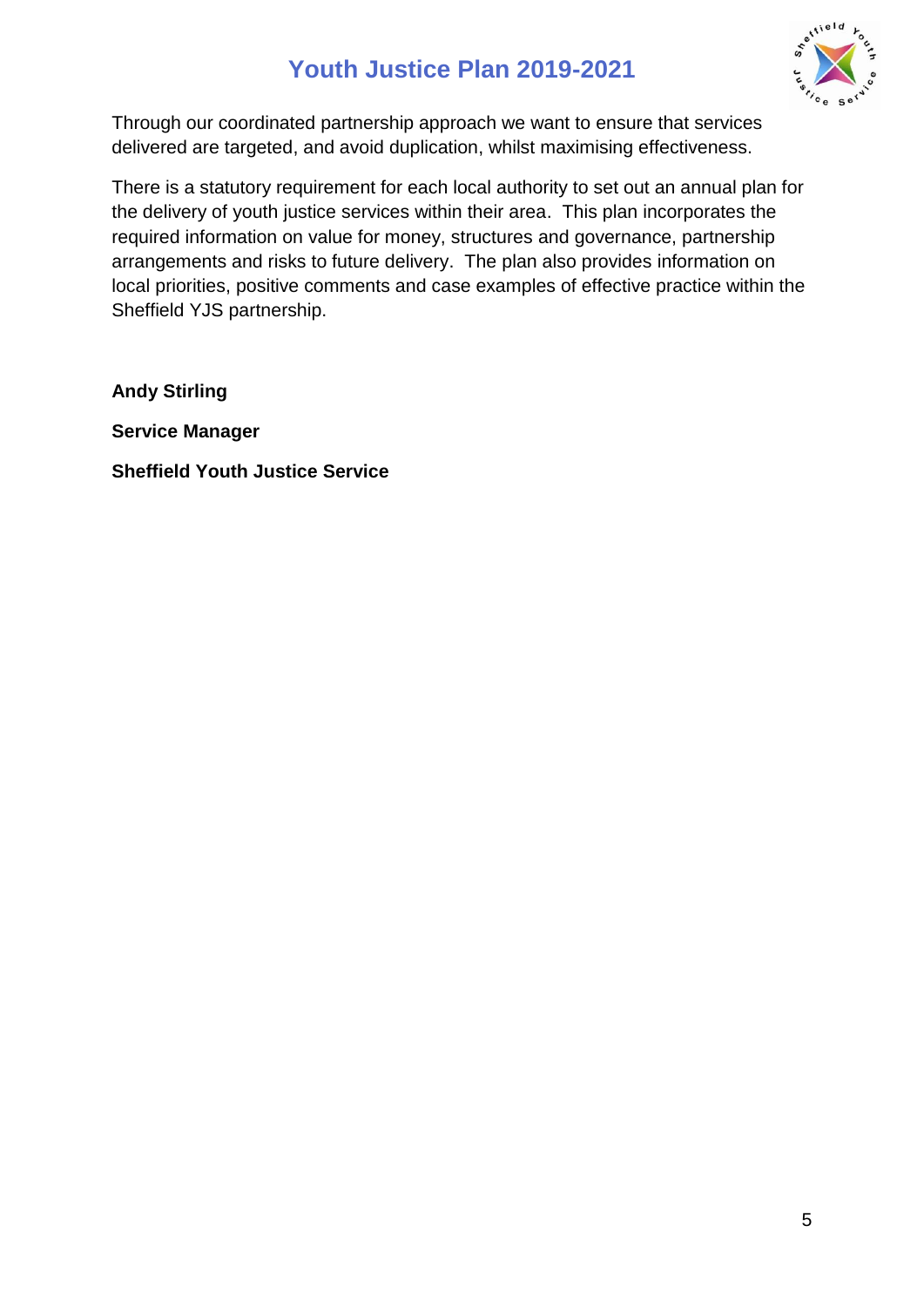

#### <span id="page-5-0"></span>**2. Vision, mission statement and service values**

#### Vision

To be an innovative and supportive service that is successful in the work we do with young people and their families through skilled, knowledgeable, inspirational staff who are effective and accountable. For the young people we work with to feel safe, motivated and hopeful for their future.

#### Mission

Working in partnership, Sheffield Youth Justice Service will deliver a high quality service that safeguards young people and reduces and prevents offending by children and young people, thereby protecting the public. The service aims to reduce the number of young people entering, or re-entering, the criminal justice system and ensure that those few who require custody are successfully rehabilitated into their community. This will be achieved through effective intervention that promotes desistance. The service will remember the experience of victims of youth crime and will use its power to protect victims by promoting appropriate and effective interventions and sentencing.

#### Values

- Provide a quality service which is effective, efficient and value for money
- Ensure that interventions and services are provided at the earliest opportunity and at the least possible tier
- Regard the safety of the public as a priority
- Provide a fair and equitable service to young people, families, victims and the wider public
- Treat young people who offend with respect and dignity
- Respect diversity in terms of race, gender, disability, age and sexual orientation
- Promote the rights of victims and the rights and responsibilities of children, young people and their families
- Work in partnership to meet assessed need and avoid duplication
- Value staff as the service's most important resource.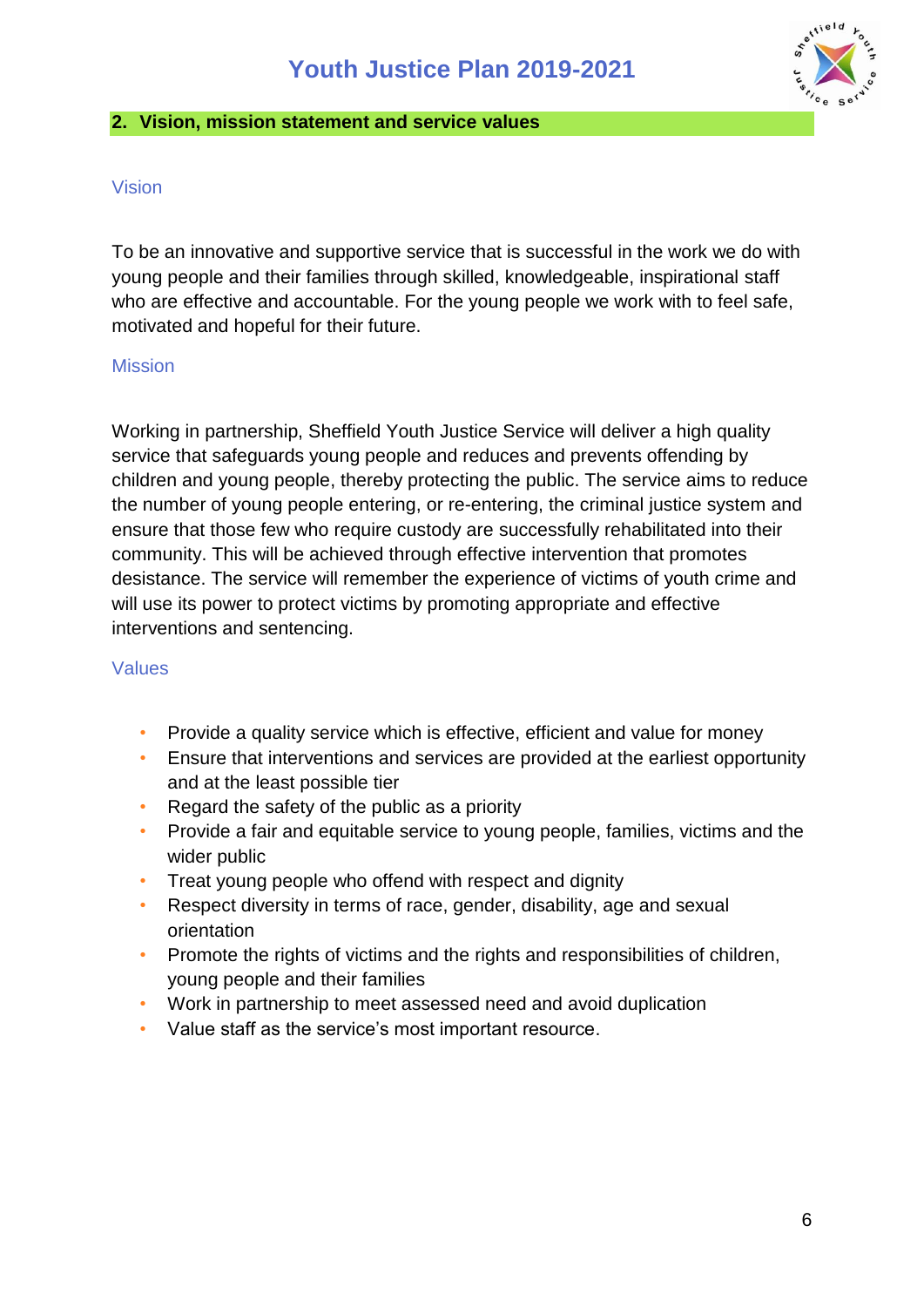#### <span id="page-6-0"></span>**3. Response to thematic inspections**

Her Majesty's Inspectorate of Probation is the lead inspectorate for youth justice services. Each year they carry out, and publish a number of single and joint inspection reports and reports into themed areas, sometimes jointly with other inspectorates such as Joint Thematic Area Inspections (JTAI).

The information below summarises our response to the most recently published HMIP Inspections.

#### **Inspection reports**

All published HMIP inspection reports relating to Youth Justice Services from August 2018 to March 2019 (12).

#### **Our response**

In order to benchmark our own practice across the 3 domains of the new inspection framework, to ensure that the service, partners and management board demonstrates Continuous Service Improvement, and is prepared for any regulatory audit or inspection, the Sheffield Youth Justice Service completed a full selfassessment against the findings in all the reports that had been published.

A report was prepared and presented to the Youth Justice Service Partnership Board to help members better understand the requirements of the new HMIP Youth Justice Inspection regime, and to aid preparations for an inspection in Sheffield

The self-assessment informed us that in the two youth justice services that had been graded as Outstanding overall they had been judged as outstanding in 9 and 7 of the 12 standards respectively, with a judgement of good in the remaining ones. The one inadequate service was deemed inadequate in 9 out of 12 standards and requiring improvement in the remainder, and that there was considerable variation in the scoring of the individual standards in some of the other areas.

In one youth justice service, for example, the service was considered inadequate in out of court disposal assessment and planning whilst being outstanding in joint working in out of court disposals and in assessment and planning for post court supervision.

We identified that, as with any inspection, the inspectors expect to see robust, timely, individualised, child focussed assessments, plans and reviews, with holistic interventions targeting identified risks and building desistence factors. Without consistent quality in these areas of core business any inspection will expose poor practice.

The review of inspection reports published, and subsequent benchmarking against our own practice, identified that we were performing well in the majority of the areas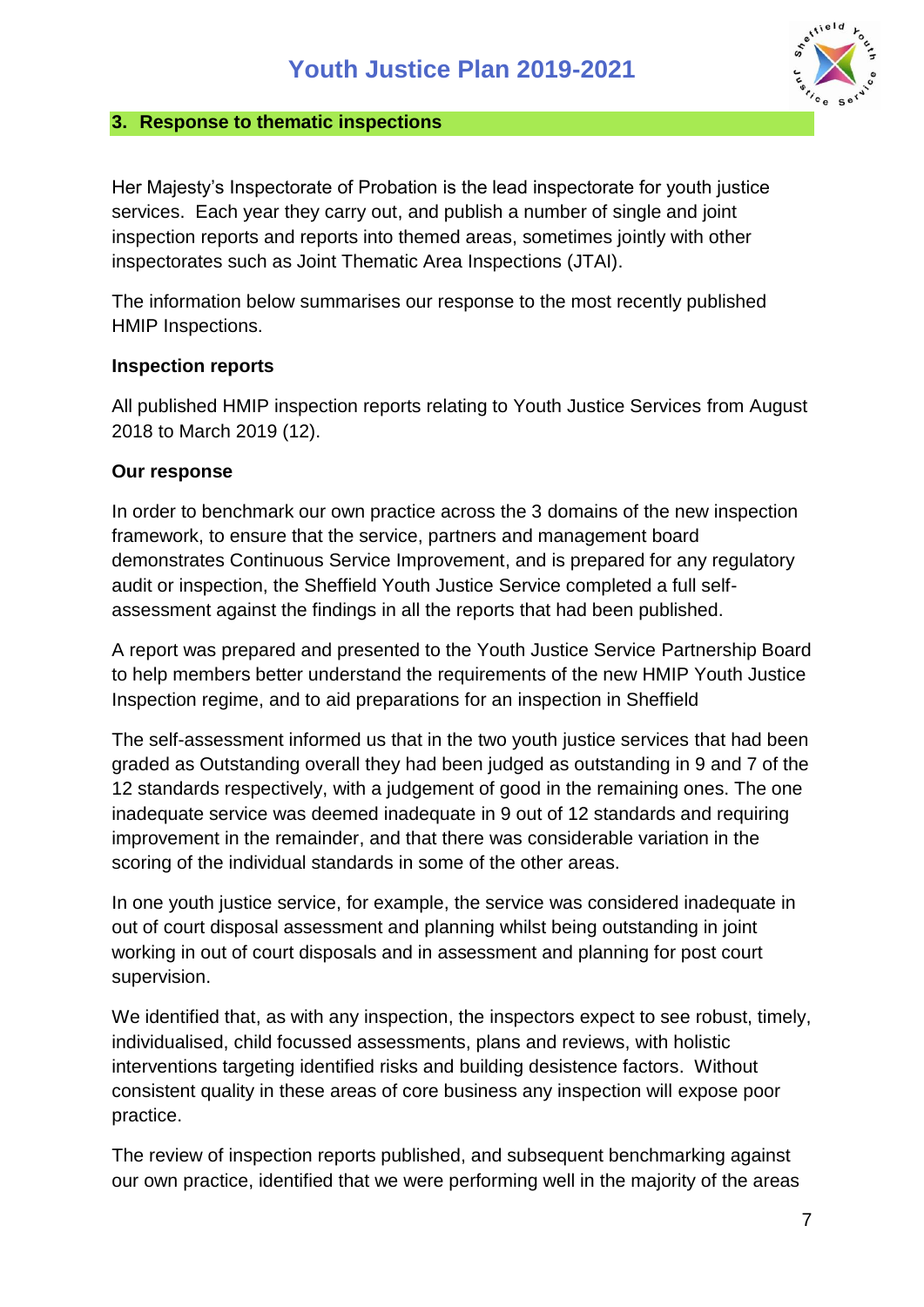

covered within the inspections and their subsequent reports. The review helped us identify areas for improvement and further pointers to aid our inspection preparation for youth justice arrangements in Sheffield.

Recommendations from the review included:

• YJS Partnership Board to note the requirements of HMIP in their inspection regime, particularly regarding the organisational delivery domain which includes assessments on governance and leadership, staff, partnerships and services and information and facilities.

• Consideration of how the partnership can further strengthen its line of sight to frontline work, and ensure that frontline practitioners and first line managers have a good understanding of existing YJS governance structures, and agree to undertake the appropriate actions.

The need to identify ways in which individual agencies can demonstrate how the information presented at partnership meetings impacts on their own service delivery and outcomes for children, young people and their victims, and agree to undertake the appropriate actions.

• The need to identify further opportunities for better alignment of services to avoid silo working or duplication, and to maximise positive impact for children, young people, families and communities, and agree to undertake the appropriate actions.

• Consideration of ways in which individual agencies or the partnership as a whole may be able to support the YJS to prepare for inspection, demonstrate positive outcomes and agree to undertake the appropriate actions.

• Develop an action plan to feed in to our Continuous Service Improvement plan which identified actions to ensure that we are fully compliant with the recommendations in the report.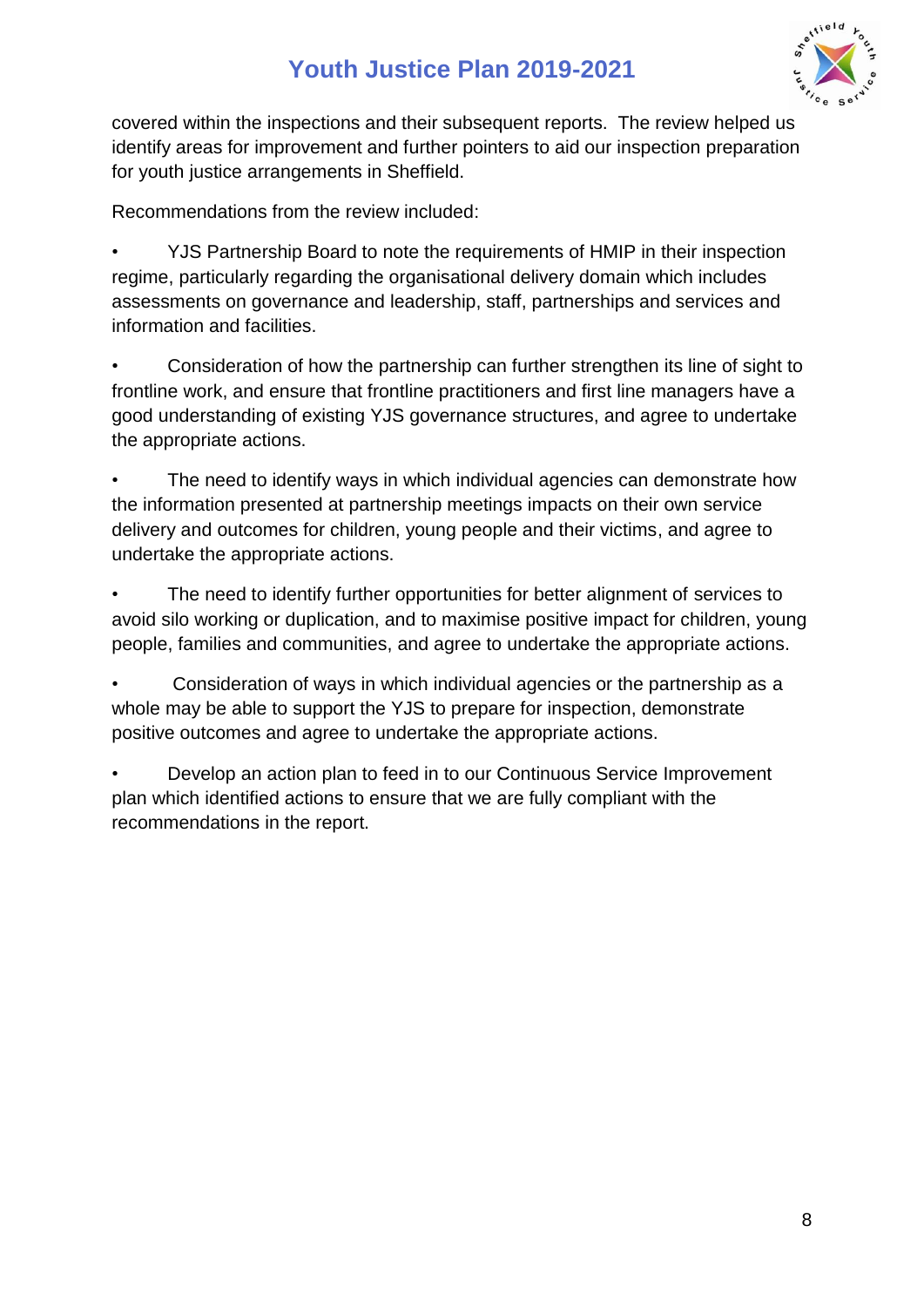

<span id="page-8-0"></span>

| 4. Review of 2017/19 priorities                      |                                                                                                                                                                                                                                                             |                                                                                                                                                                                                                                                                                                                                                                              |
|------------------------------------------------------|-------------------------------------------------------------------------------------------------------------------------------------------------------------------------------------------------------------------------------------------------------------|------------------------------------------------------------------------------------------------------------------------------------------------------------------------------------------------------------------------------------------------------------------------------------------------------------------------------------------------------------------------------|
| <b>Priority</b>                                      | What did we say we would do?                                                                                                                                                                                                                                | Did we do it and did it have the desired<br>effect?                                                                                                                                                                                                                                                                                                                          |
| Preventing young people getting involved<br>in crime | We said:<br>We will work with the Community Youth<br>Teams, South Yorkshire Police and other<br>intervention services to implement the<br>new South Yorkshire Out Of Court<br><b>Disposal Process.</b>                                                      | We have worked collaboratively with all<br>partners including the Community Youth<br>Teams, South Yorkshire Police, REMEDI<br>and Liaison and Diversion Services to<br>implement the Youth Outcome Panel<br>(YOP)                                                                                                                                                            |
|                                                      | Review systems to reflect changes in<br>process.<br>We will work with Liaison and Diversion<br>services who work with people in police<br>custody to identify people with health<br>needs and refer them out of the criminal<br>justice system if possible. | The process involves the cases being<br>referred through to the YJS seconded<br>police officers, the case is then assessed<br>mainly on offence-type, Managers who sit<br>on the Youth Outcome Panel (YOP)<br>discuss what is in the best interest of the<br>child if they are previously known to either<br>service.                                                        |
|                                                      |                                                                                                                                                                                                                                                             | Case managers then undertake face-to-<br>face assessment using the YOP<br>assessment. This is an assessment tool<br>developed as a shorter assessment, but<br>one that considers information from other<br>agencies and all aspects of risk. Asset+ is<br>then completed for young people<br>assessed as high in any of the domains.<br>The assessment and recommendation is |
|                                                      |                                                                                                                                                                                                                                                             | considered at the YOP which includes<br>representatives from YJS, CYT, victim                                                                                                                                                                                                                                                                                                |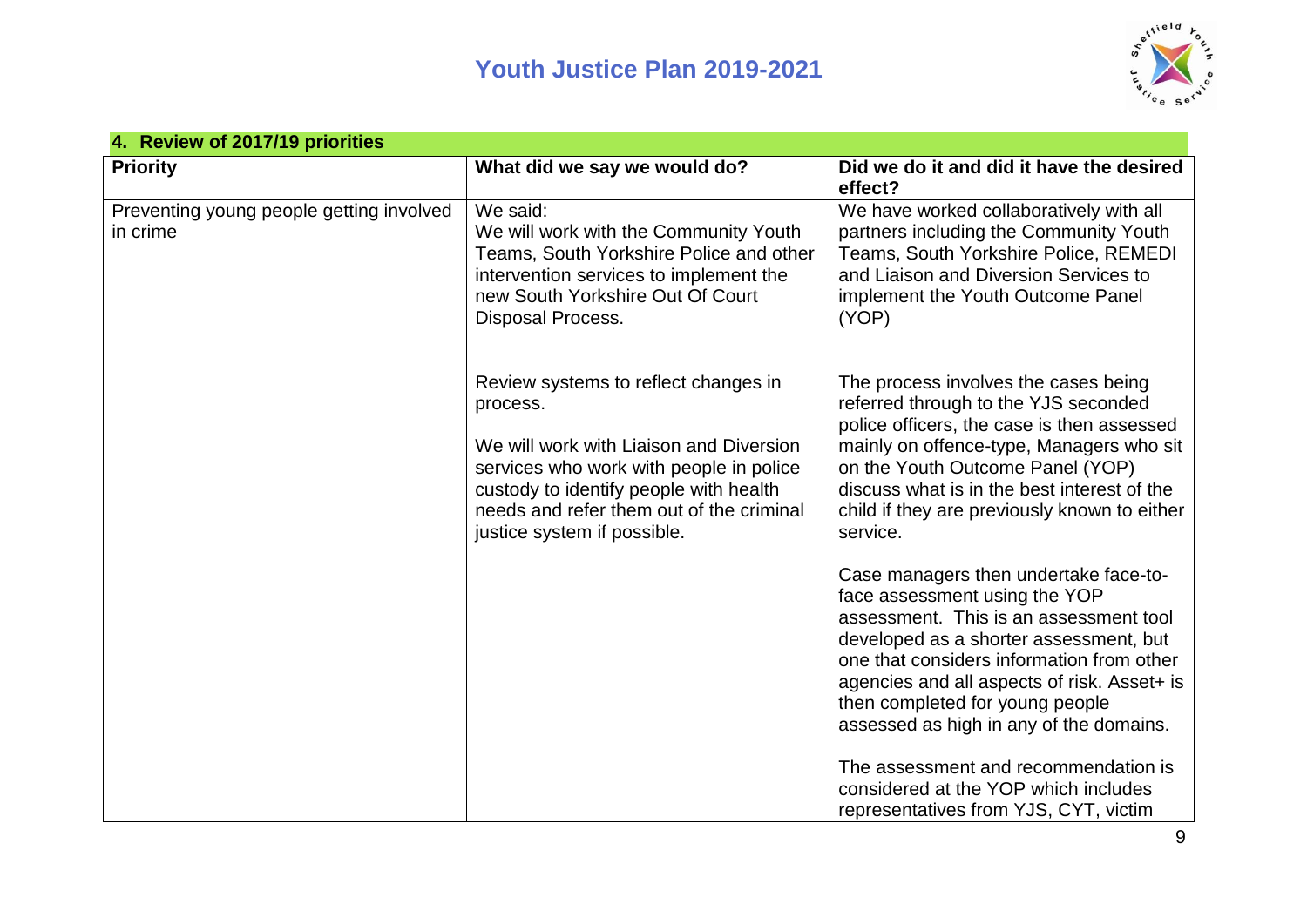

|                             |                                                                                                  | liaison, liaison and diversion and police,<br>and a suitable outcome is agreed.<br>In addition to YCC, YC and RJ/CR, the<br>YOP can recommend No Formal Action.<br>This allows for required intervention but<br>supports diverting vulnerable groups from<br>the criminal justice system. Outcomes are<br>delivered by seconded police officers in<br>one of three local venues and case-<br>managers complete the intervention in a<br>three month period.<br>The outcome is that:<br>The number of young people<br>entering the criminal justice<br>system continues to fall to its<br>current level of 127 at the end of<br>Q4 2018/19<br>Young people get their needs<br>appropriately assessed, and either<br>diverted away from the criminal<br>justice system or be referred to<br>the appropriate service $-$<br><b>Community Youth Teams for</b><br>crime prevention and YJS for<br>formal disposals. |
|-----------------------------|--------------------------------------------------------------------------------------------------|----------------------------------------------------------------------------------------------------------------------------------------------------------------------------------------------------------------------------------------------------------------------------------------------------------------------------------------------------------------------------------------------------------------------------------------------------------------------------------------------------------------------------------------------------------------------------------------------------------------------------------------------------------------------------------------------------------------------------------------------------------------------------------------------------------------------------------------------------------------------------------------------------------------|
| Reducing the use of custody | We said:<br>We will continue to develop and monitor<br>our alternatives to custody, such as Bail | We have continued to work with all<br>partners to successfully develop and<br>deliver a number of ISS programmes                                                                                                                                                                                                                                                                                                                                                                                                                                                                                                                                                                                                                                                                                                                                                                                               |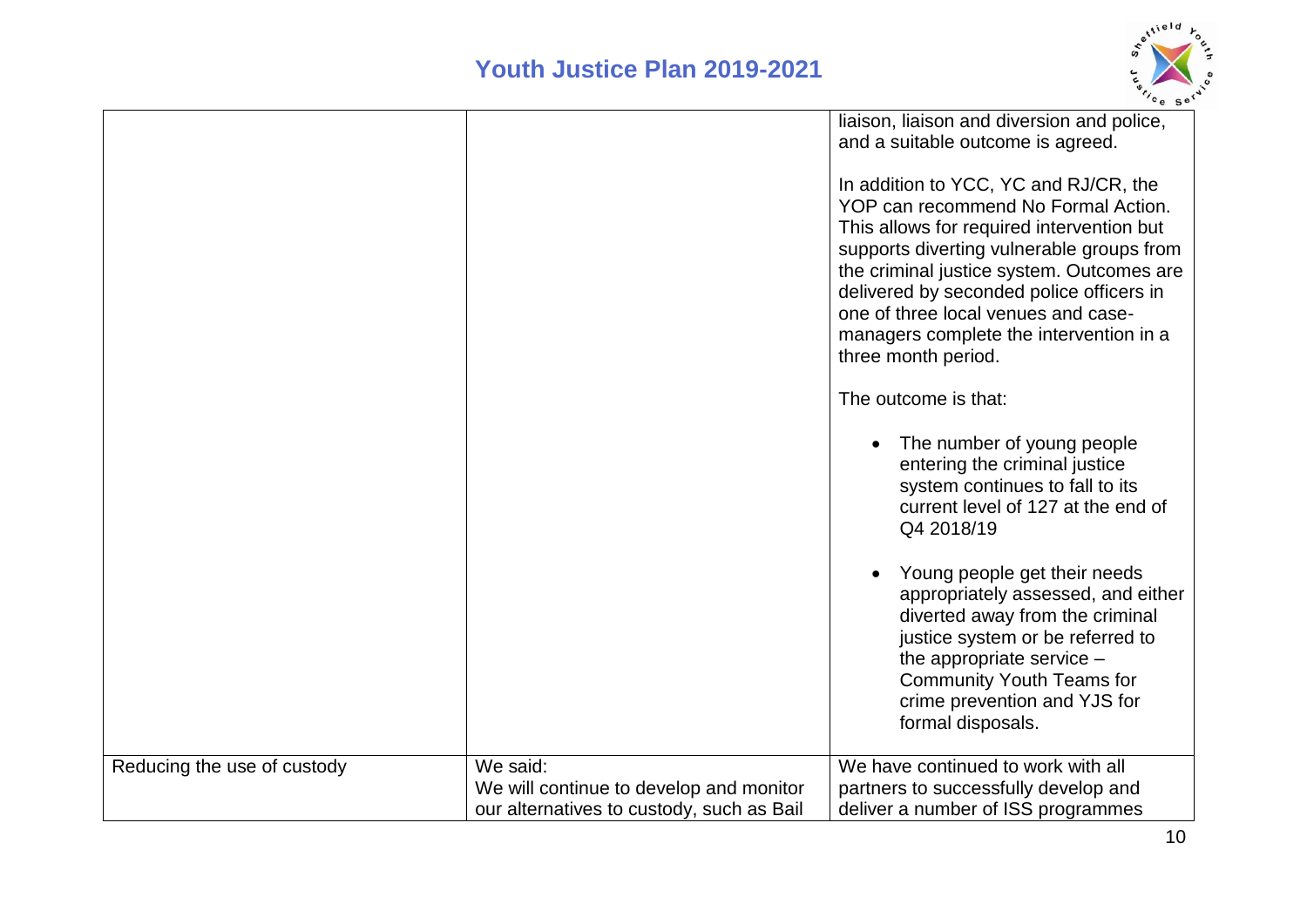

| or YROs with Intensive Supervision and<br>Surveillance (ISS) requirements, so that<br>sentencers can be confident in choosing<br>these.                                                                                                 | tailored to provide a high-quality,<br>personalised and responsive services for<br>all children and young people.<br>We have reviewed existing risk                                                                                                              |
|-----------------------------------------------------------------------------------------------------------------------------------------------------------------------------------------------------------------------------------------|------------------------------------------------------------------------------------------------------------------------------------------------------------------------------------------------------------------------------------------------------------------|
| We will promote placements with our<br>Remand Foster carers or at Aldine House<br>Secure Children's Home as an alternative<br>to custody and police cells, and develop a<br>protocol to offer spare capacity across<br>South Yorkshire. | management processes and introduced a<br>new Multi-Agency Risk Management<br>Young Person Of Concern (YPOC)<br>process to ensure timely and consistent<br>assessment, planning implementation<br>and review of responses to changing risk<br>across all domains. |
| We will undertake a review with regard to<br>the over representation of BAME young<br>people receiving custodial sentences.                                                                                                             | We have developed the BAME action<br>plan to assist with reducing the over<br>representation of BAME young people in<br>the YJS.                                                                                                                                 |
|                                                                                                                                                                                                                                         | We ensure that all PSR's are culturally<br>appropriate and have undertaken a<br>review of the data on breach by ethnicity,<br>referrals to specialist services within the<br>YJS, and provide performance reports to<br>the YJS Management Board on;             |
|                                                                                                                                                                                                                                         | Open interventions by % ethnicity<br>Statutory interventions by %<br>ethnicity<br>Non statutory interventions by %<br>ethnicity<br>Custody bed nights by % ethnicity                                                                                             |
|                                                                                                                                                                                                                                         | FTE by % ethnicity<br>FTE to court by % ethnicity                                                                                                                                                                                                                |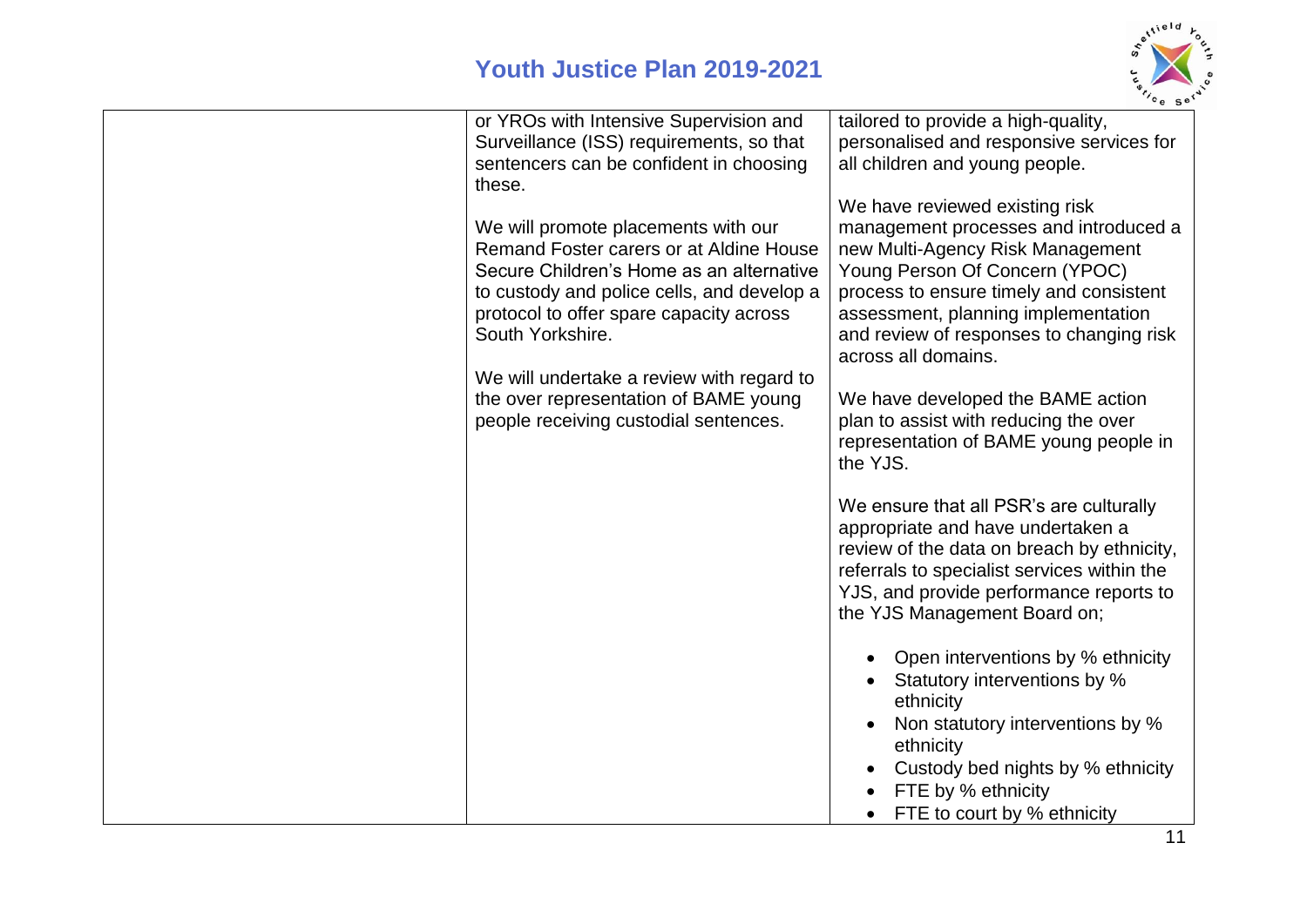

|  | • FTE to custody by % ethnicity.                                                                                                                                                                                                                                                                                                 |
|--|----------------------------------------------------------------------------------------------------------------------------------------------------------------------------------------------------------------------------------------------------------------------------------------------------------------------------------|
|  | If a young person is sentenced to custody<br>or placed on remand we proactively<br>encourage the young people in custody to<br>use the complaints system where<br>necessary. Case managers escalate if<br>young people feel they have not been<br>treated fairly within the complaints system<br>in the custodial establishment. |
|  | The demand on our Remand Foster<br>Carers reduced at the same time as the<br>demand for social care placements for<br>young people increased over the same<br>period therefore we lost the majority of<br>the Remand Foster Carer Resource.                                                                                      |
|  | The number of custodial sentences<br>continues to be low and our performance<br>in relation to statistical, geographical and<br>YOT family comparisons are very good.                                                                                                                                                            |
|  | There were 9 custodial sentences in<br>2018/19. The target for the year was not<br>to exceed 9 custodial sentences, which<br>was the total for 2017/18.                                                                                                                                                                          |
|  | There have been 5 custodial sentences<br>for BAME young people. The overall<br>proportion for custodial sentences was<br>55% BAME.                                                                                                                                                                                               |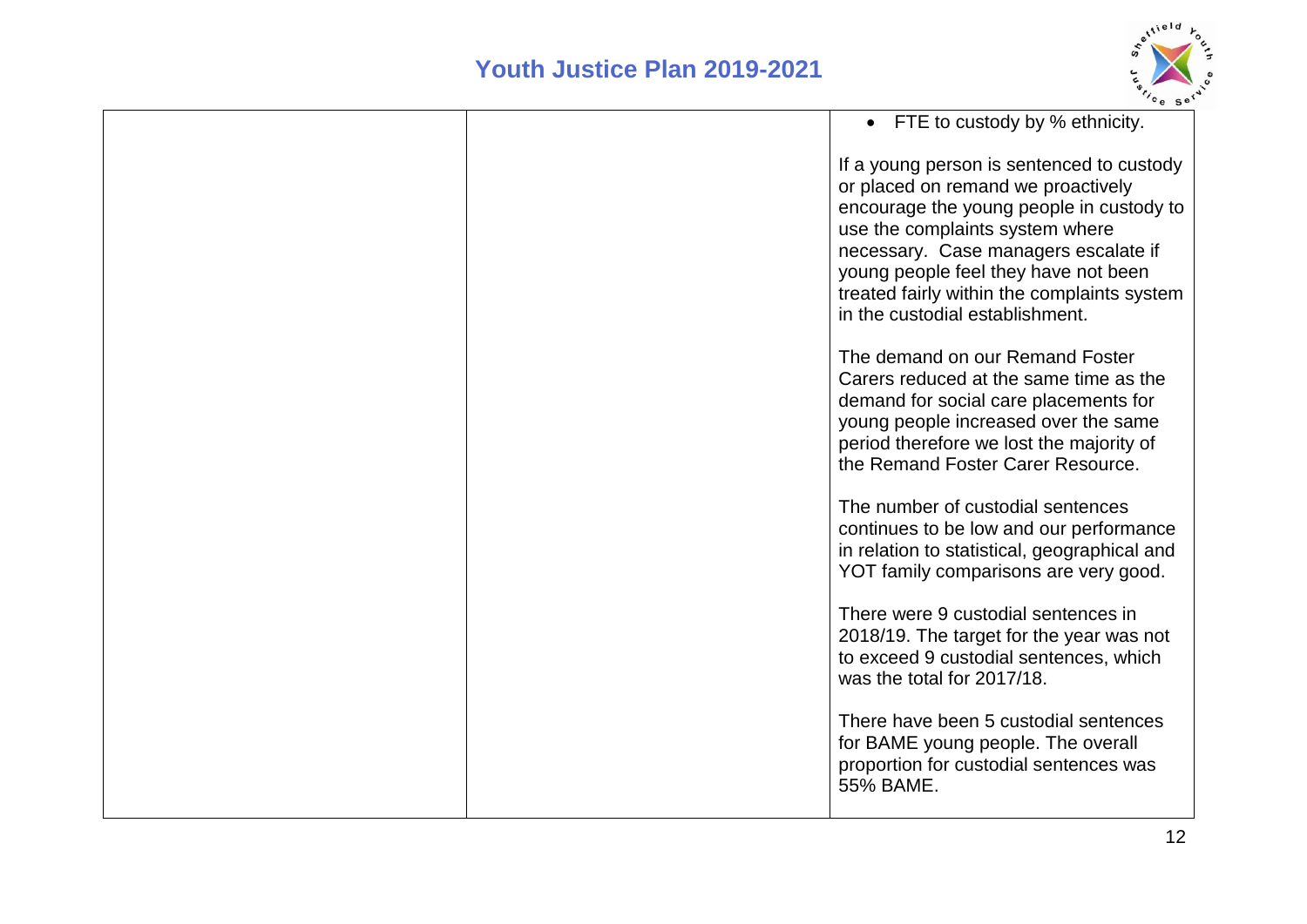

|                      |                                                                                                                                                                                                                                                                                                                                                                                                                  | This represents a reduction of 1 young<br>person and a percentage decrease of<br>13% compared to 2017/18<br>The custodial sentences formed 6% of<br>total court disposals.                                                                                                                                                                                                                                                                                                                                                                                                                                                                                                                                                                                                                                                                                                                                      |
|----------------------|------------------------------------------------------------------------------------------------------------------------------------------------------------------------------------------------------------------------------------------------------------------------------------------------------------------------------------------------------------------------------------------------------------------|-----------------------------------------------------------------------------------------------------------------------------------------------------------------------------------------------------------------------------------------------------------------------------------------------------------------------------------------------------------------------------------------------------------------------------------------------------------------------------------------------------------------------------------------------------------------------------------------------------------------------------------------------------------------------------------------------------------------------------------------------------------------------------------------------------------------------------------------------------------------------------------------------------------------|
| Reducing reoffending | We Said;<br>We will continue to monitor the groups<br>and individuals who are most likely to<br>reoffend. We will ensure that our<br>assessments promote and identify<br>desistance factors, and are reviewed and<br>delivered in a timely manner.<br>We will continue to develop our whole<br>family approach in recognition of the risk<br>and protective factors that contribute to<br>reducing re-offending. | The YPOC process ensures timely and<br>consistent assessment, planning<br>implementation and review of responses<br>to changing risk across all domains<br>including risk of re-offending.<br>The Assessment and Intervention<br>practice in the YJS adopts a strengths<br>based approach to identify factors that<br>have been found to be influential in<br>desistance. This approach involves<br>creating and/or building on the young<br>person's strengths. In addition to helping<br>young people to stop offending, it will also<br>be important in preventing the onset of<br>offending.<br>The YJS has utilised research and<br>information to inform and refine service<br>delivery and deliver an evidence-based<br>approach to desistance.<br>The YJS has trained staff to develop their<br>capability and capacity to support<br>desistance, rehabilitation and reduce the<br>risk of reoffending. |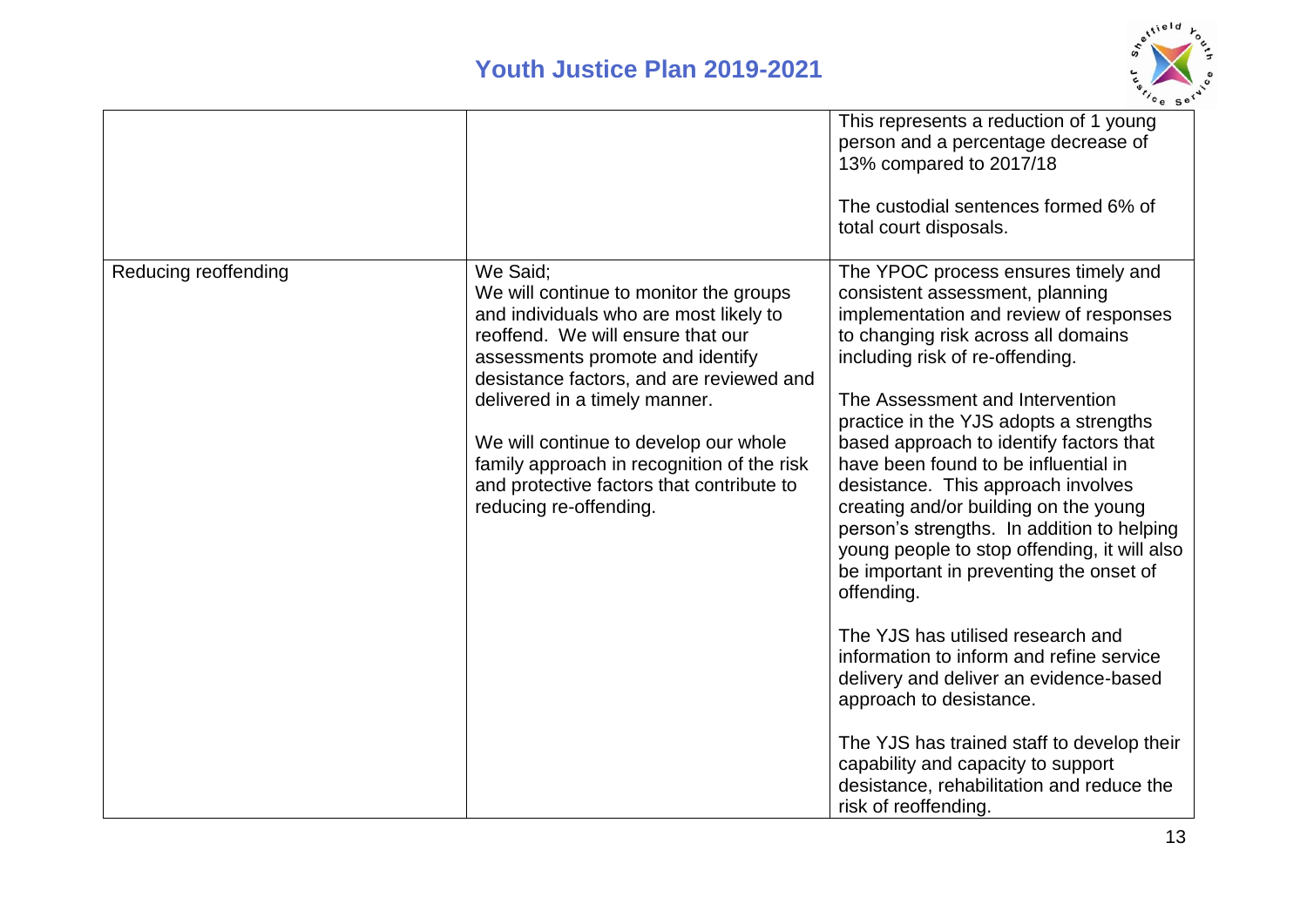

|                                    |                                              | Sheffield YJS adopt the principles of<br>desistance by supporting children and<br>young people to move away from<br>offending. This is done by acknowledging<br>the wider social context of children and<br>young people's behaviour, the importance<br>of trusted professional relationships as a<br>fundamental medium for change, and<br>supporting young people to maintain or<br>develop a supportive relationship with a<br>parent/carer or significant adult or positive<br>peer. |
|------------------------------------|----------------------------------------------|------------------------------------------------------------------------------------------------------------------------------------------------------------------------------------------------------------------------------------------------------------------------------------------------------------------------------------------------------------------------------------------------------------------------------------------------------------------------------------------|
|                                    |                                              | The latest re-offending rate is 36.5%,<br>amounting to 38 re-offenders from a<br>cohort of 104.                                                                                                                                                                                                                                                                                                                                                                                          |
|                                    |                                              | There were 104 in the cohort and 38 re-<br>offenders. They committed 131 offences,<br>which is an average of 3.45 offences<br>each. We continue to be well below the<br>family average of 40.7%.                                                                                                                                                                                                                                                                                         |
| Education, training and employment | We said:                                     | The YJS has worked tirelessly to improve                                                                                                                                                                                                                                                                                                                                                                                                                                                 |
| (ETE)                              | We will maintain the strong links with       | the educational outcomes for some of the<br>most disadvantaged young people in                                                                                                                                                                                                                                                                                                                                                                                                           |
|                                    | training providers and liaise regularly with | Sheffield through innovation, creativity,                                                                                                                                                                                                                                                                                                                                                                                                                                                |
|                                    | them both in person and over the phone       | tenacity, and focussing on the needs and                                                                                                                                                                                                                                                                                                                                                                                                                                                 |
|                                    | regarding progress, attendance and           | aspirations of our young people.                                                                                                                                                                                                                                                                                                                                                                                                                                                         |
|                                    | behaviour.                                   | The YJS education specialists work                                                                                                                                                                                                                                                                                                                                                                                                                                                       |
|                                    | We will continue to ensure that there is a   | collaboratively with case managers and                                                                                                                                                                                                                                                                                                                                                                                                                                                   |
|                                    | direct offer from providers for young        | specialists including Speech Language                                                                                                                                                                                                                                                                                                                                                                                                                                                    |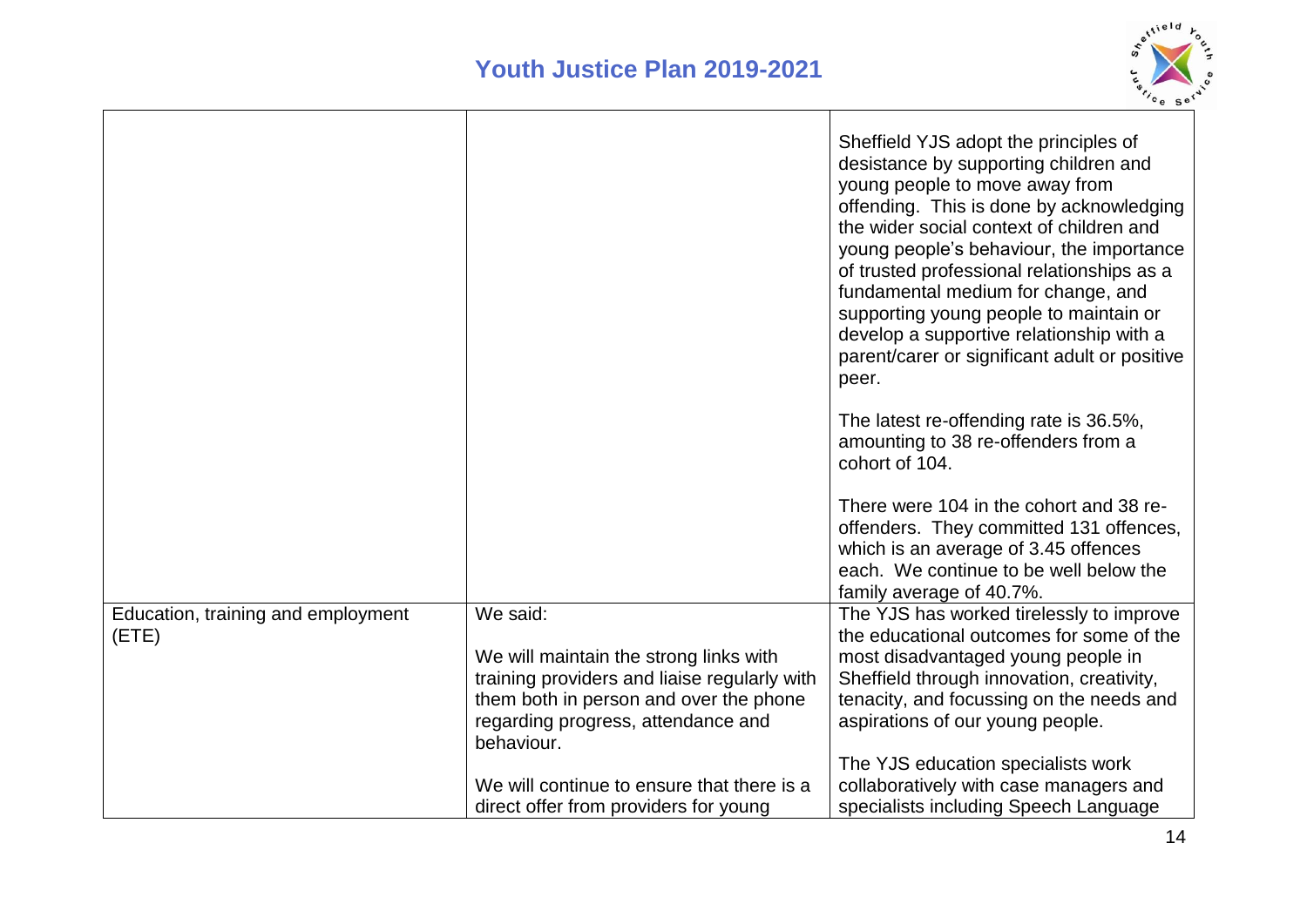

| people straight from custody, and utilise<br>and support the temporary release and<br>mobility process to ensure a smooth | and Communication Therapists to<br>sequence education interventions.                                                                                                                                                                                                                                 |
|---------------------------------------------------------------------------------------------------------------------------|------------------------------------------------------------------------------------------------------------------------------------------------------------------------------------------------------------------------------------------------------------------------------------------------------|
| transition from custody.                                                                                                  | The YJS provides personalised                                                                                                                                                                                                                                                                        |
|                                                                                                                           | interventions to each young person to                                                                                                                                                                                                                                                                |
|                                                                                                                           | remove barriers, including exclusions                                                                                                                                                                                                                                                                |
|                                                                                                                           | from education, training and employment.                                                                                                                                                                                                                                                             |
|                                                                                                                           | The YJS provides personal support such<br>as supporting young people "through the<br>door" to overcome any anxieties, CV<br>writing, key communication skills,<br>interview techniques, CSCS card training,<br>dyslexia screenings and access to<br>bespoke support packages.                        |
|                                                                                                                           | We have maintained existing, and made<br>new and strong links, with training<br>providers and employers. We hold<br>regular meetings with other children's<br>education services and the Inclusion<br>Centre to advocate for young people in<br>the YJS.                                             |
|                                                                                                                           | We continue to support young people to<br>develop skills to maximise opportunities,<br>access appropriate education provision,<br>advocate on their behalf when this is not<br>provided and provide additional support in<br>English and Maths when a full time offer<br>from school is not present. |
|                                                                                                                           | The education team's efforts were                                                                                                                                                                                                                                                                    |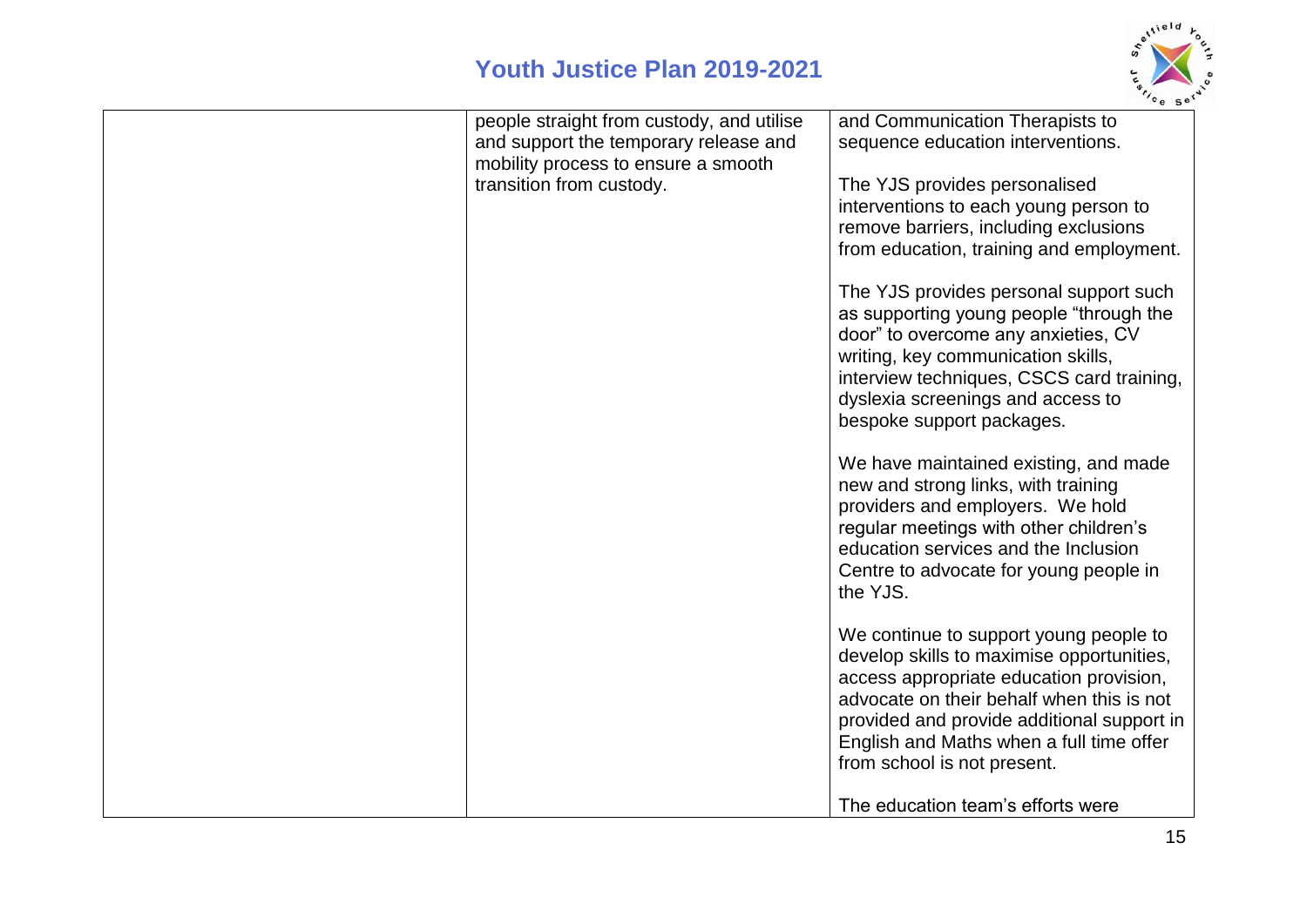

|                        |                                                                                                                                                                                                                                                                            | recognised by the YJS achieving Special<br><b>Education Needs Quality Lead Status for</b><br>securing better outcomes for our young<br>people with SEND.                                                                                                                                                                                                                                         |
|------------------------|----------------------------------------------------------------------------------------------------------------------------------------------------------------------------------------------------------------------------------------------------------------------------|--------------------------------------------------------------------------------------------------------------------------------------------------------------------------------------------------------------------------------------------------------------------------------------------------------------------------------------------------------------------------------------------------|
|                        |                                                                                                                                                                                                                                                                            | Our dedicated Desistance and<br>Resettlement Officer supports the<br>effective delivery of resettlement support.<br>The benefits are maximised to young<br>people by supporting the planning<br>process with regard to services which will<br>be ongoing in the community, and<br>delivering interventions as defined in the<br>assessment process.<br>The outcome is that at the end of 2018/19 |
|                        |                                                                                                                                                                                                                                                                            | 89.1% of young people were in ETE.<br>This is broken down as 95.7% of school<br>age young people and 82.8% of above<br>school age young people.                                                                                                                                                                                                                                                  |
| Children in Care (CiC) | We said:<br>In partnership with South Yorkshire Police<br>we will continue to develop the Children<br>in Care Police Officer role.                                                                                                                                         | The YJS in partnership with South<br>Yorkshire Police established a 'Children<br>in Care Police Officer'.<br>The CiC Police Officer was able to<br>establish good relationships with the                                                                                                                                                                                                         |
|                        | The Children in Care Police Officer will<br>work alongside the YJS, children's home<br>staff and foster carers to support children<br>living in residential children's homes and<br>foster placements, and those who are on<br>the edge of care. This role will contribute | children and staff, and provided children<br>in care with someone they could trust and<br>someone who they know will be there to<br>support them.<br>The CiC Officer worked alongside the                                                                                                                                                                                                        |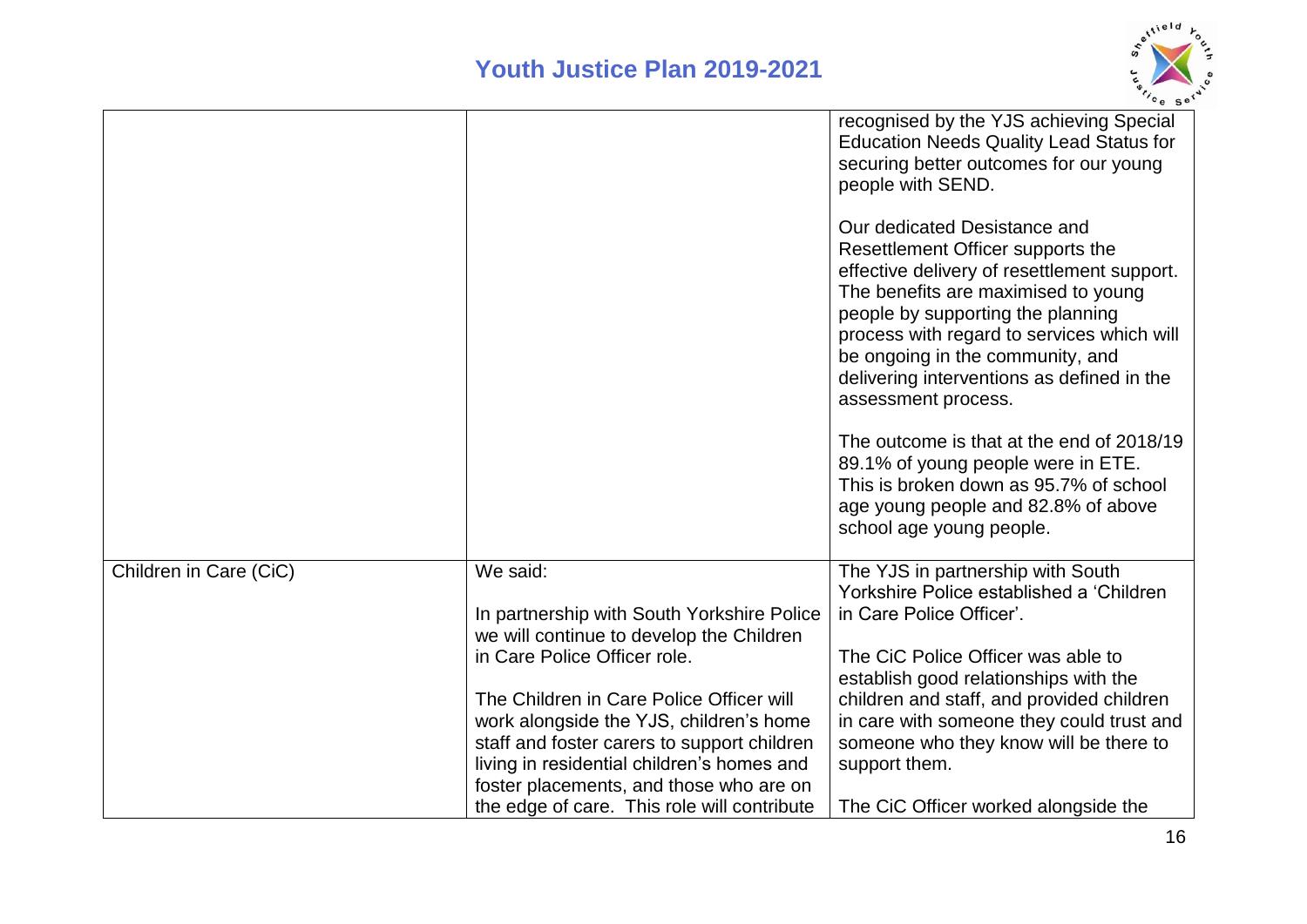

| to preventing young people from being<br>criminalised for behaviour which can be<br>appropriately dealt with by other means. | YJS, children's home staff and foster<br>carers to reduce risks to young people<br>most in need of safeguarding, such as<br>those with a propensity to go missing and<br>those with increased risk of exploitation.<br>The CiC Officer has become the first port                    |
|------------------------------------------------------------------------------------------------------------------------------|-------------------------------------------------------------------------------------------------------------------------------------------------------------------------------------------------------------------------------------------------------------------------------------|
|                                                                                                                              | of call when incidents occur. This role<br>has provided interventions that support a<br>restorative approach to dealing with<br>conflict where everyone involved, both<br>children and carers, are brought together<br>to discuss what has happened so that it<br>can be put right. |
|                                                                                                                              | This has ensured that young people are<br>making amends within the communities<br>they live in and, most importantly,<br>diverted from offending.                                                                                                                                   |
|                                                                                                                              | The current CiC Officer supported the<br>development of the new Out Of Court<br>Disposal process, attending the newly<br>formed YOP to provide up to date<br>information on CiC which informs the<br>panel to make their decisions.                                                 |
|                                                                                                                              | The CiC Officer role is currently being<br>reviewed and redesigned to support<br>Project Aspire; a multi-agency hub based<br>in a children's home that operates a "no<br>wrong door model". This model strives to<br>provide holistic support to young people                       |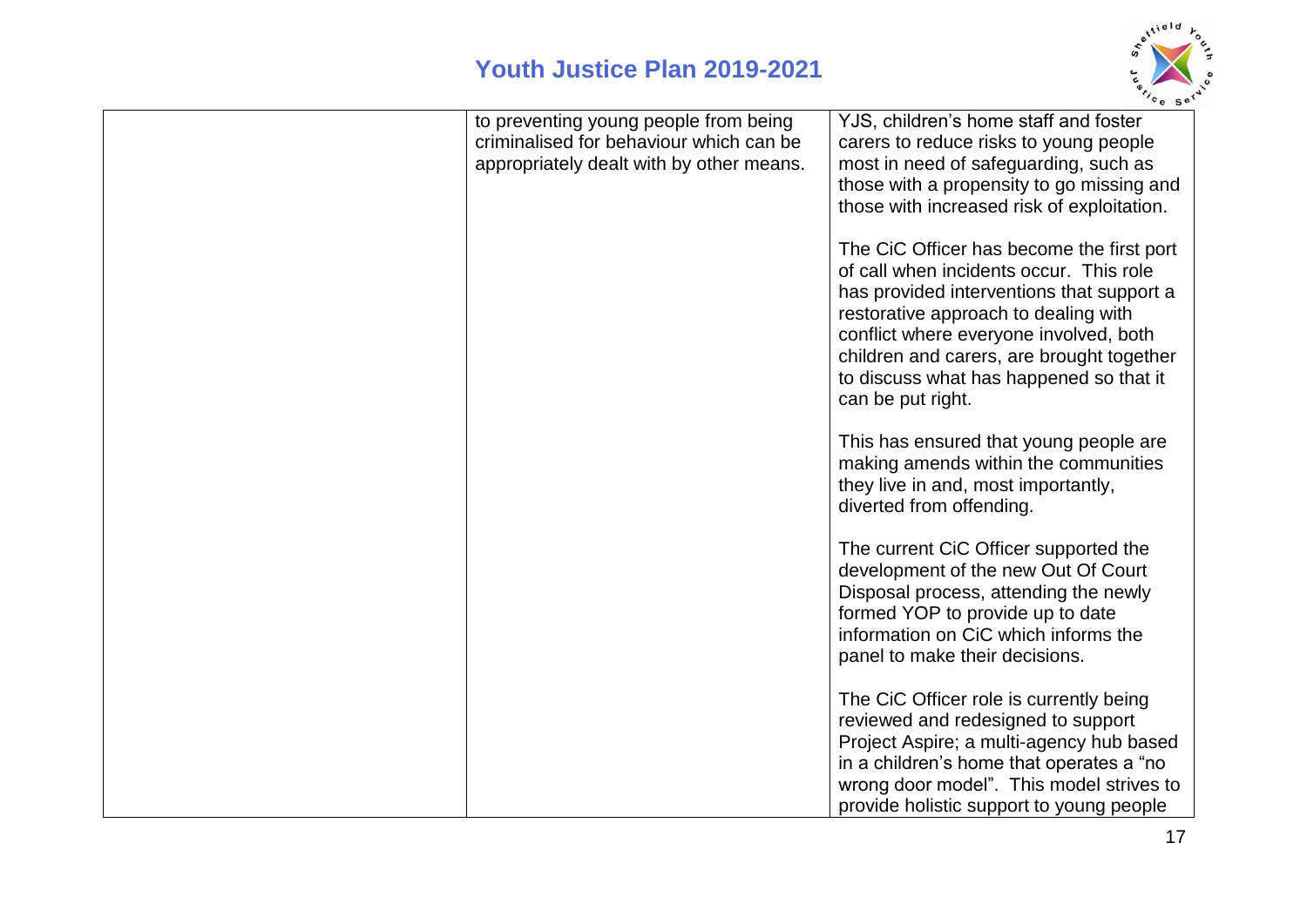

|                                     |          | in care, and on the edge of care.                                                                                                                                                                                                                                                                                                                                                                                                                                                                                                                                                                                                                                                                                                                                                                                                           |
|-------------------------------------|----------|---------------------------------------------------------------------------------------------------------------------------------------------------------------------------------------------------------------------------------------------------------------------------------------------------------------------------------------------------------------------------------------------------------------------------------------------------------------------------------------------------------------------------------------------------------------------------------------------------------------------------------------------------------------------------------------------------------------------------------------------------------------------------------------------------------------------------------------------|
|                                     |          | The YJS reviewed and implemented the<br>new 'Sheffield Strategy to Keep Care<br>Experienced Young People Out of<br>Trouble'. This document established<br>guidelines for services working with<br>children in care, including universal<br>services, to act expediently and creatively<br>to promote non-offending lifestyles for<br>young people in care. The strengths-<br>based strategy focuses on improving<br>opportunities to divert care-experienced<br>young people from the criminal justice<br>system and, where this cannot be done,<br>to provide support and fair treatment to<br>encourage desistance from offending. It<br>has also promoted the use of restorative<br>approaches within children's homes<br>through the YJS providing Restorative<br>Practice and Desistance Training to<br>residential and foster carers. |
|                                     |          | At the end of 2018/19 24 young people in<br>the care of the local authority received<br>youth justice disposals for offences<br>committed while they were in care. The<br>target was not to exceed the 2017/18                                                                                                                                                                                                                                                                                                                                                                                                                                                                                                                                                                                                                              |
|                                     |          | figure of 27; so we have met that target<br>and the direction of travel remains<br>positive.                                                                                                                                                                                                                                                                                                                                                                                                                                                                                                                                                                                                                                                                                                                                                |
| <b>Engagement and Participation</b> | We said: | Despite several attempts we have not                                                                                                                                                                                                                                                                                                                                                                                                                                                                                                                                                                                                                                                                                                                                                                                                        |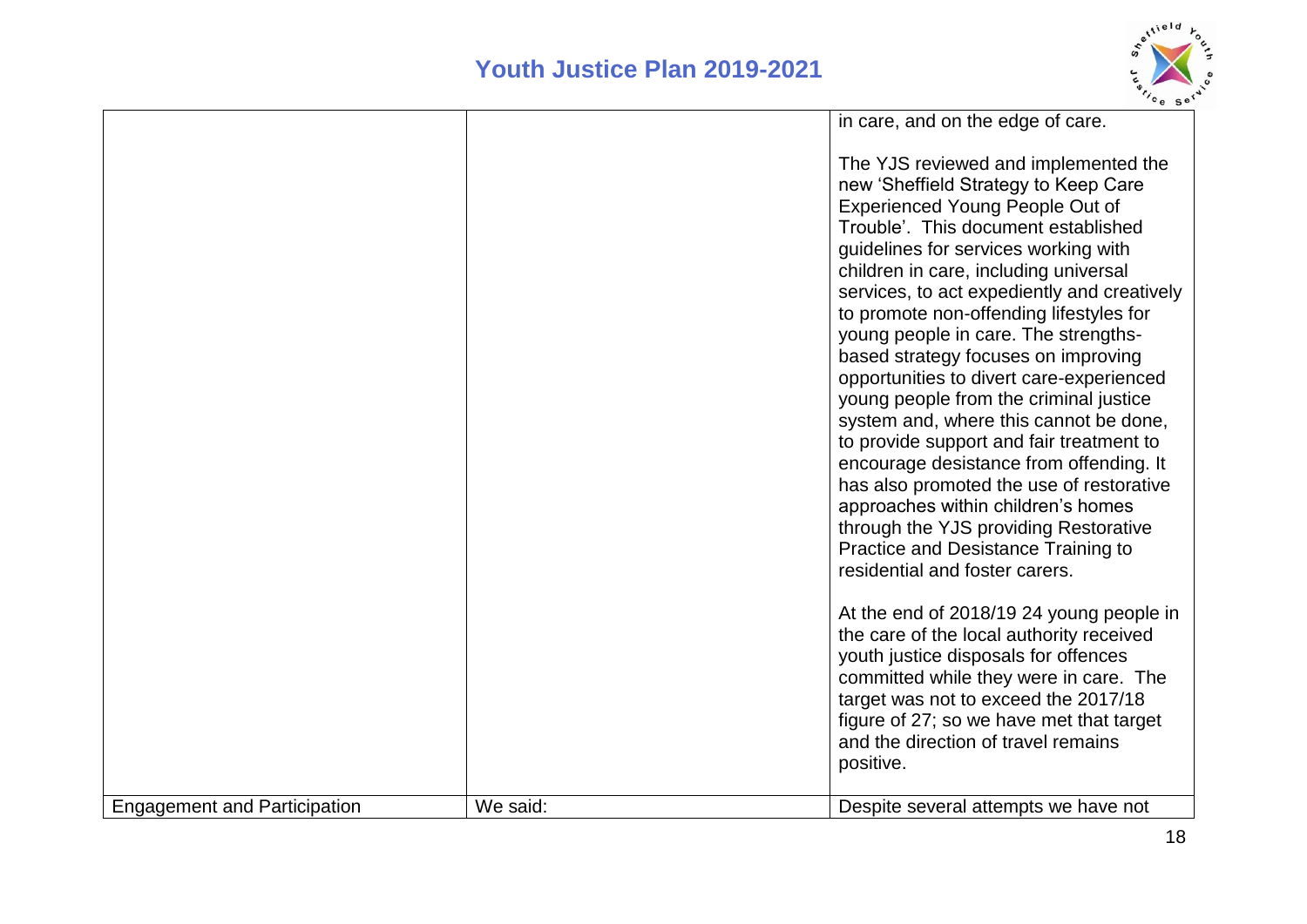

| We will establish a focus group of young<br>people from within our current case load<br>to act as a reference group for the YJS<br>and partners. | been successful in establishing a regular<br>focus group from within our current<br>caseload.                                                                                                                                                                                            |
|--------------------------------------------------------------------------------------------------------------------------------------------------|------------------------------------------------------------------------------------------------------------------------------------------------------------------------------------------------------------------------------------------------------------------------------------------|
| We will develop an action plan around the<br>areas where young people who were<br>surveyed stated that we could do better.                       | The aim was that the group would assist<br>us to develop an effective strategy to<br>collate the views of children and young<br>people, their parents/carers and other key<br>stakeholders which are analysed and<br>used to review and improve the<br>effectiveness of our services.    |
|                                                                                                                                                  | This priority will be carried over to the<br>new plan. In order to achieve this we will<br>be supported by Sheffield Futures "Young<br>Advisors" who will assist us to develop a<br>strategy.                                                                                            |
|                                                                                                                                                  | The strategy will include activity to<br>provide evidence through the analysis of<br>responses to consultations and surveys,<br>minutes of young people's forums/groups,<br>and actions and responses from these.                                                                        |
|                                                                                                                                                  | The aim is to quickly identify<br>representatives of children and young<br>people, their parents/carers and provide<br>evidence of where young<br>people/parent/carer engagement and<br>participation has led to specific<br>improvements or changes in service<br>delivery or activity. |
|                                                                                                                                                  |                                                                                                                                                                                                                                                                                          |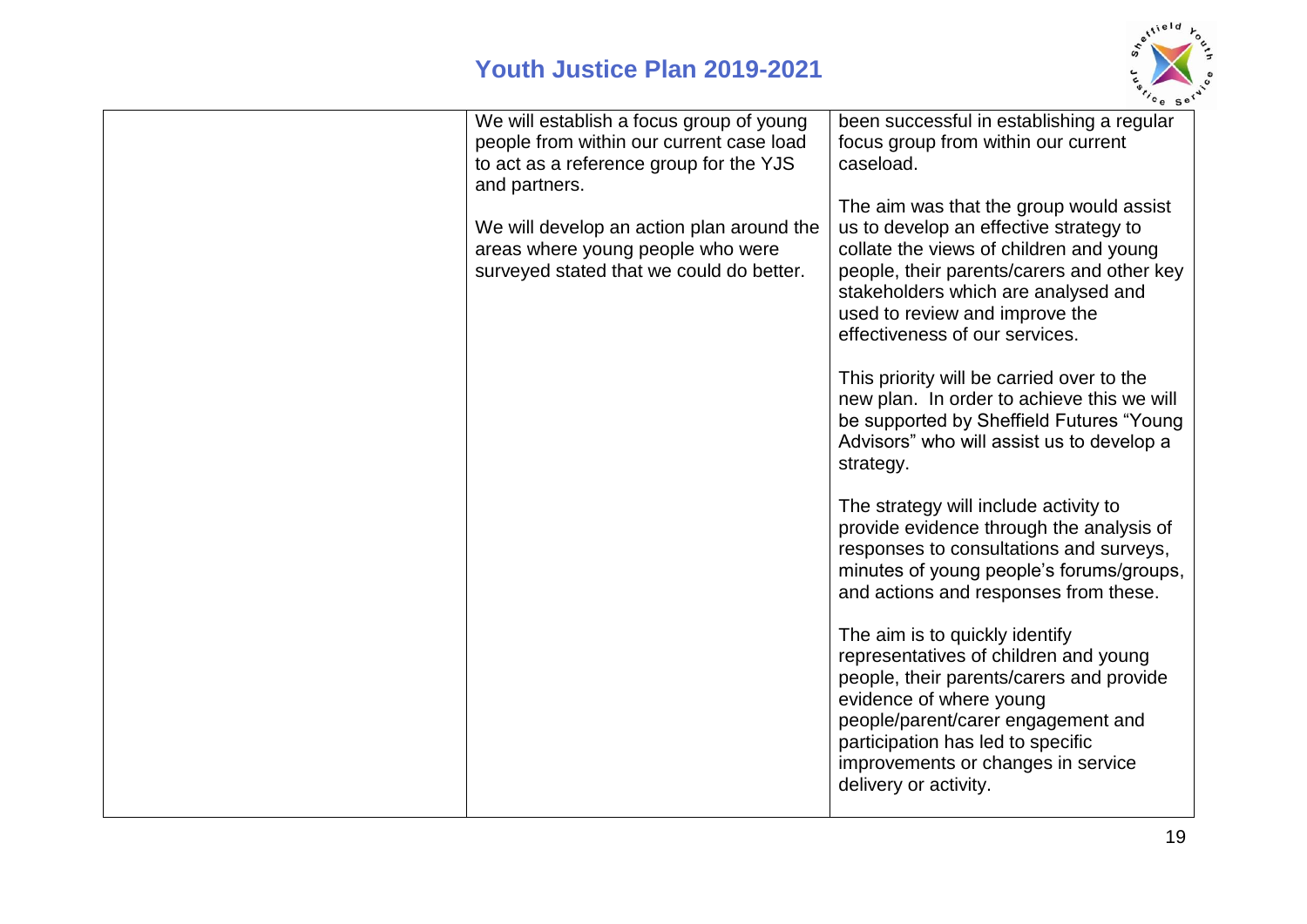

| <b>Good Case Management</b> | We said:                                 | We have developed new management                                              |
|-----------------------------|------------------------------------------|-------------------------------------------------------------------------------|
|                             | In addition to National Standard Audits  | oversight and quality assurance                                               |
|                             | required by the YJB, we will continue to | procedures to provide clear guidance in                                       |
|                             | monitor quality through regular case     | respect of management oversight of                                            |
|                             | sampling, and then address any weaker    | casework and procedures in the Youth                                          |
|                             | areas identified through our Continuous  | Justice Service.                                                              |
|                             | Service Improvement plan.                |                                                                               |
|                             |                                          | Managers review progress against a<br>young person's intervention plan during |
|                             |                                          | supervision to prevent drift and promote                                      |
|                             |                                          | high aspiration for the young person.                                         |
|                             |                                          |                                                                               |
|                             |                                          | Managers play a vital role in managing                                        |
|                             |                                          | risk on a day-to-day basis by providing                                       |
|                             |                                          | guidance in responding to incidents,                                          |
|                             |                                          | unforeseen events, including new                                              |
|                             |                                          | offences, significant events, court                                           |
|                             |                                          | appearances and changing<br>circumstances.                                    |
|                             |                                          |                                                                               |
|                             |                                          | Actions on cases from the Multi-Agency                                        |
|                             |                                          | Risk Panel are tracked through                                                |
|                             |                                          | supervision to ensure that they are                                           |
|                             |                                          | completed in timely fashion.                                                  |
|                             |                                          |                                                                               |
|                             |                                          | All case discussions and key decisions                                        |
|                             |                                          | are recorded on Core+ as 'Management                                          |
|                             |                                          | Supervision of Case'.                                                         |
|                             |                                          | There is a process in place to assure the                                     |
|                             |                                          | quality and consistency of supervision                                        |
|                             |                                          | across the service and that performance                                       |
|                             |                                          | is consistently addressed.                                                    |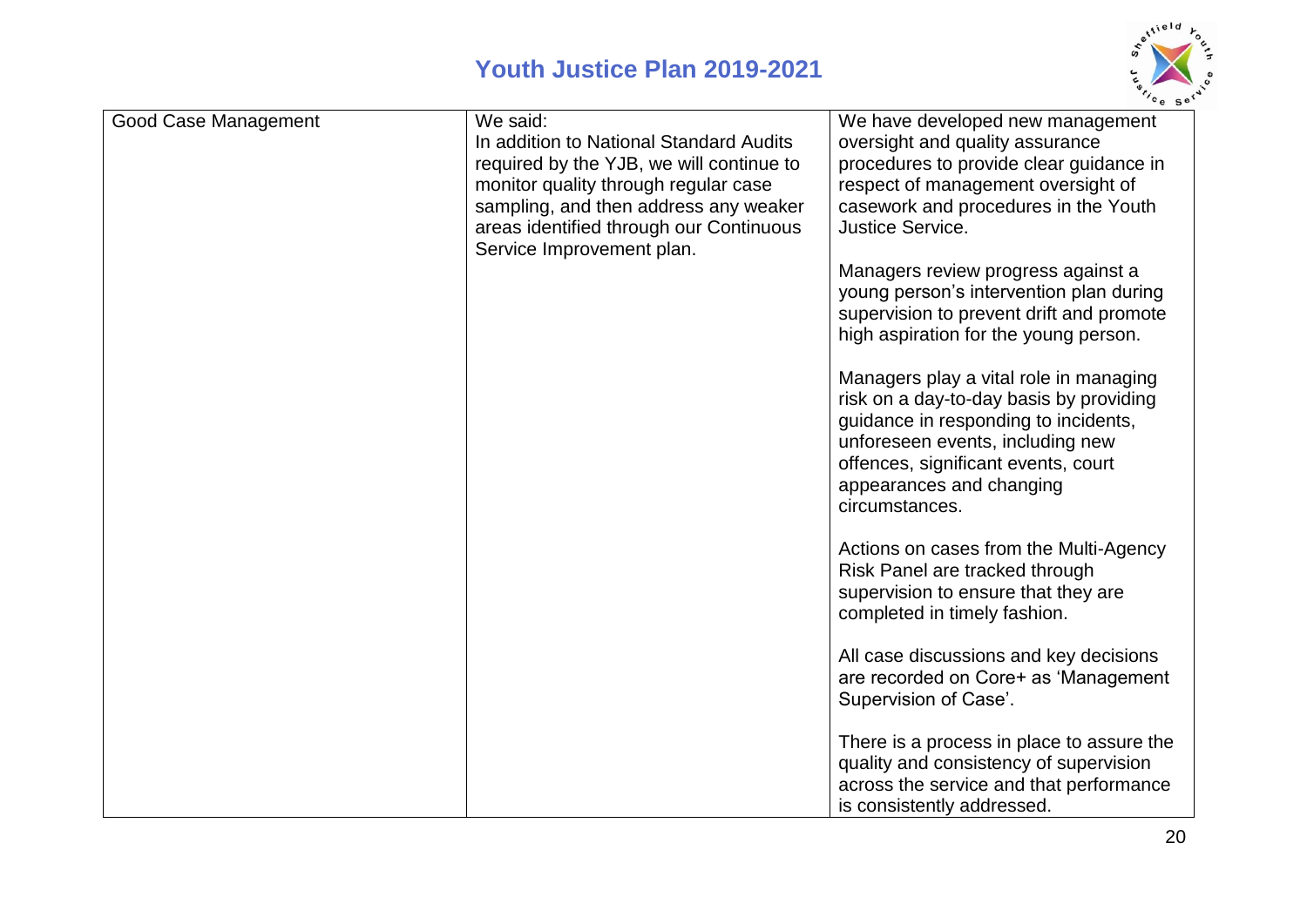

|  | A points-based Workload Management<br>Tool has been developed to manage and<br>monitor caseloads and ensure safe and<br>manageable allocation.                                                                                                                                                                                                                                                                    |
|--|-------------------------------------------------------------------------------------------------------------------------------------------------------------------------------------------------------------------------------------------------------------------------------------------------------------------------------------------------------------------------------------------------------------------|
|  | Managers calculate points for each case<br>manager they have responsibility for at<br>the beginning of each calendar month.<br>Points are accrued throughout the month<br>and recalculated at the beginning of the<br>next month to account for case closure<br>and work completion. The tool<br>incorporates calculations for pro-rata and<br>reasonable adjustments to allow for<br>comparison when allocating. |
|  | Young people assessed as high risk are<br>only allocated to qualified case-managers<br>(Youth Justice Officers and Seconded<br>Probation Officers).                                                                                                                                                                                                                                                               |
|  | Managers ensure that there is sufficient<br>oversight of cases during periods of<br>planned and unplanned leave. This<br>ensures that young people's<br>appointments are in line with National<br>Standards, missed appointments are<br>appropriately responded to in timely<br>fashion, and there is a point of contact for<br>young people and families in case of<br>changing circumstances.                   |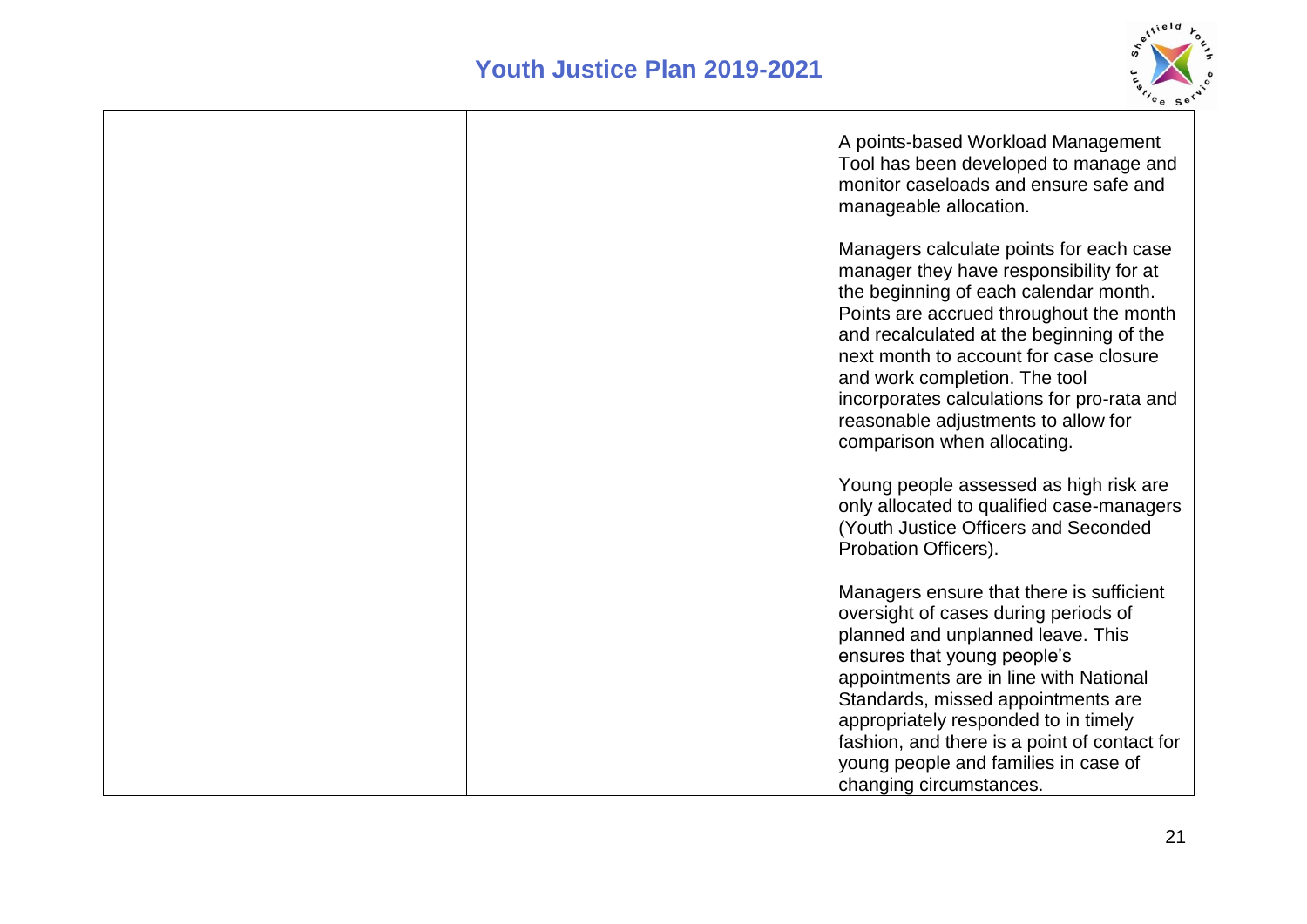#### <span id="page-21-0"></span>**5. Review of 2018/19 performance**

**Note: a review of 2017/18 performance was provided in the mid-point update in July 2018.**

#### **How we measure performance and quality**

We mainly draw our performance and management information from our case management database, Core +. This allows Operational Managers to monitor the progress of the cases under their supervision, and provides context about demand and areas of need so that the Strategic Management team and the Partnership Board can make informed decisions about resources and priorities.

We monitor three areas that are national priorities for the Youth Justice Board: preventing young people entering the youth justice system; reducing offending; and reducing the use of custody. In addition we also monitor reducing ethnic disproportionality and the number of children who are in care in the youth justice system.

As well as these outcome measures we also regularly monitor the quality of our work, to check it conforms to the new Standards for Children in the Youth Justice System and meets all indicators of good practice. We do this through internal quality assurance processes, as previously described, and audits.

As part of the implementation of the new Standards for Children in the Youth Justice System we will be required to undertake a self-assessment against all standards in September 2019.

The performance and quality of services delivered continues to be monitored nationally by the YJB for England and Wales, and the Service Manager meetings regularly with the regional YJB Head of Innovation and Engagement and other heads of service across the region.

In addition to monitoring key outcomes the YJB has developed new procedures with regard to performance oversight.

Performance oversight and reporting is now undertaken by the Performance Oversight Board (POB) which is an internal YJB Board that meets on a quarterly basis to analyse the performance of youth justice services across England and Wales.

The Board brings together national data sets and available qualitative evidence and intelligence to:

 Monitor and report against performance trends (this includes trends that apply to the whole Youth Justice System as well as considerations of local youth justice services individually)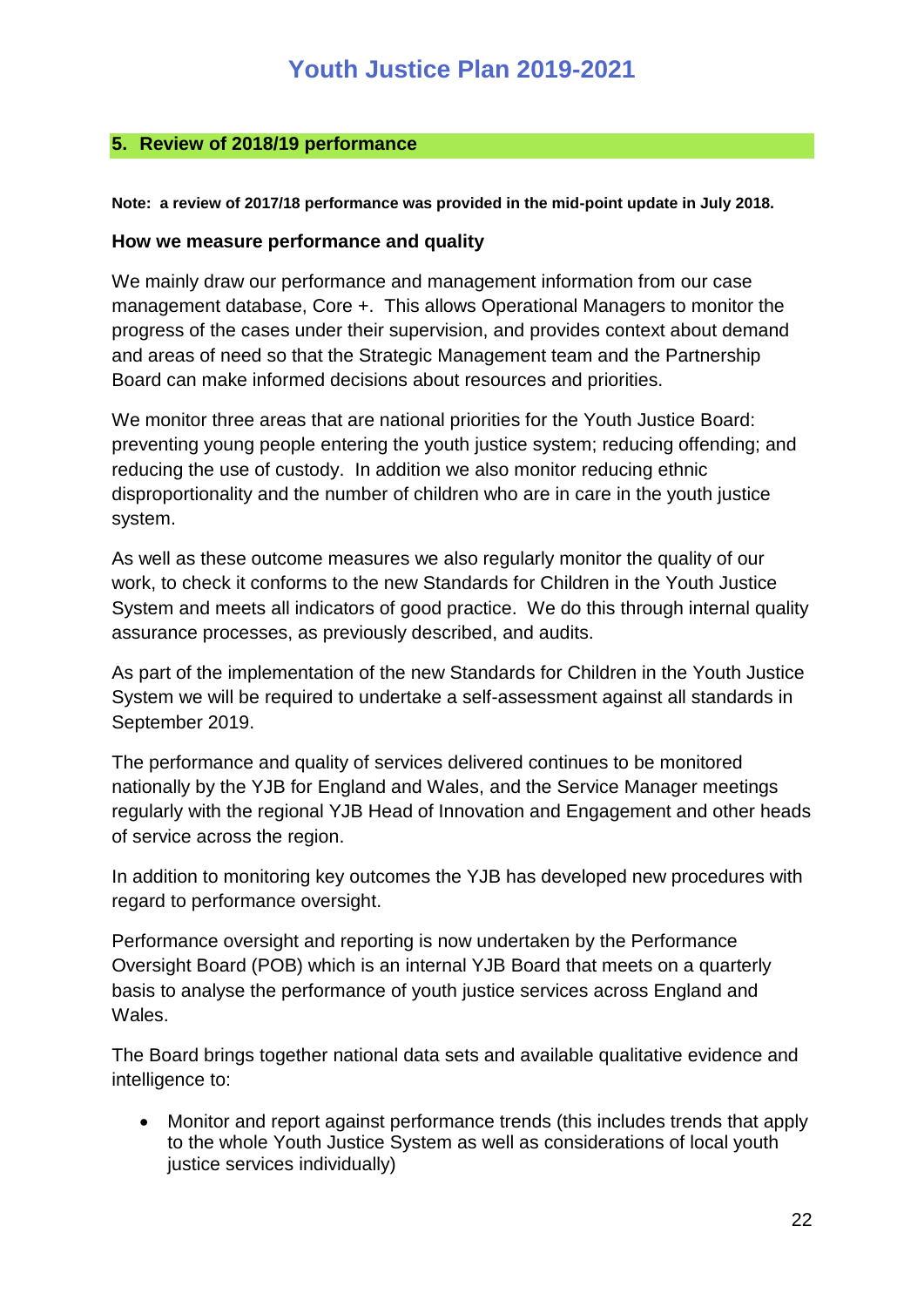- Commission quarterly activities to:
	- Notify local authorities where outcomes indicate concern
	- Undertake deep dives in areas showing signs of promising practice
	- Seek clarification where performance data indicates a significant decline, or there are prevailing performance issues
- Decide on escalation procedures (where appropriate, to include extra monitoring and direct support to support change)
- Share key performance findings with critical partners such as HMI Probation, Ofsted, HMI Prisons, Youth Custody Service, DoH and DfE.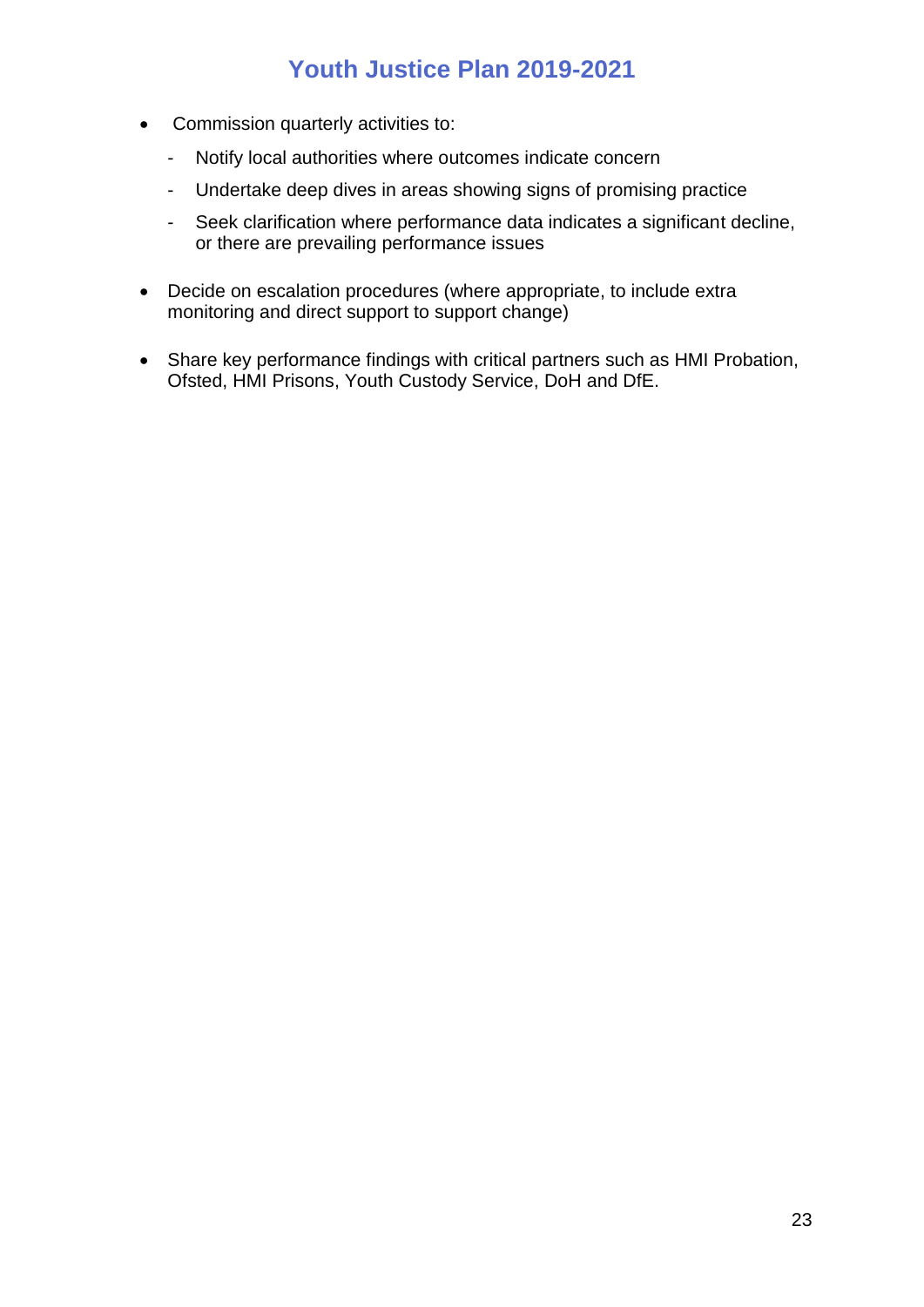#### **About our client group**

The following graphic gives an overview of the number of young people and victims we worked within 2017/18.

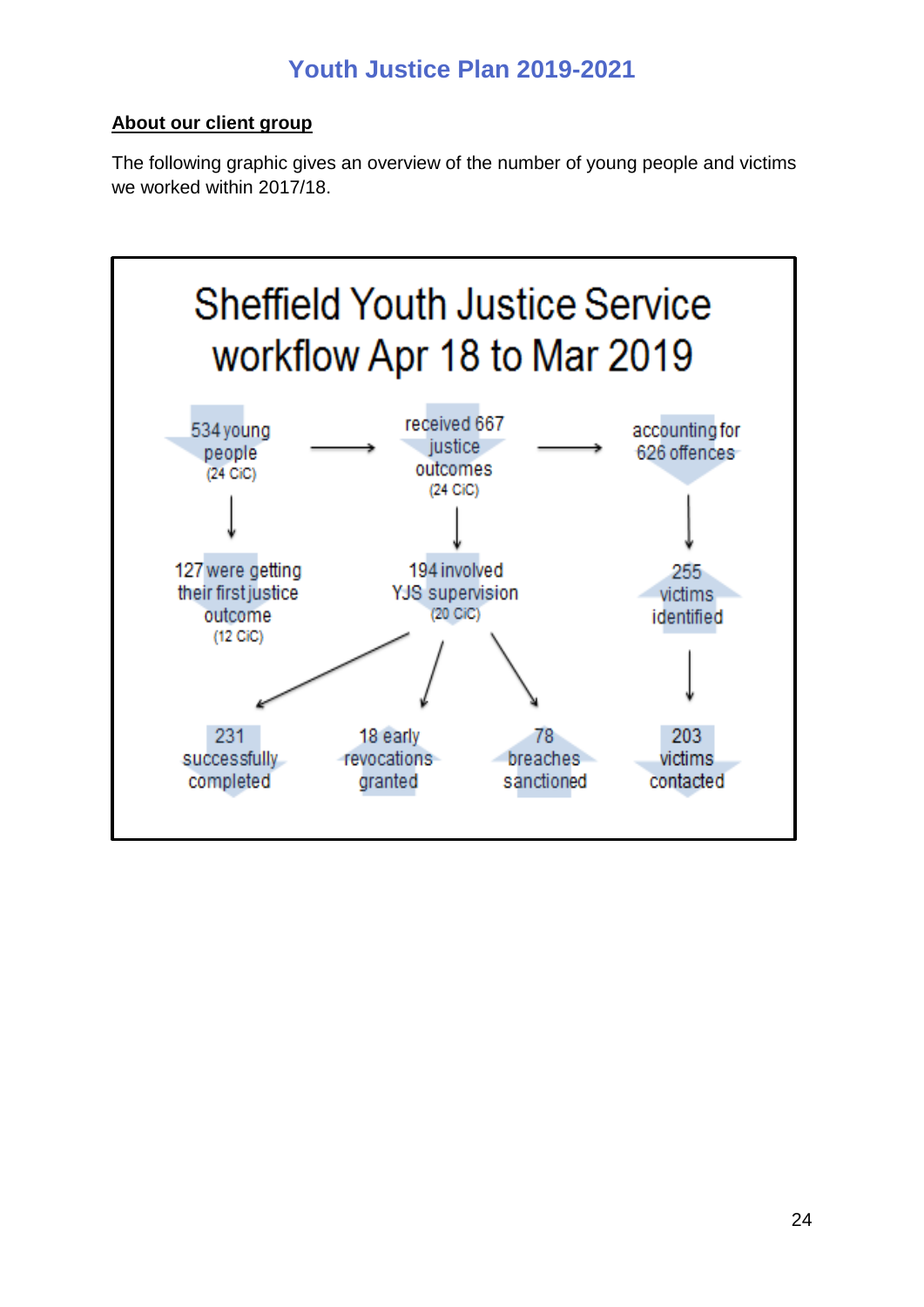The following graphics give an overview of the demographics and intervention needs of the young people we worked within 2018/19.





**TIIIII** 

**MINITI** 

Age at outcome 15% age 10-12 12% age 13 18.9% age 14 21.2% age 15 14.4% age 16 18.5% age 17+

4.5% children in care

25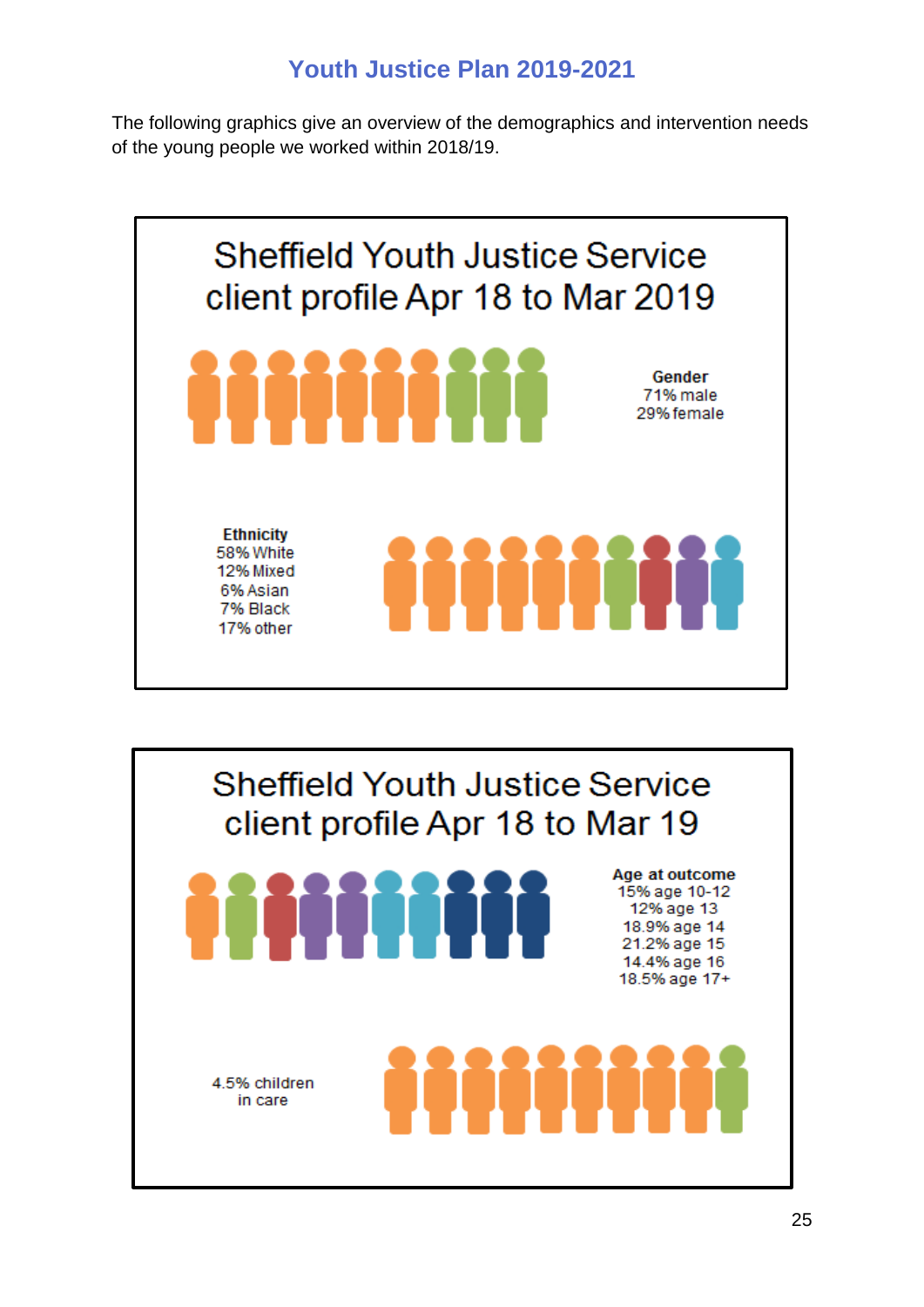

The above diagram shows the three domains of risk – risk of serious harm, likelihood of reoffending and safety and wellbeing.

180 young people were assessed during 2018/19. The above diagram shows that of the 63 young people assessed as high in at least one of the domains, 57 had high safety and wellbeing concerns, 44 had high risk of causing serious harm and 44 had a high risk of further offending. 35 young people were assessed as being high risk in all three domains.

To enable us to identify and monitor the management of the young people most likely to reoffend, at risk of causing serious harm to others and/or those for whom we have high concerns about their safety and wellbeing we have developed a new process called the Young Person of Concern (YPOC) process.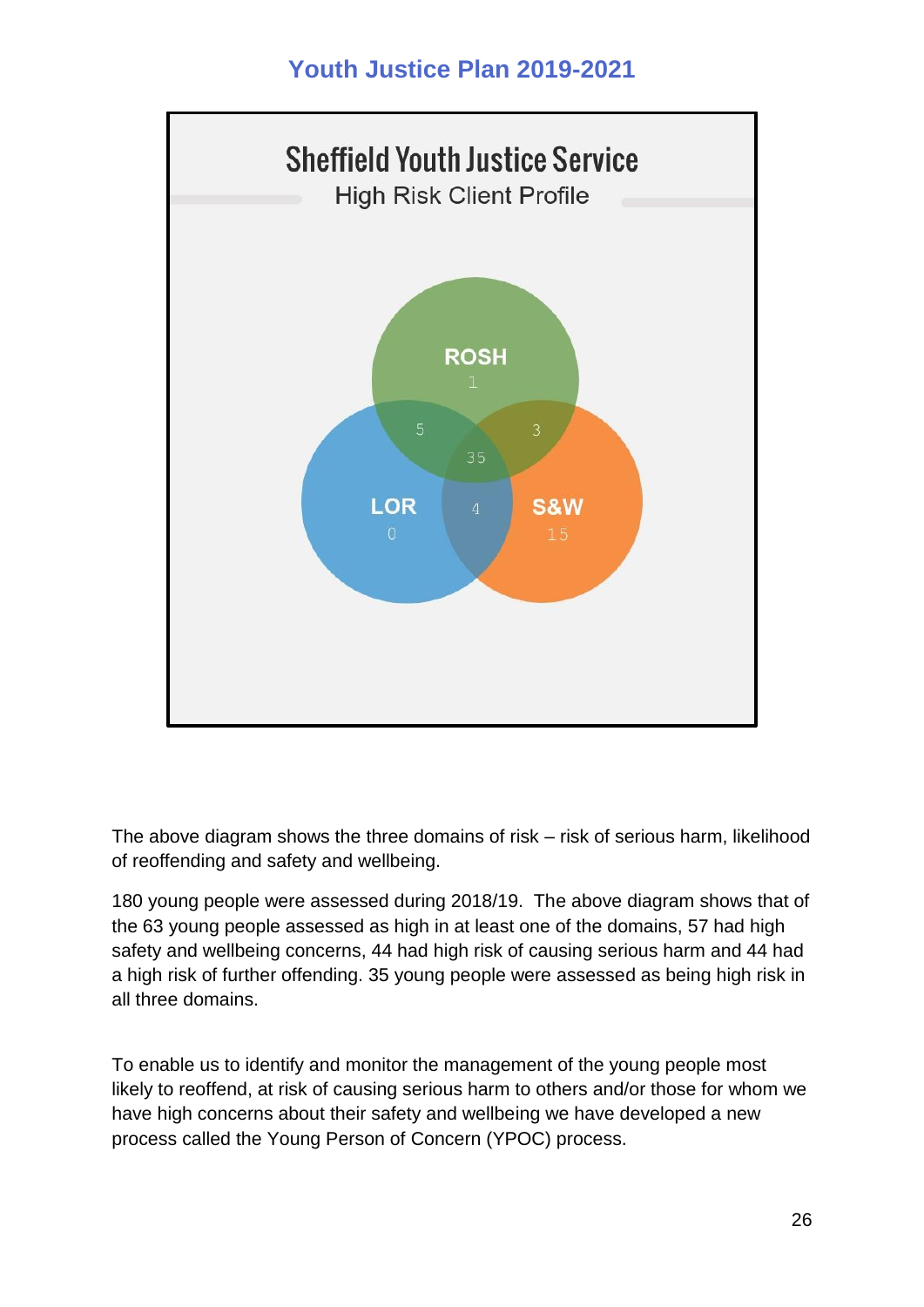The YPOC process applies to;

- All young people assessed as
	- o high or very high risk of serious harm
	- o high likelihood of reoffending
	- o high or very high safety and wellbeing concerns

The process includes an induction into the new process by a seconded police officer and YJ case manager for all young people identified in the cohort, a higher level of supervision, enhanced police intelligence and information gathering processes, consideration given to home visits by seconded police officers, increased reviews of Asset Plus and subsequent plans (every 3 months minimum) and multi-agency discussion and review at YJS Multi Agency Risk Panel (MARP) (every 3 months as a minimum).

As part of the continuous review of all levels of risk, managers will also consult and refer to the list of young people identified as YPOC during supervision with the case manager to ensure relevant cases are included and that appropriate actions are being taken for those cases

Young people will be removed from the YPOC process when their risk level reduces or their sentence ends/involvement ceases with YJS.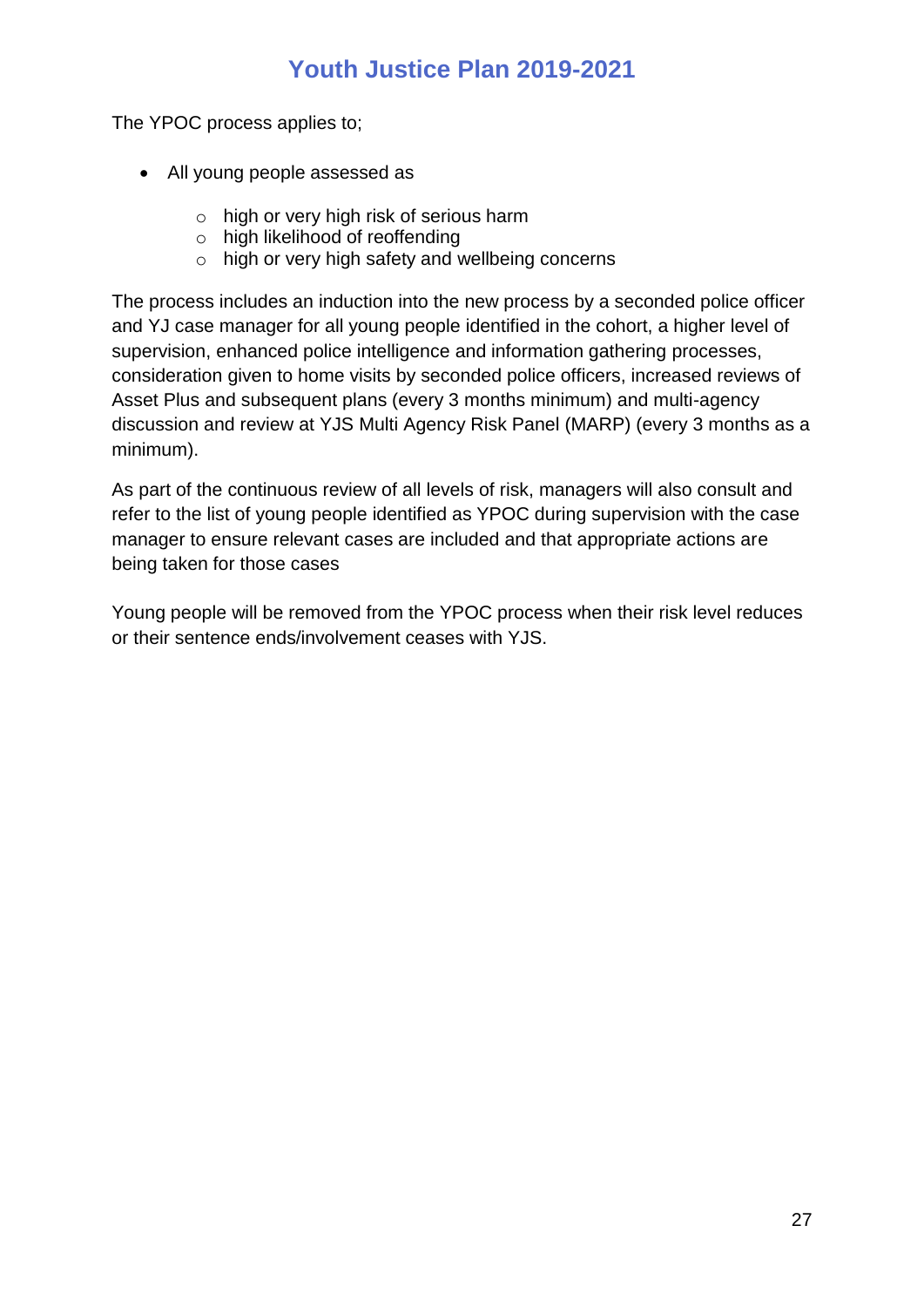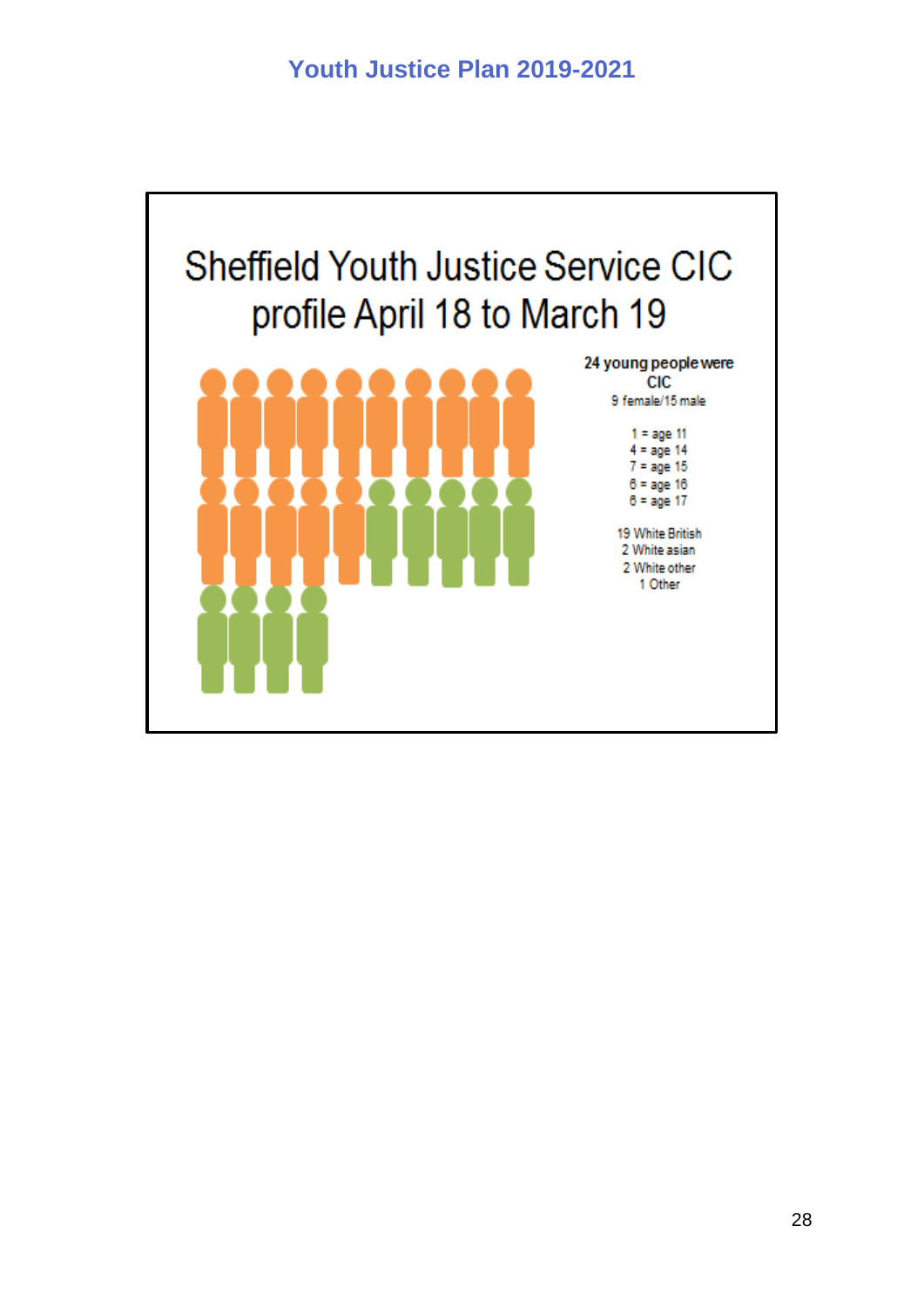#### **Nationally monitored priorities:**

#### **Preventing young people entering the youth justice system**

In 2018/19 there were 127 first time entrants to the youth justice system, which is equivalent to a rate per 100,000 youth population of 260.

This is a reduction on 2017/18 when there were 189 first time entrants.

For the period April 2017 to March 2018, Sheffield has one of the highest rates in the YOT family (366), and is well above the family average rate of 274.

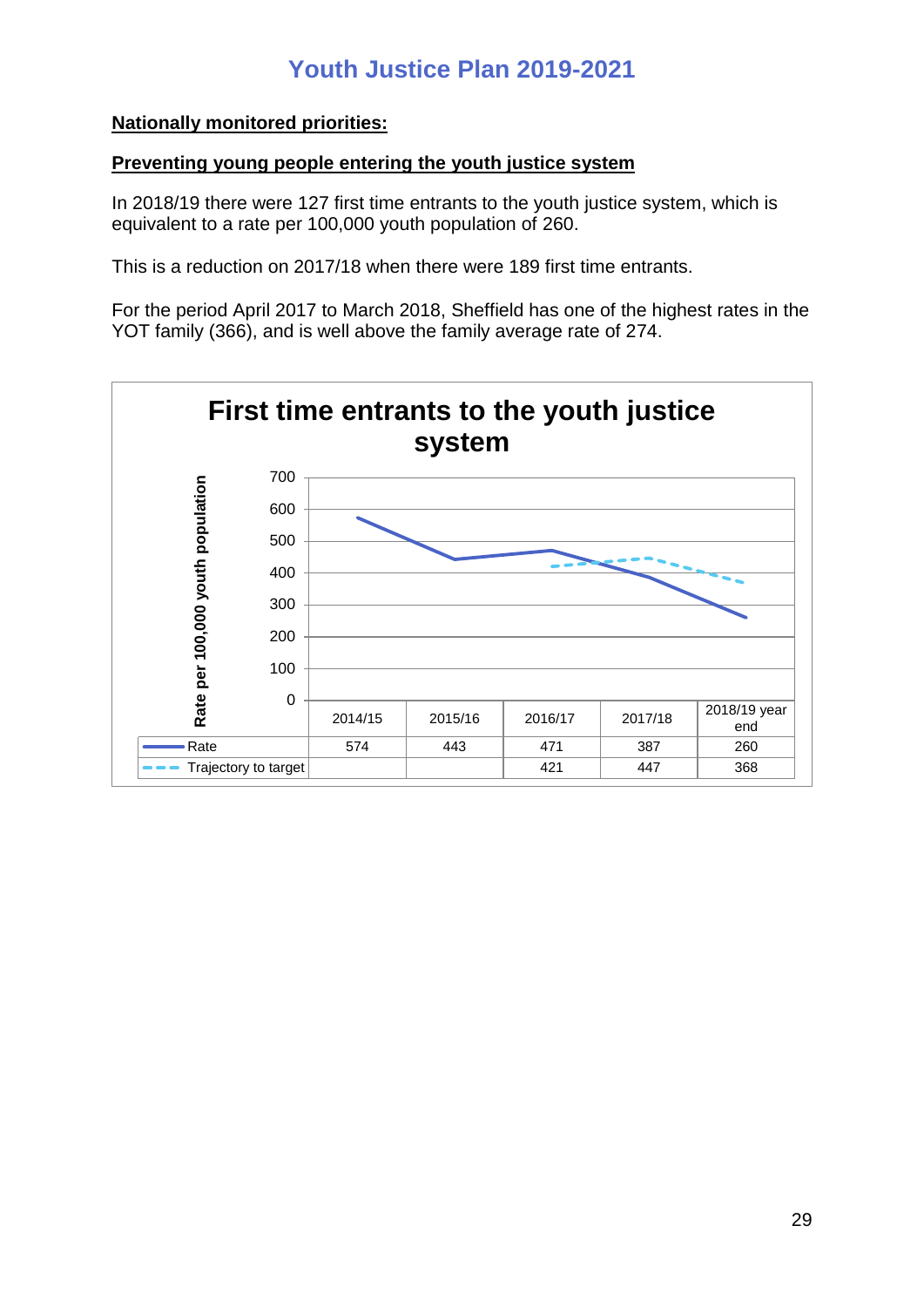#### **Reducing the use of custody**

The indicator is the rate of young people receiving custodial sentences per 1000 youth population. At the end of 2018/19 there were 9 custodial sentences, giving a rate of 0.18 per 1000 youth population. The target was not to exceed the total of 9 sentences in 2018/19. Therefore the target was met.

Sheffield is the second best performing in the YOT family (average rate of 0.48 measured from January 2018 to December 2018. The custodial sentences formed 6% of total court disposals (9 out of 149 court disposals).

In 2018/19 there were 1042 secure remand bed nights. This was an increase on the previous year, which was a total of 766 bed nights.



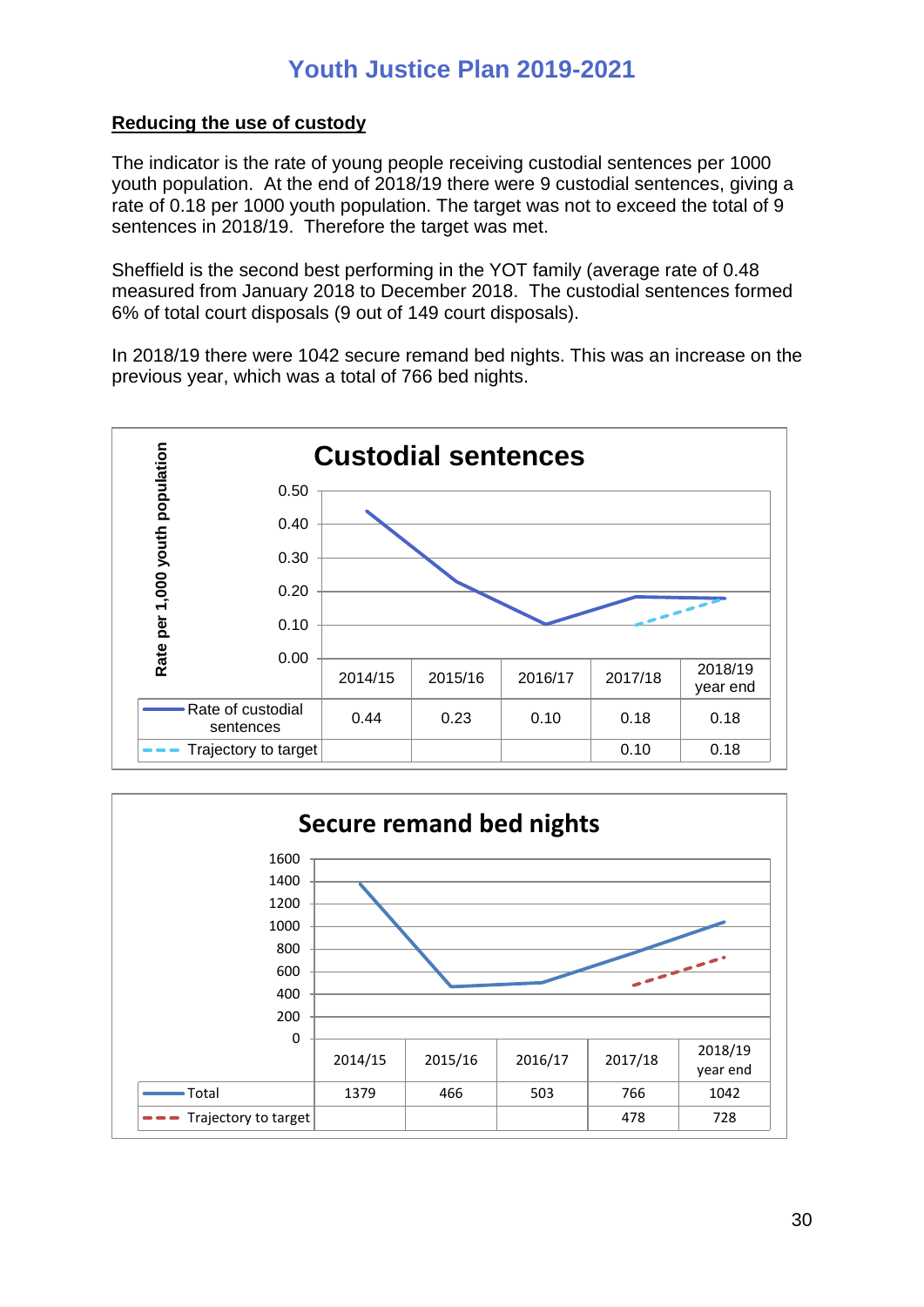#### **Reducing reoffending**

The reoffending rate is measured by monitoring young people who received a youth justice disposal in a 12-month period and tracking them for the subsequent 12 months to see if they reoffend, i.e. they receive an out-of-court disposal or a conviction in court. There is a six-month lag to allow for criminal proceedings to go through, and then a final number is taken. The time periods displayed above are therefore significantly delayed; the latest figure reported here is for July 2014 to July 2015. This number is reported as the *percentage* of young offenders in the 12 month cohort who have reoffended.

The rate is 30.3%, amounting to 129 re-offenders from a cohort of 426 and accounting for 390 proven re-offences, or an average of 3.02 each. As is clear from the graph, this is the lowest proportion in 6 years.

The latest reoffending rate for Sheffield is therefore below average for the Core Cities (39.4%) and the national average (38%).

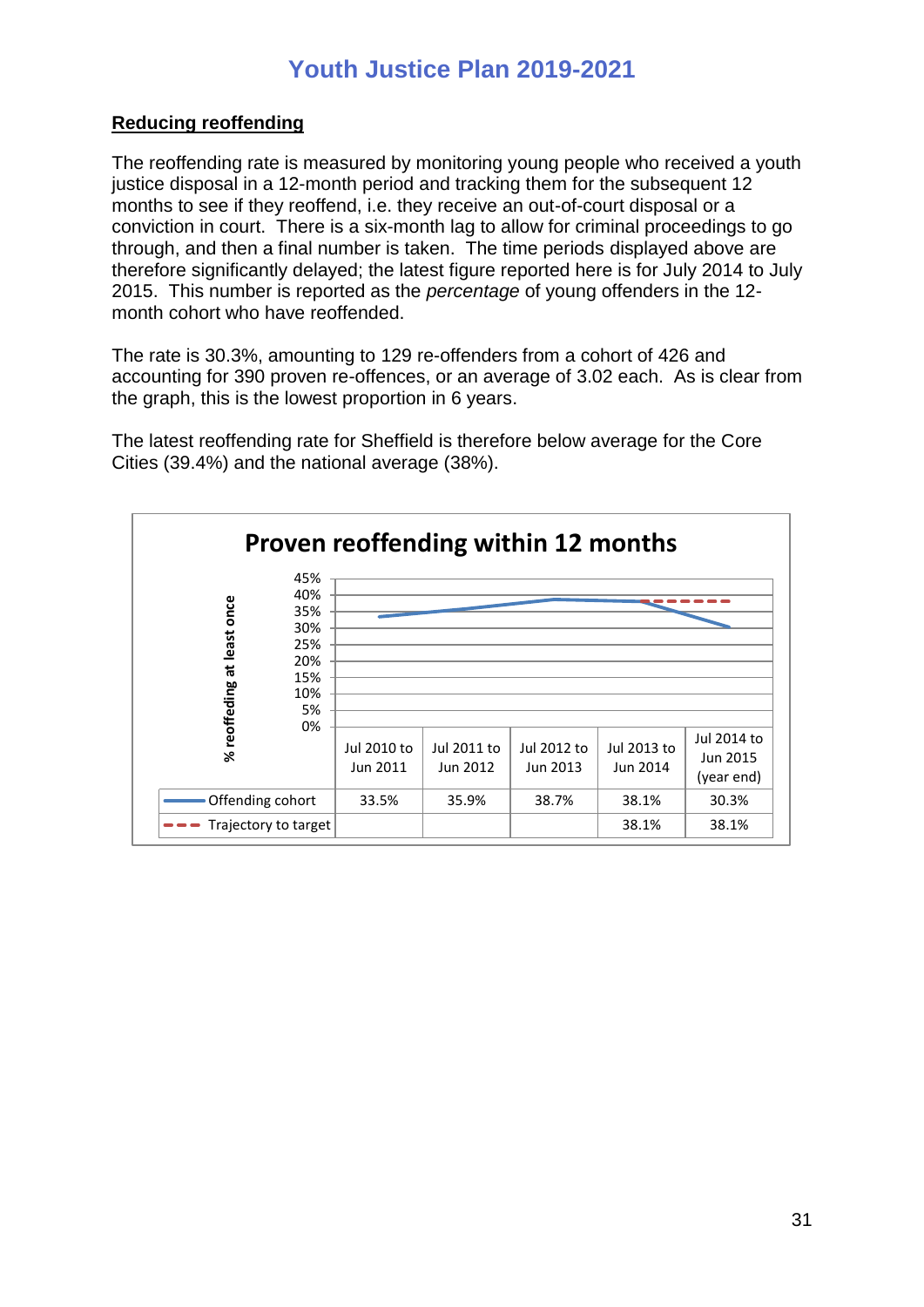#### **Local priorities:**

#### **Reducing ethnic disproportionality**

At the year end there were 85 BME young people receiving one or more disposal out of a total of 212, giving a percentage of 40.1%. This is above the level of the 10-18 youth population in Sheffield, as recorded in the school census.

During the year, 9.4% of young people receiving one or more disposal were of 'other' White (i.e. non-British) backgrounds; 22% each were of Black and Mixed backgrounds; 5% of Asian backgrounds and 3.3% were of Chinese background.

The YOT family comparison is based on the proportion of non-White young people receiving a disposal during 2017/18 as against the proportion in the youth population at the 2011 census. It is therefore quite out of date, and excludes 'other' White young people, but gives an indication of our relative position.

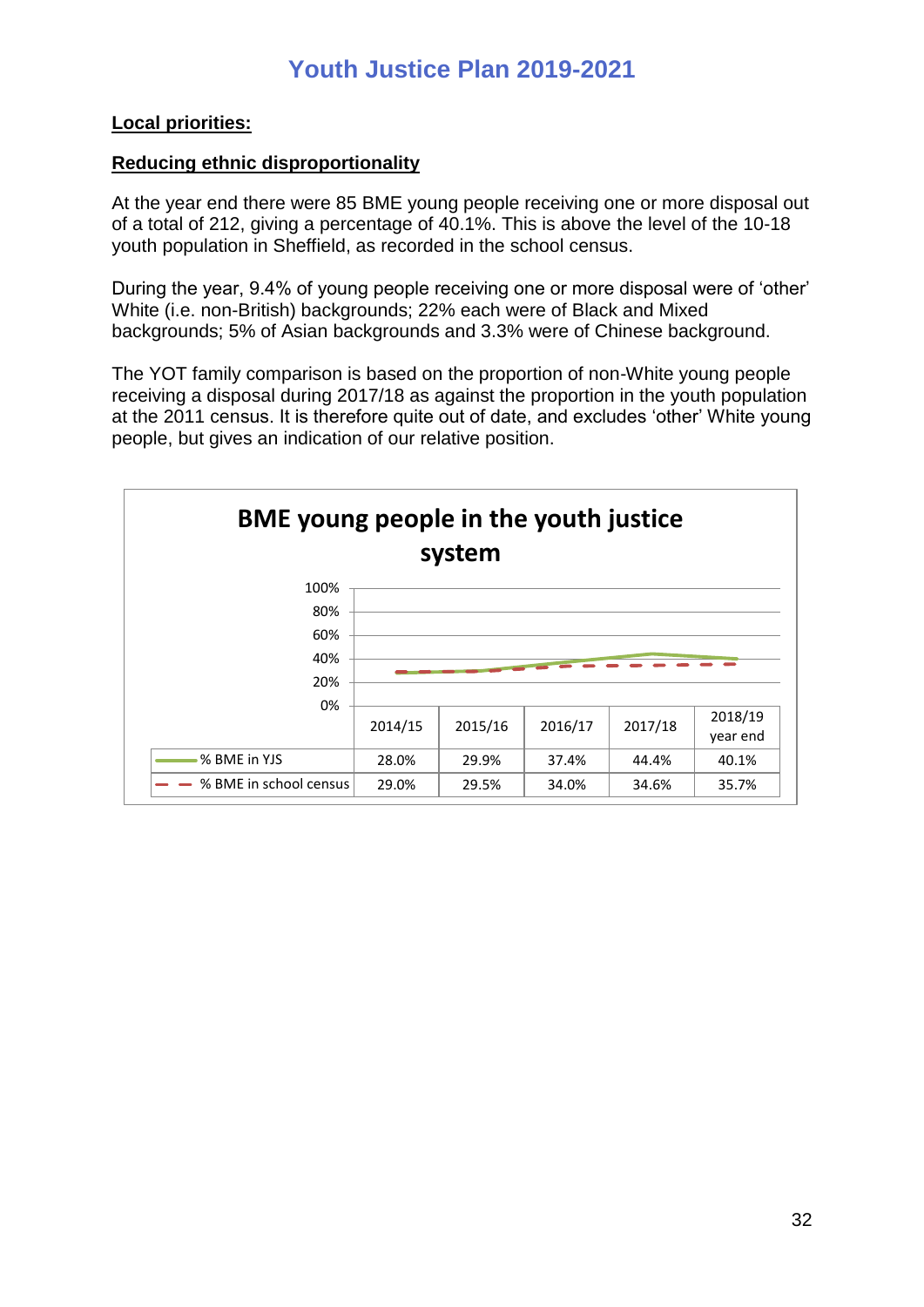#### **Reducing the number of children who are in care in the youth justice system**

In 2018/19, 24 young people in the care of the local authority received youth justice disposals for offences committed while they were in care. The target was not to exceed the 2017/18 figure of 27; so the target was met.

Previous analysis has shown that the onset of offending often coincides with young people becoming looked after; and whatever order it happened in, these are still children in care who are known to the Youth Justice Service.

The graph shows the numbers of children in care receiving new secure remands and custodial sentences (columns and numbers on left axis), and how this compares as a proportion of the total number of remands and custodial sentences (line and percentage on right axis). It excludes young people who were looked-after solely as a result of being securely remanded.

3 of the secure remands were for children in care and 2 of the custodial sentences was for children in care.

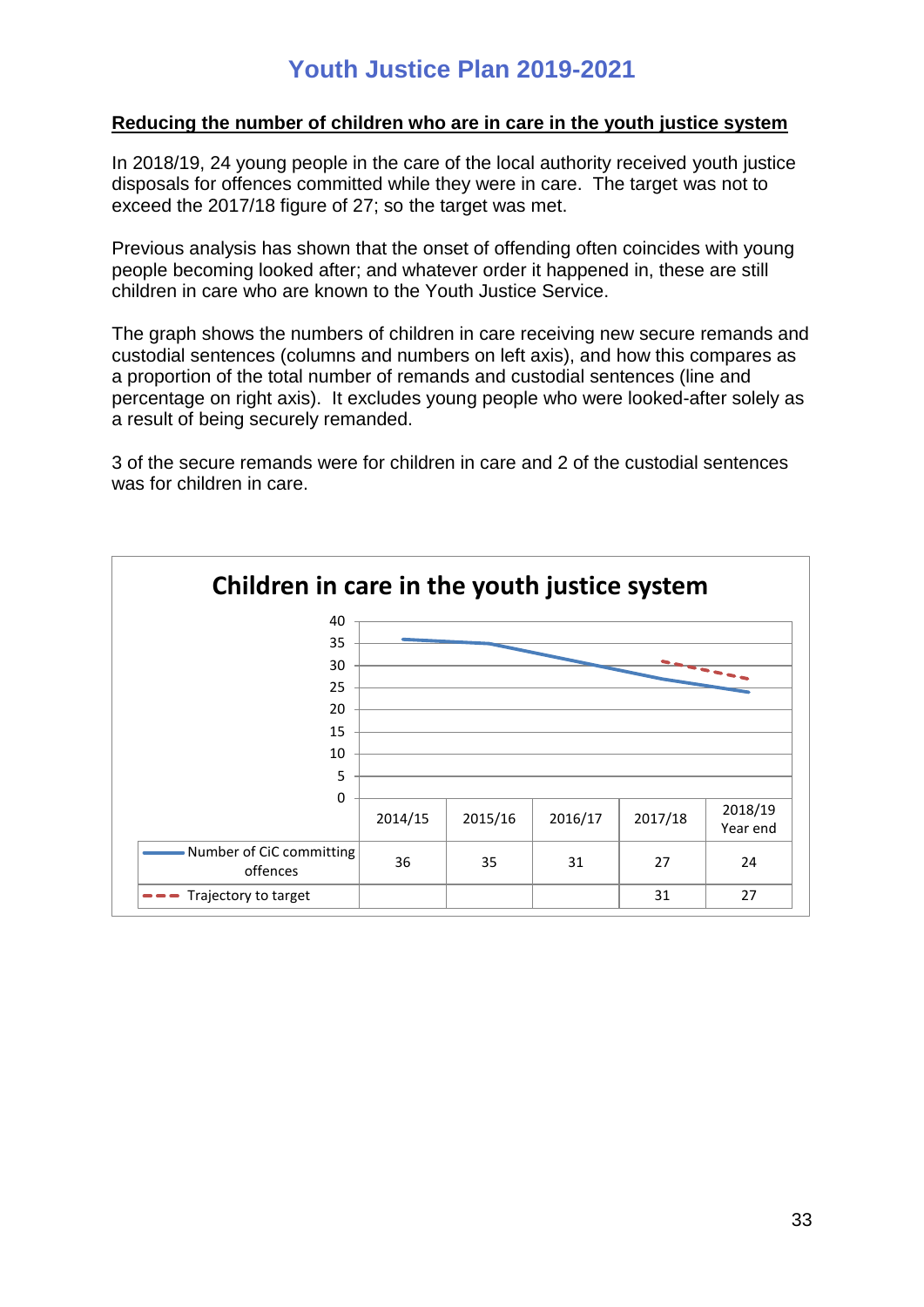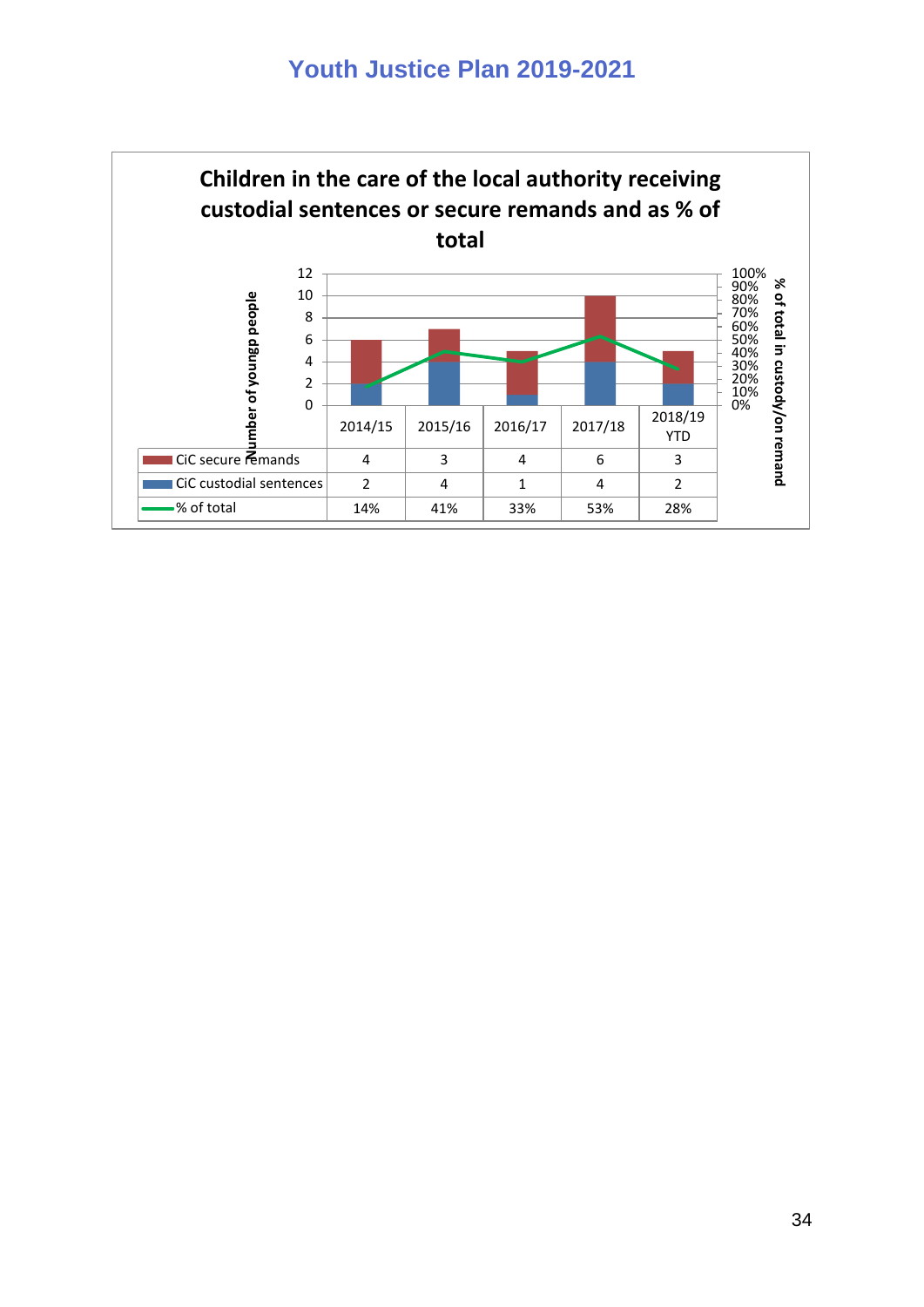#### <span id="page-34-0"></span>**6. Structure and governance**

#### **Structure and Governance**

Youth Offending Teams were established under the statutory provisions of the Crime and Disorder Act 1998. The Act set out the requirement for a local Youth Offending Team comprising of the four statutory agencies of: the Local Authority (including Children's Services Social Care and Education), Police, Probation and Health.

The Youth Offending Team in Sheffield is called the Youth Justice Service (YJS).

The role and responsibilities of the YJS and the Management Board continues to be regulated by Standards for Children in the Youth Justice System. These include specific standards for YOT Management Boards which have been further extended and clarified within the requirements of Domain 1 of the new HMIP Inspection Standards.

The YJS Management Board has a new chair who is an Assistant Director with responsibility for Safeguarding and Quality Assurance within the People Services portfolio of the local authority, who has a direct link to the Executive Director of Children's Services and in turn a direct link to the Chief Executive of the local authority.

The YJS Management Board comprises of representatives of each of the statutory partners as well as a range of contributing members and advisors from other local partners such as, Community Safety Partnership, Community Rehabilitation Company and Sheffield Futures, the city's deliverer of Youth Services.

| <b>Name</b>                 | <b>Organisation/Agency</b>                         |
|-----------------------------|----------------------------------------------------|
| Victoria Horsefield - Chair | Sheffield City Council - People Services Portfolio |
| <b>Andy Stirling</b>        | <b>Youth Justice Service</b>                       |
| Helen Sweaton - Vice Chair  | Sheffield City Council - People Services Portfolio |
| <b>Marie Carroll</b>        | Police and Crime Commissioners Office              |
| Liz Mills                   | <b>National Probation Service</b>                  |
| <b>Andrew Sinclair</b>      | <b>Community Rehabilitation Company</b>            |
| <b>Andrew Jones</b>         | Sheffield City Council - Inclusion and Learning    |
| Dan White                   | <b>Sheffield Futures</b>                           |
| Jenny Robertson             | <b>CGL (Substance Misuse Services)</b>             |
| Sapphire Johnson            | <b>Clinical Commissioning Group</b>                |
| <b>Delphine Waring</b>      | South Yorkshire Police                             |
| <b>Maxine Stavrianakos</b>  | <b>Sheffield City Council - Community Safety</b>   |
|                             | Partnership                                        |
| <b>Katie Hewitt</b>         | <b>Youth Justice Service</b>                       |
| Sara Rodgers                | <b>Youth Justice Service</b>                       |

Representatives from the following agencies sit on the YJS Management Board: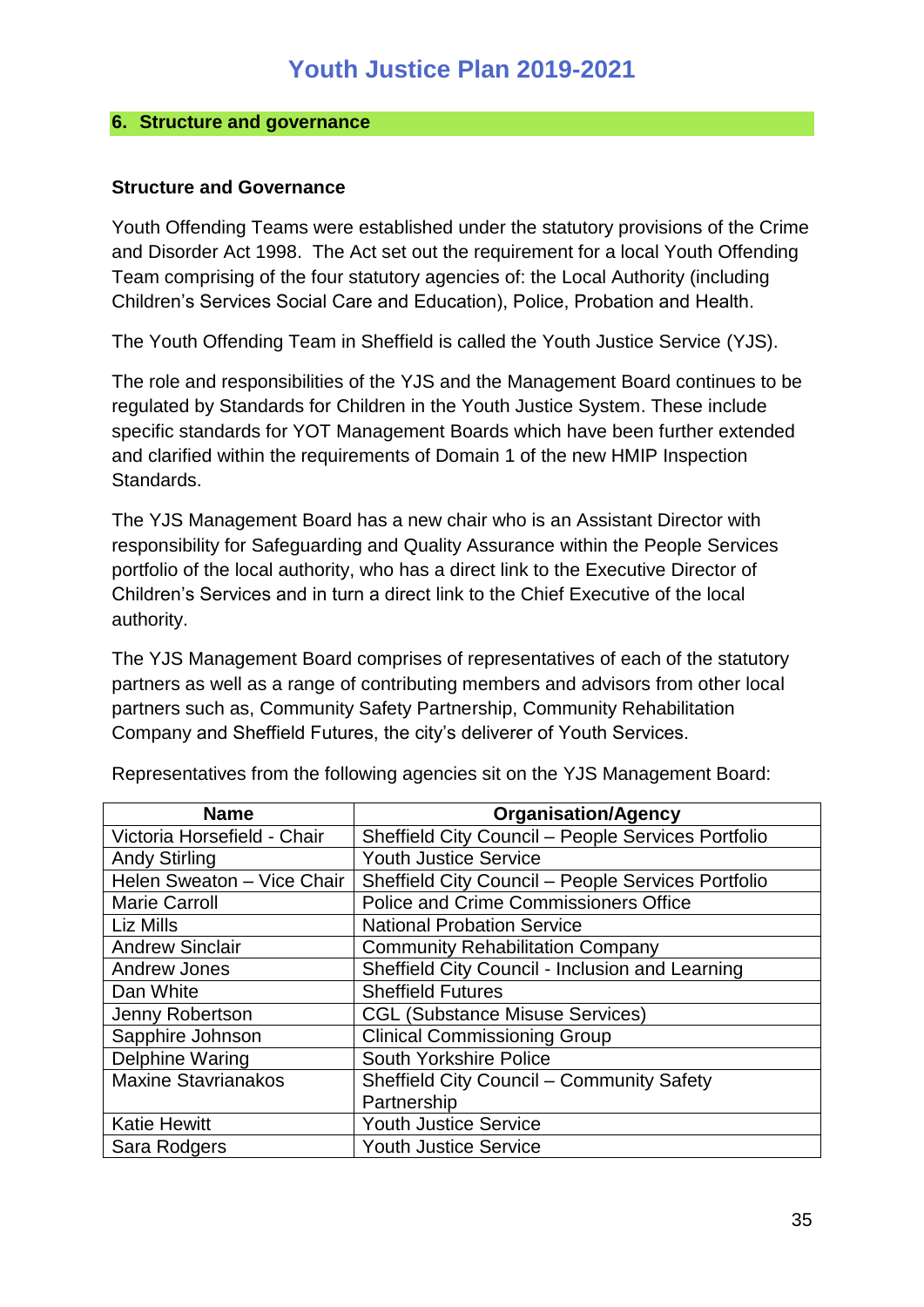The YJS Management Board is identified as a significant partnership for the city, and provides strategic links with other children's services and Community Safety partnerships and associated strategic plans across children's services, criminal justice and community safety.

The YJS sits in the People Services portfolio within the City Council and within Children and Families service area. This arrangement provides that the service is best positioned to ensure effective joint work with wider children's specialist services, including those for children who are in the care of the local authority and care leavers. The service has ensured that it retains strong links with Integrated Youth Services (IYS) and the Service Manager remains a member of the Children and Families strategic youth partnership meetings. Youth crime prevention responsibilities are delivered through a mixture of direct delivery through the YJS, commissioning arrangements jointly funded though the partnership, and core council funding for targeted youth services. The YJS takes strategic direction from the Safer and Sustainable Communities Partnership, Children and Families Senior Leadership Team and the Vulnerable Young People Executive Board. The YJS is also a 'duty to cooperate organisation' of the Sheffield Safeguarding Board and Multi-Agency Public Protection Arrangements Strategic Management Board, and also has a seat on the Local Criminal Justice Board.

The arrangement for chairing and membership of the board as set out above ensures that the board is well placed to discharge its responsibilities which include:

- Delivering the principal aim of reducing offending and re-offending
- Strategic performance oversight
- Ensuring the effective delivery of justice services for children and young people
- Accountability and representation of youth justice issues within the Local Authority
- Ensuring that children and young people involved in the youth justice system have access to universal and specialist services delivered by partners and other key agencies
- Ensuring local authorities discharge their duties under the Children Act 1989, in particular those in Schedule 2, paragraph 7, to:
	- o Discourage children and young people within their area from committing offences
	- o Take reasonable steps designed to reduce the need to bring criminal proceedings against children and young people in their area
	- o Avoid the need for children within their area to be placed in secure accommodation.
- Monitoring the service's response to thematic inspections
- Overseeing the service's management and response to notified Community and Public Protections Incidents (CSPPI)
- Providing financial governance for the partnership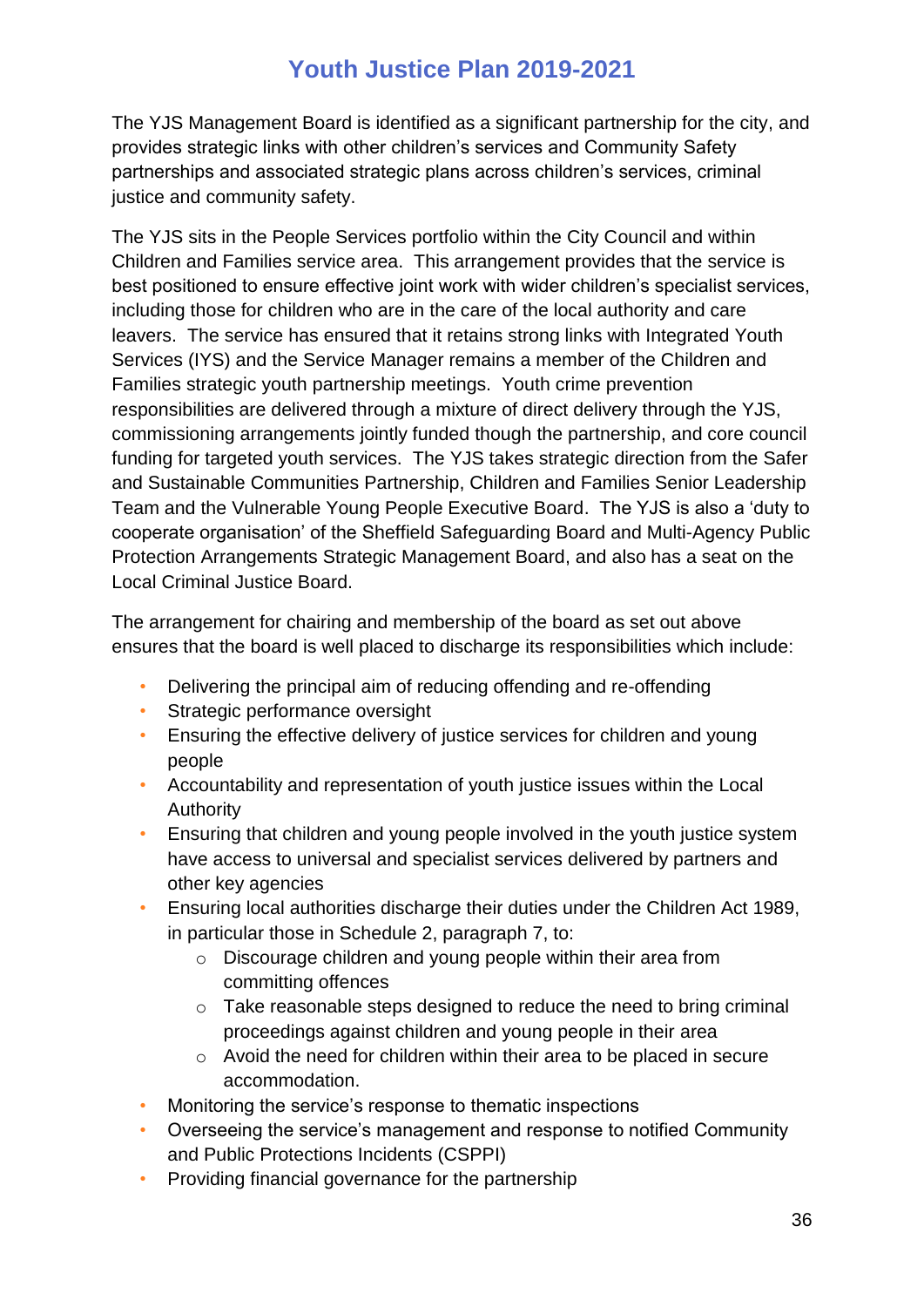• Ensuring the services delivered have reference to the responsibility towards victims of youth offending.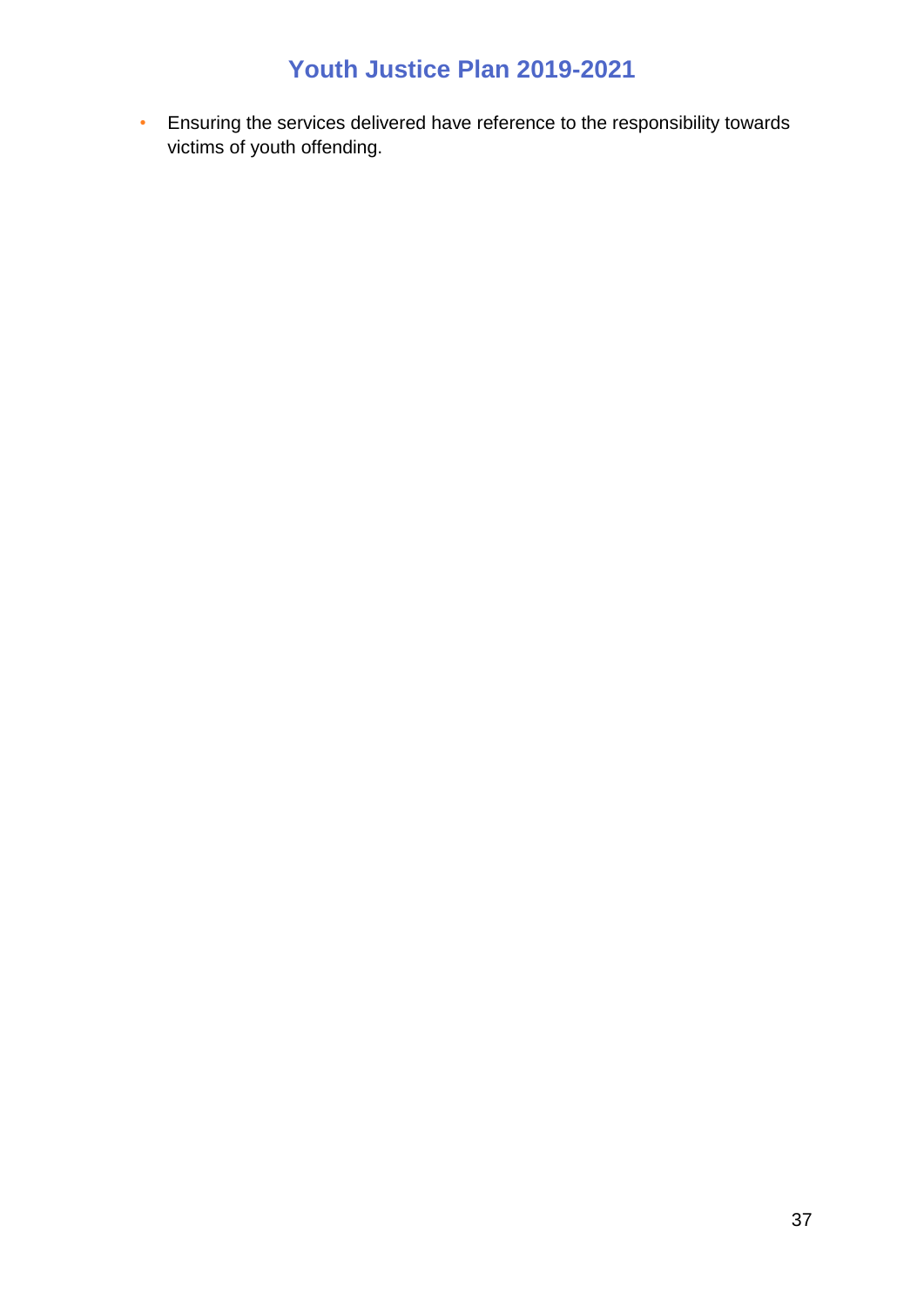#### <span id="page-37-0"></span>**7. Resources and value for money**

#### **Funding**

The funding for the Youth Justice Service for 2019/20 is made up of contributions from the statutory partners, the YJB Good Practice Grant and a grant contribution from the Police and Crime Commissioner's Community Safety Fund. The service also oversees the local authority budget provided to meet the cost of young people remanded to the secure estate.

The total available funding for 2019/20 for the YJS is £2,275,557.

The terms and conditions of the Youth Justice Board Effective Practice grant continue to include setting out a clear expectation for how this grant allocation may be used.

The YJS is responsible for commissioning, contracting and procuring services that contribute towards the key priorities set out within the plan. Sheffield YJS continues to lead on the joint commissioning arrangements across South Yorkshire for youth justice services including victim, reparation, restorative justice and appropriate adults.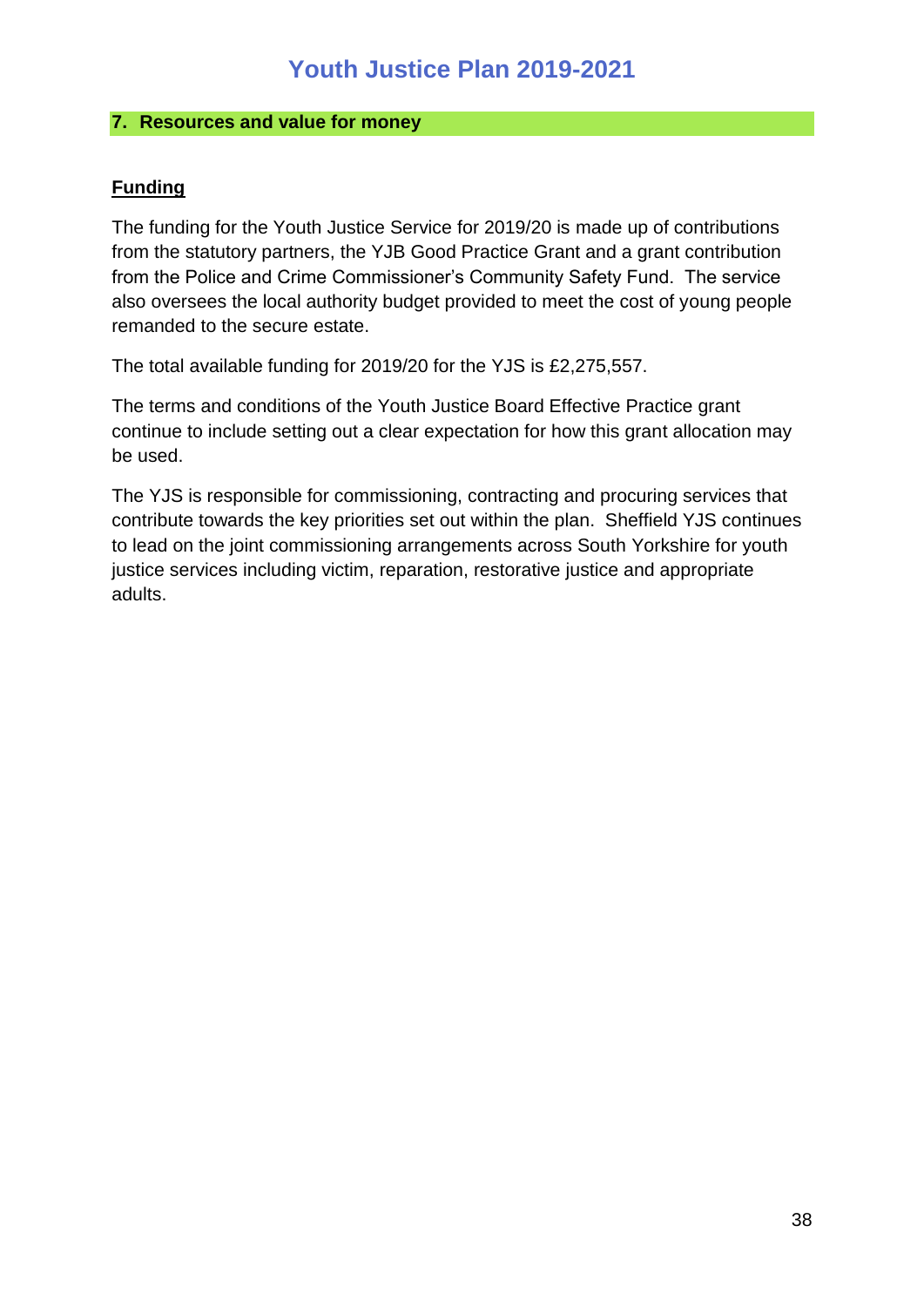#### **Finance**

The table below shows the partner contributions for 2019/20.

*Table 1: Partner Contributions to the Youth Offending Partnership Pooled Budget 2019/20*

| <b>Agency</b>                           | <b>Staffing</b><br><b>costs</b> | <b>Payments in</b><br>$\overline{\mathsf{kind}}$ –<br><b>revenue</b> | <b>Other</b><br>delegated<br>funds | <b>Total</b> |
|-----------------------------------------|---------------------------------|----------------------------------------------------------------------|------------------------------------|--------------|
| <b>Local Authority</b>                  |                                 | $\overline{\phantom{0}}$                                             | £776,600                           | £776,600     |
| <b>National Probation</b><br>Service    | £104,722                        |                                                                      | £5000                              | £109,722     |
| <b>Health Service</b>                   | £54,000                         | $\overline{\phantom{0}}$                                             | £113,814                           | £167,814     |
| <b>Police and Crime</b><br>Commissioner | £172,800                        | $\blacksquare$                                                       | £233,000                           | £405,800     |
| <b>YJB Good Practice</b><br>Grant       | $\overline{\phantom{0}}$        | $\blacksquare$                                                       | £815,621                           | £815,621     |
| <b>Total</b>                            | £331,522                        | -                                                                    | £1,944,035                         | £2,275,557   |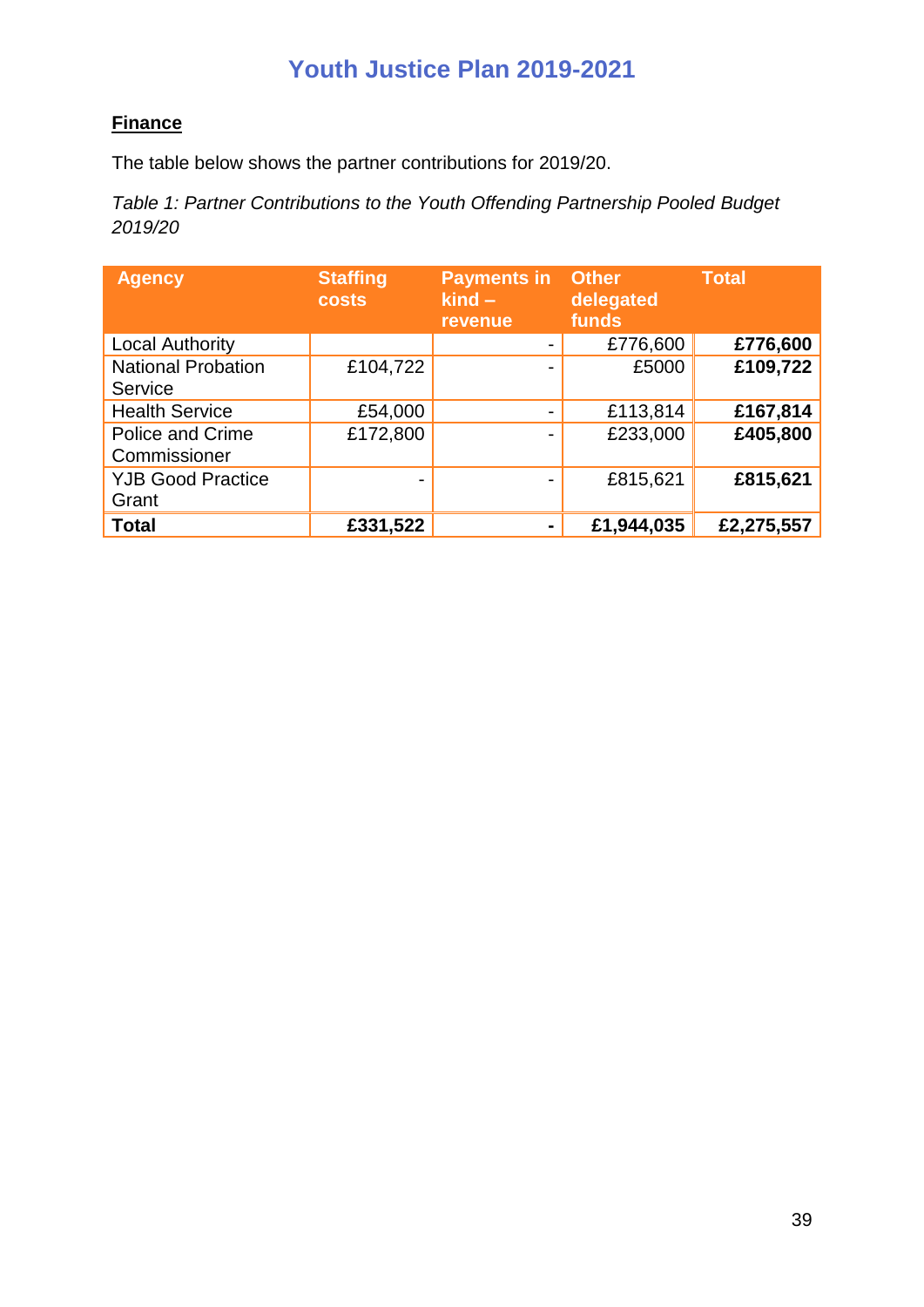

#### **8. Costed plan for the Youth Justice Board Good Practice Grant**

<span id="page-39-0"></span>

| <b>Activity / Resources</b>                                                                                                             | <b>Effective practice or research benefit</b>                                                                                                                                                                                                                                                                                                                                                                                        | <b>Reference to 5 outcomes</b><br><b>Associated</b><br><b>Costs</b>                                                    |          |
|-----------------------------------------------------------------------------------------------------------------------------------------|--------------------------------------------------------------------------------------------------------------------------------------------------------------------------------------------------------------------------------------------------------------------------------------------------------------------------------------------------------------------------------------------------------------------------------------|------------------------------------------------------------------------------------------------------------------------|----------|
| <b>Ensuring that</b><br>operational practice<br>remains effective and<br>current, and<br>capitalises on<br>opportunities to<br>develop. | All direct operational delivery roles within the service<br>are involved in maintaining professional standards,<br>engaging in professional development, including local<br>and national training, and contributing to developing<br>innovations in working practices. This includes the<br>development of the Junior Attendance Centre<br>programme. This is calculated at approximately 30%<br>of the total costs for the service. | <b>Reduce FTE</b><br><b>Reduce Custody</b><br><b>Reduce Reoffending</b><br>Safeguard<br>Public protection              | £412,564 |
| <b>County-wide</b><br>contracting                                                                                                       | Sheffield YJS jointly contracts with partners across<br>South Yorkshire for services including Appropriate<br>Adults, Victim services and Restorative Justice<br>Services. The aim is to deliver a consistent quality<br>standard whilst reducing the cost for each area<br>engaged in the contract.                                                                                                                                 | <b>Reduce FTE</b><br>$\bullet$<br><b>Reduce Custody</b><br><b>Reduce Reoffending</b><br>Safeguard<br>Public protection | £198,079 |
| <b>Accommodation</b>                                                                                                                    | The YJS is based in a youth building which gives the<br>young people access to a variety of different services<br>in one location. The YJS also invests in a not-for-<br>profit community organisation, the Burton Street<br>Foundation, as a base for group work, bail clinics and<br>Referral Order panels.                                                                                                                        | <b>Reduce Custody</b><br><b>Reduce Reoffending</b>                                                                     | £105,000 |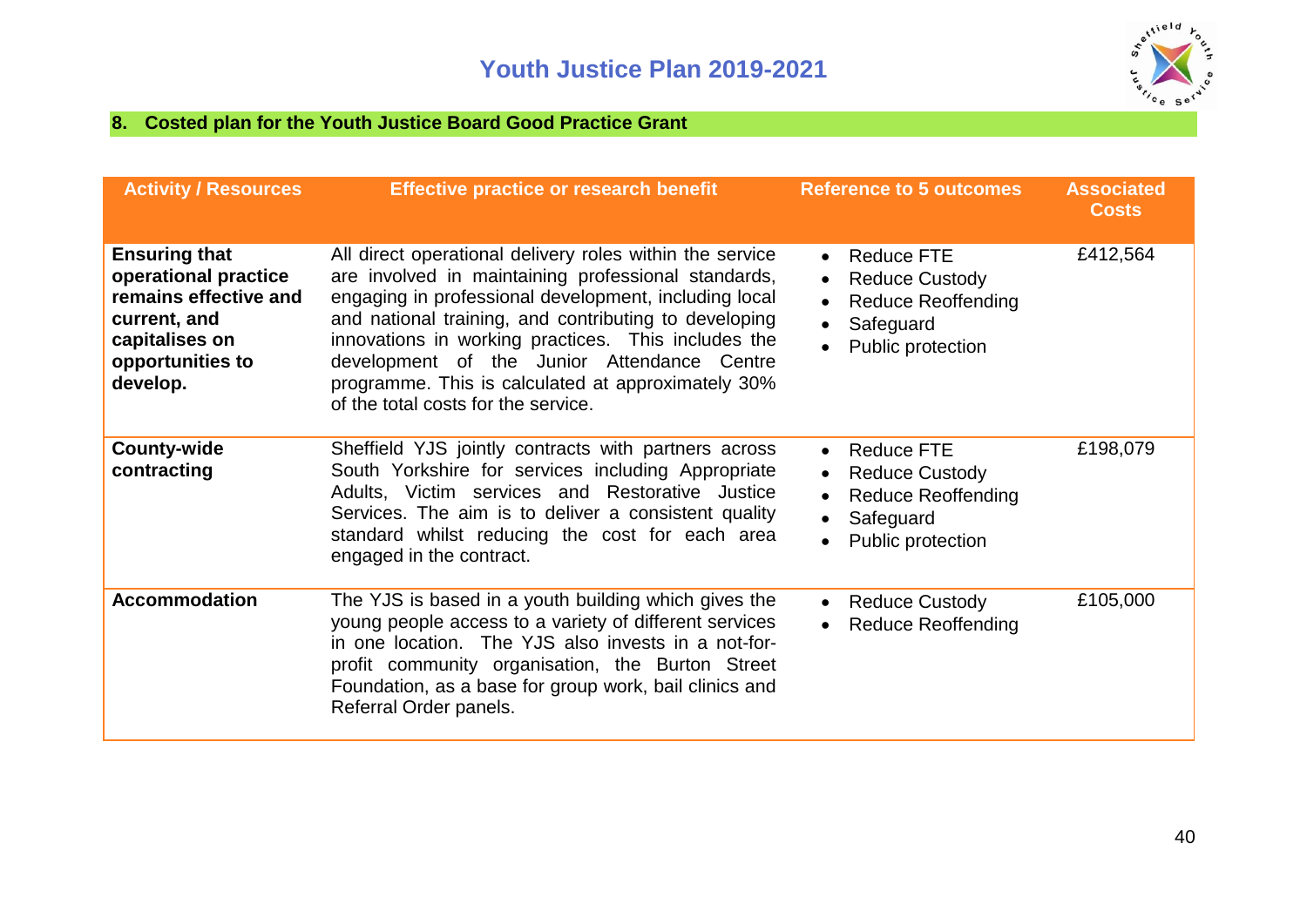

| <b>Activity / Resources</b>                                                                                                                                                                                         | <b>Effective practice or research benefit</b>                                                                                                                                                         | <b>Reference to 5 outcomes</b>                                                                                                                               | <b>Associated</b><br><b>Costs</b> |
|---------------------------------------------------------------------------------------------------------------------------------------------------------------------------------------------------------------------|-------------------------------------------------------------------------------------------------------------------------------------------------------------------------------------------------------|--------------------------------------------------------------------------------------------------------------------------------------------------------------|-----------------------------------|
| <b>Maintaining effective</b><br>and best practice<br>activity<br>e.g. staff professional<br>membership,<br>periodicals,<br>professional journals<br>and new and<br>innovative<br><b>interventions</b><br>resources. | The YJS has identified a training budget to ensure<br>that it is able to effectively induct new members of<br>staff and maintain existing staff in best practice and<br>current thinking.             | <b>Reduce FTE</b><br>$\bullet$<br>Reduce custody<br>$\bullet$<br>Reduce reoffending<br>$\bullet$<br>Safeguard<br>$\bullet$<br>Public protection<br>$\bullet$ | £10,000                           |
| <b>Speech and Language</b><br>provision                                                                                                                                                                             | The YJS commissions a Speech and Language<br>Therapist, who assesses and work with young people<br>to establish their communication strengths and<br>difficulties, and who also screens for dyslexia. | Reduce custody<br>$\bullet$<br>Reduce reoffending<br>$\bullet$<br>Safeguard<br>$\bullet$                                                                     | £32,280                           |
| <b>Resettlement</b><br>development                                                                                                                                                                                  | The YJS has a flexible resettlement fund, which is<br>used in a tailored and personalised way to help young<br>people to settle back into the community following a<br>period in custody.             | Reduce custody<br>$\bullet$<br>Reduce reoffending<br>$\bullet$<br>Safeguard<br>$\bullet$<br>Public protection<br>$\bullet$                                   | £5,000                            |
| <b>Accommodation</b><br>resource                                                                                                                                                                                    | The YJS commissions an accommodation provider to<br>provide 15 beds for young people involved with the<br>service.                                                                                    | Reduce custody<br>$\bullet$<br>Reduce reoffending<br>Safeguard<br>$\bullet$                                                                                  | £59,312                           |
|                                                                                                                                                                                                                     | The Accommodation Worker included in this contract<br>provides support to the young people.                                                                                                           |                                                                                                                                                              |                                   |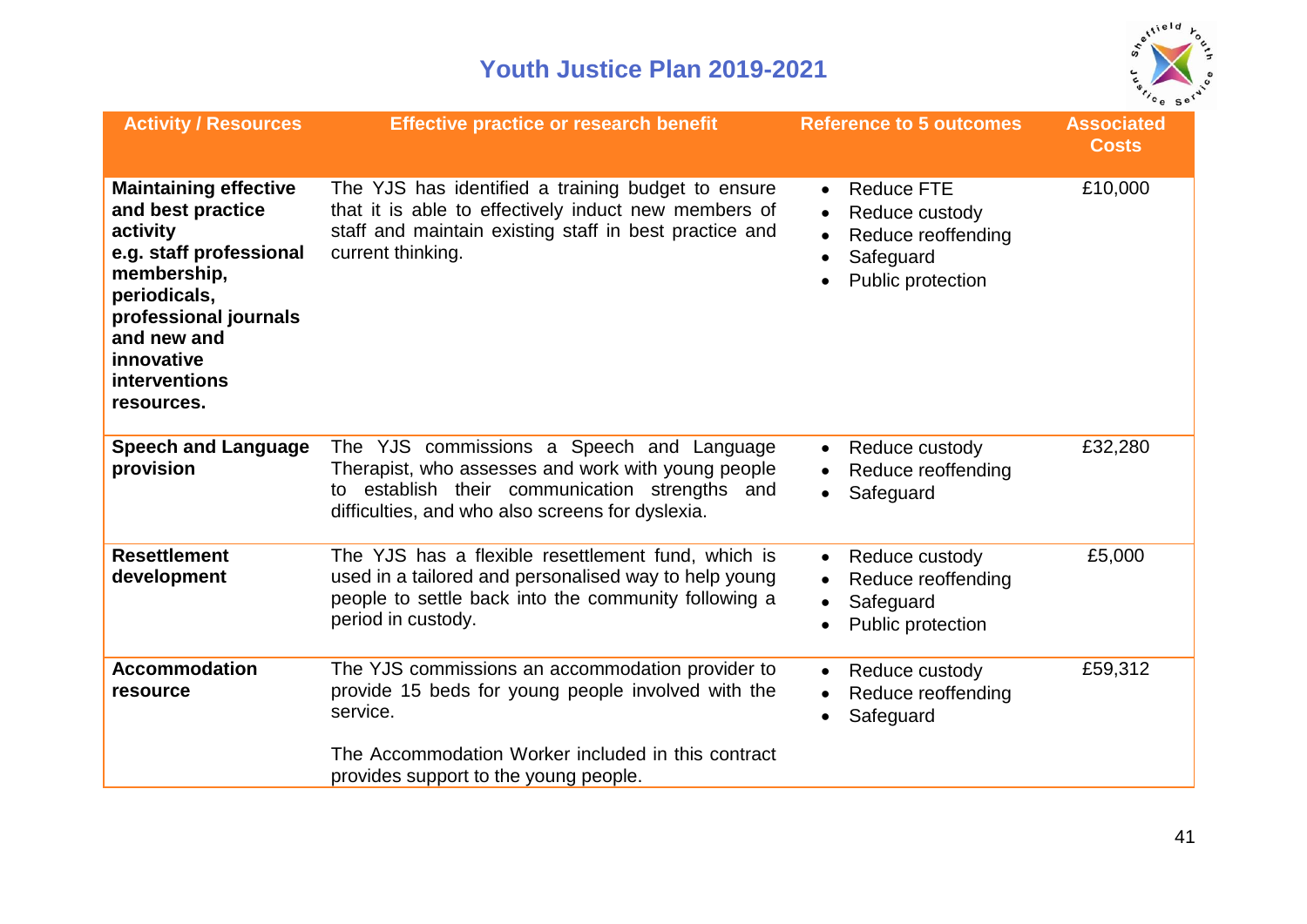#### <span id="page-41-0"></span>**9. Staffing**

Sheffield YJS continues to maintain secondment arrangements with South Yorkshire Police, with four seconded Police Officers, and the National Probation Service, with a reduced contribution of one seconded Probation Officers. At the time of writing, we have 155 members of staff (including 27 sessional staff and 71 volunteers). A breakdown of gender and ethnicity is shown below.

| Sum of Head Count      |                |   |             |   |                      |                 |              |           |                 |           |                 |             |                |                    |
|------------------------|----------------|---|-------------|---|----------------------|-----------------|--------------|-----------|-----------------|-----------|-----------------|-------------|----------------|--------------------|
|                        |                |   |             |   |                      |                 |              |           |                 |           |                 | Referral    |                |                    |
|                        |                |   | Operational |   |                      |                 | Strategic    |           |                 |           |                 | Order panel |                |                    |
|                        | Administrative |   | Manager     |   | <b>IPractitioner</b> |                 | Manager      | Volunteer |                 | Sessional |                 | Volunteer   |                | <b>Grand Total</b> |
|                        |                | M |             | M |                      | M               | <sup>M</sup> |           | M               |           | M               |             | M              |                    |
| Any other ethnic group |                |   |             |   |                      |                 |              |           |                 |           |                 |             |                | 3                  |
| Asian                  |                |   |             |   |                      |                 |              |           |                 |           |                 |             |                | $9\,$              |
| <b>Black</b>           |                |   |             |   |                      |                 |              |           |                 |           | 3               |             |                | 9                  |
| Mixed                  |                |   |             |   |                      |                 |              |           |                 |           |                 |             |                | 4                  |
| White                  |                |   |             |   | 22                   |                 |              | 38        | 13 <sub>l</sub> |           | 9 <sup>1</sup>  | 10          | 3              | 131                |
| <b>Grand Total</b>     | 10             |   |             |   | 25                   | 10 <sub>1</sub> |              | 40        | 14 <sub>l</sub> | 13        | 14 <sub>1</sub> | 14          | 3 <sup>1</sup> | 156                |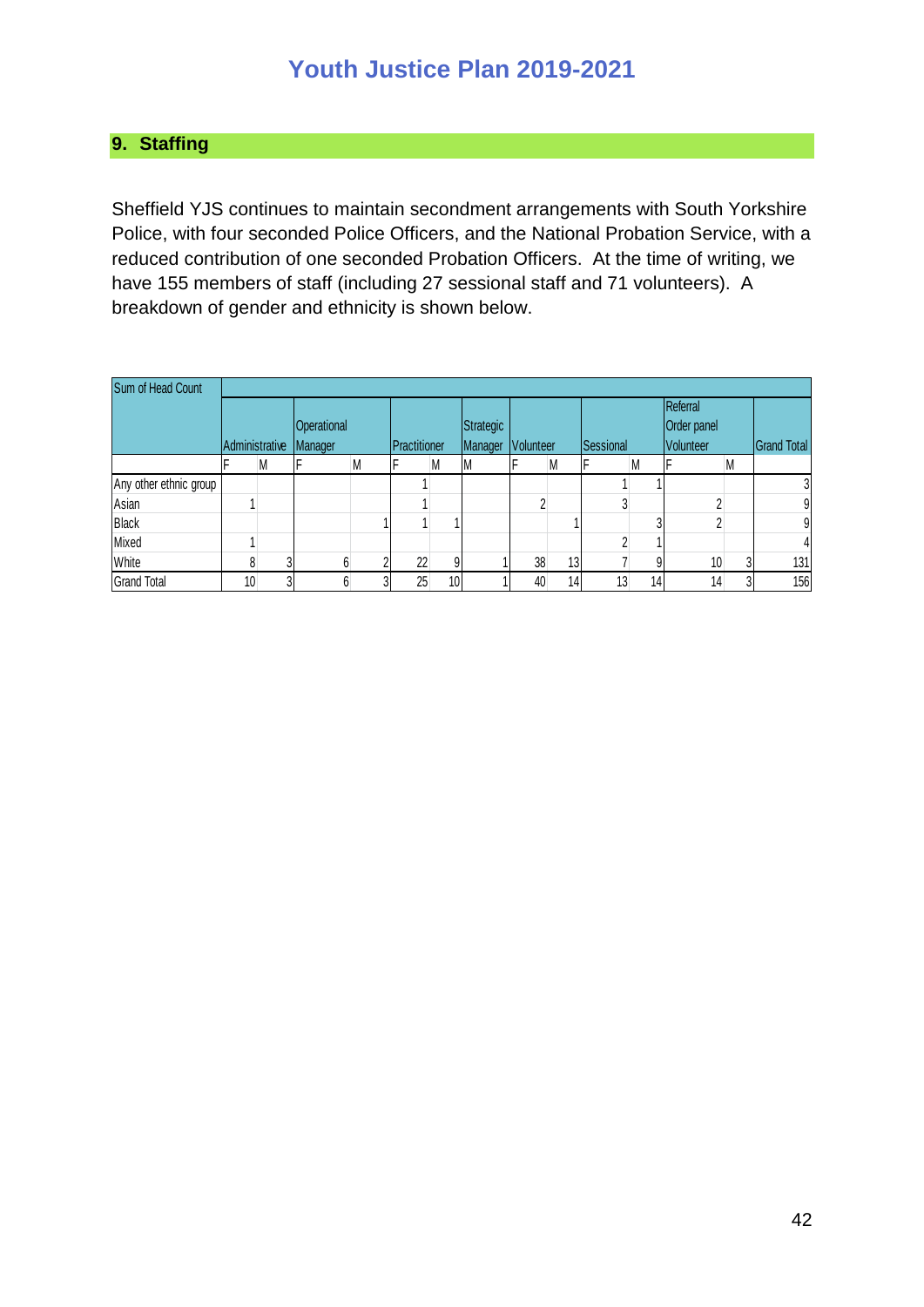





YJ Support Workers (casual)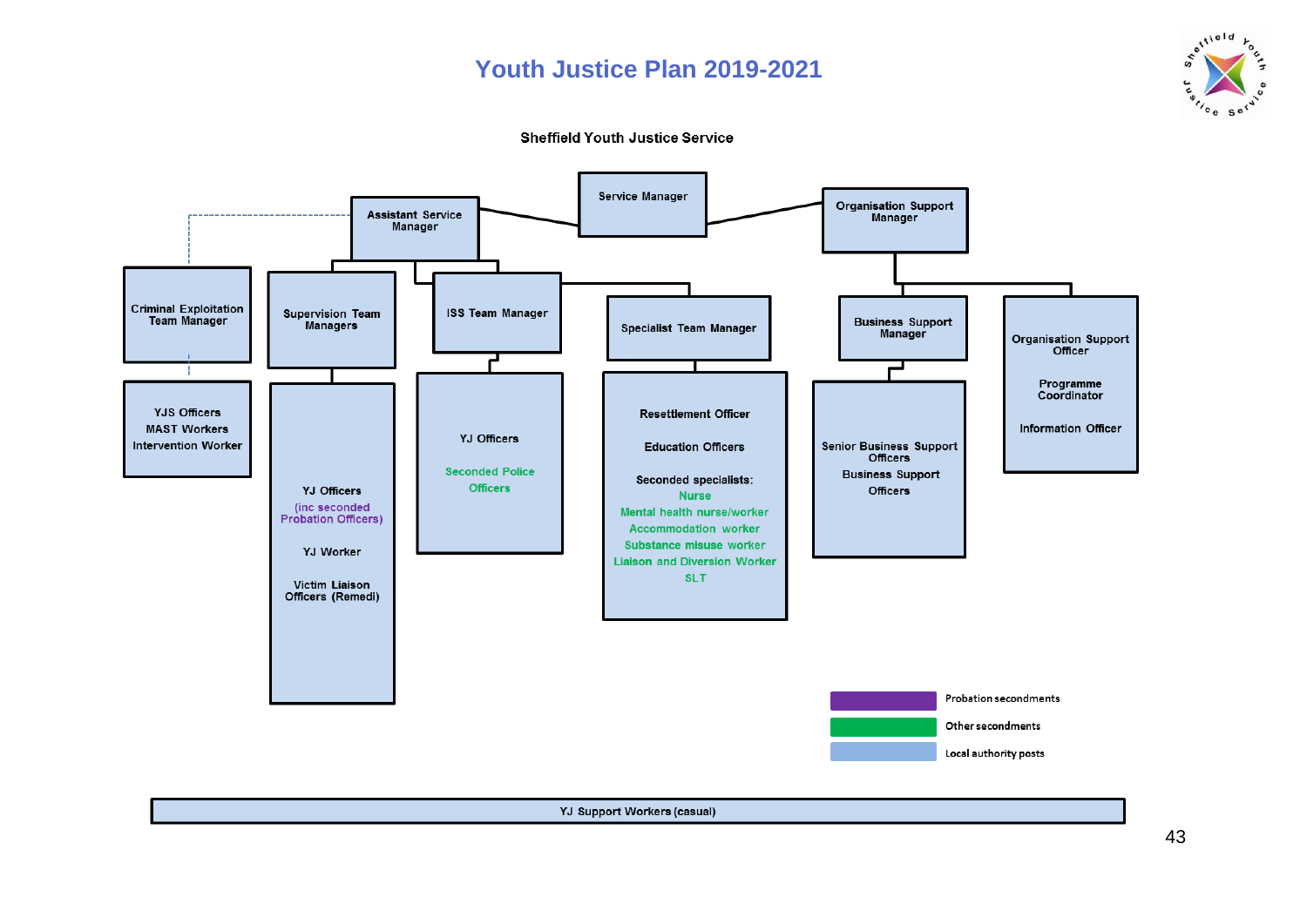

#### <span id="page-43-0"></span>**10.Partnership arrangements**

The Youth Justice Service continues to enjoy a strong and effective representation at management board level and this is further replicated within the service with regards to delivery. The mix of funding and staff deployment from the statutory partners ensures that there is effective and meaningful partnership working between Health, Probation, Social Care, Police services, Sheffield City Council and key third sector organisations within the city.

The service is based in the city centre "youth hub" at Star House which hosts a collection of services for children and young people including Children in Care Service, Care Leaving Service, Community Youth Teams, Sexual Exploitation Service, Missing Young People Service, Child Criminal Exploitation Team, Sheffield Futures, Door 43 Young People's Health and Wellbeing Service and the Integrated Youth Service.

The YJS is represented within a number of key forums and partnerships across the city and county including the Community Safety Partnership, Local Criminal Justice Board, Multi-Agency Public Protection Arrangements Strategic Management Board, Vulnerable Young people's Executive Board, Corporate Parenting Board, Integrated Offender Management Group and the local and county reducing re-offending groups. Membership of these key strategic forums provides the opportunity for the Service Manager, and board members, to ensure that the needs and profile of young people involved in, or at risk of entering, the criminal justice system are considered when developing local policies and setting priorities for resourcing.

The service also works closely with the three other Youth Offending Teams in South Yorkshire to ensure that opportunities for joint contracting and the sharing of resources are taken up. Arrangements are in place to establish a formal relationship with the Police and Crime Commissioner which complements the monitoring arrangements and synergies between the services and the Police and Crime Plan.

We have enhanced our partnership information sharing protocols and agreements to ensure holistic assessments and timely delivery of intervention to improve outcomes for young people who offend.

Through our partnerships with health the embedding of Specialist Speech, Language and Communication Therapists (SLTs) within the YJS has enabled us to continue to develop a range of creative and innovative ways of working with young people to assess and identify support, and interventions, to meet young people's speech, language and communication needs (SLCN).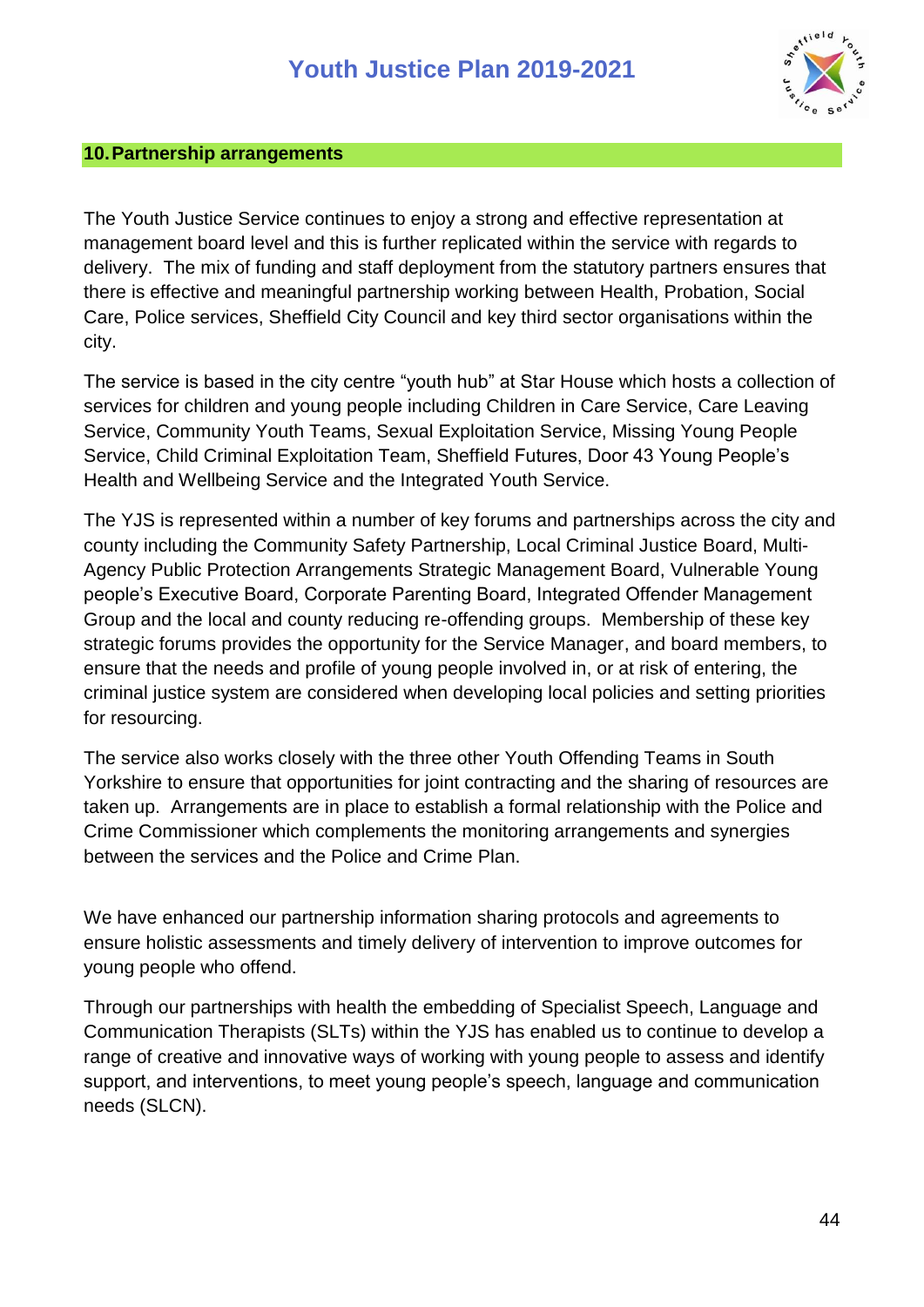

#### **Youth Outcome Panel**

The new out of court process is based around the multi-agency YOP process. Cases are referred into the YOP by electronic case management systems to the seconded police officers within the YJS. Once a referral is received it is discussed at the YOP and is allocated to either the CYT or YJS. The relevant service will undertake an assessment which will be presented to a multi-agency panel with representatives from YJS, CYT, SYP and seconded staff from health and victim liaison services. The panel will discuss the assessment and ratify the recommendations and outcomes. The appropriate service identified to undertake the intervention will undertake their normal processes for further assessment, if required. Any cautions or conditional youth cautions will be administered by seconded police officers in the YJS and CYT. This enables the delivery of caution and any associated enforcement action to be managed by one team and in one building which integrates interventions and improves service to young people, families and victims.

We see information sharing and effective and appropriate use of partner agencies' electronic case management systems important to enable us to work with young people and deliver positive outcomes for them. Staff within the YJS partnership have access to a variety of intelligence and electronic case management systems, including Connect and the Missing Persons data base, (Police) SystmOne (Health), ONE (Multi Agency Support Teams and Education), SIMS (Education), Delius (NPS), Liquid Logic (Social Care) and our own Youth Justice Case Management system, Core+.

#### **Child Criminal Exploitation**

The service contributes to the work of 'Operation Fortify' which is Sheffield's partnership approach to dealing with serious violence, organised criminality and child criminal exploitation.

At the centre of Operation Fortify is a co-located multi-agency team, who has the role of coordinating and monitoring activity to tackle serious violent crime across Sheffield. It is the responsibility of this team to gather information and intelligence, to map and monitor organised criminality and violent crime in all its forms. This team ensure that active steps are taken to target, disrupt and prosecute those individuals who participate in, or indeed orchestrate, this activity in our neighbourhoods.

This multi-agency, proportionate response to risk includes an offer focused on Prevention, Diversion, Disruption and Enforcement. The Child Criminal Exploitation team consists of staff and managers from social care, YJS, CYT, Multi Agency Support Team and Integrated Youth Service.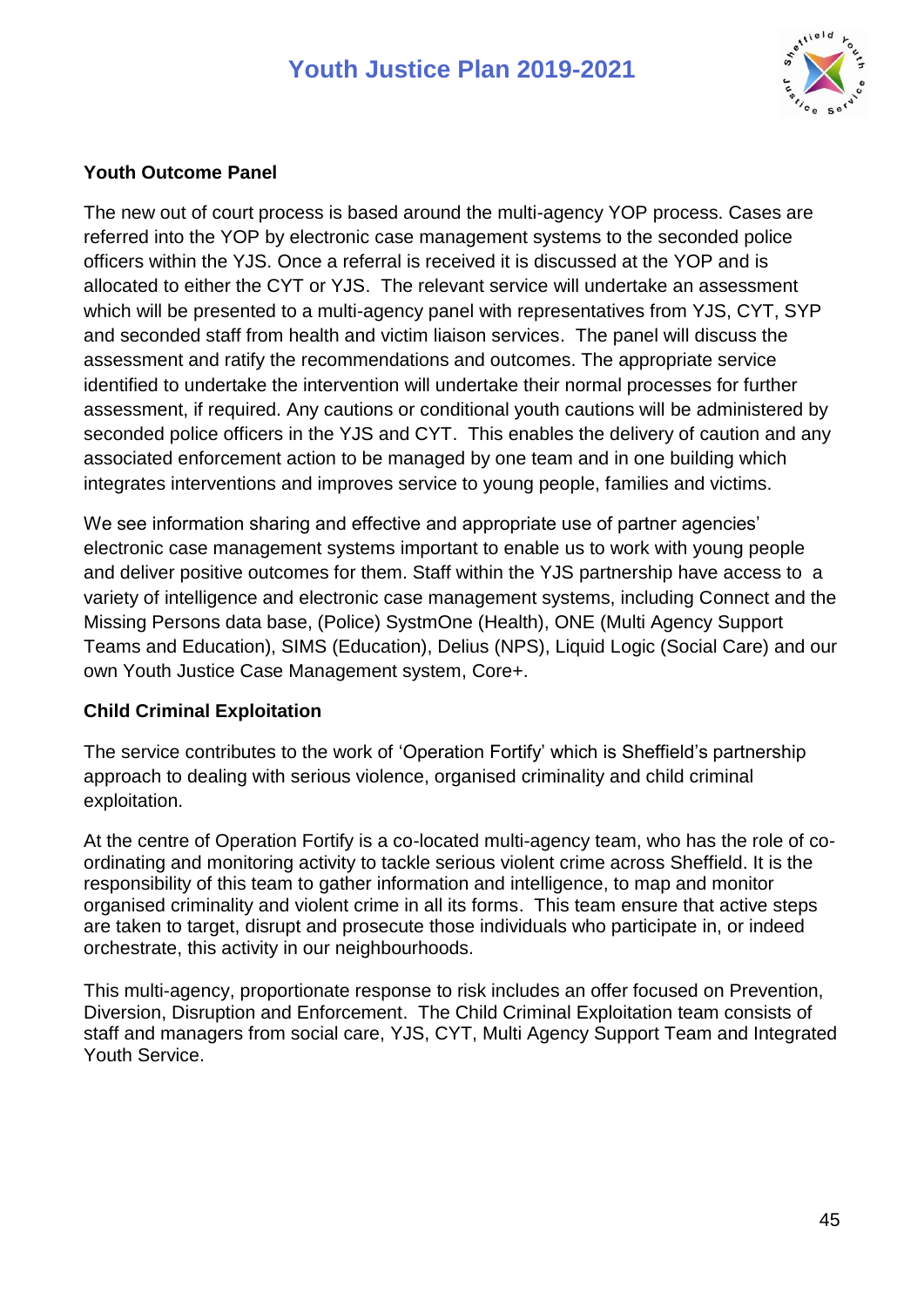

#### **The South and West Yorkshire Resettlement Consortium**

This provides a clear structure within the city for the arrangements for mapping, assessing risk and coordinating interventions for minimising youth violence and gangs within the city.

Sheffield YJS is a lead member of The South and West Yorkshire Resettlement Consortium which was established in 2014. The consortium has strong support from a wide range of stakeholders, including: Police and Crime Commissioners, Secure Estate, Youth Offending Teams, Beyond Youth Custody (national resettlement research programme), Police, Probation, DWP, the Youth Justice Board and NHS England. The University of Bedfordshire became an academic partner in early 2017. There is a Strategic Group and an Operational Group who meet on a quarterly basis. The consortium recognises the need for a co-ordinated holistic response to the multiple complex needs of offenders, and a smooth transition from custody to community. Central to achieving these elements is the partnership between agencies. This means effective co-operation between custodial providers and community agencies as well as widespread partnership coordination in the community post release to address offenders' multiple needs. The consortium is in the unique position of having collected data on all young people in the area sentenced to custody since November 2014 and this information is used to influence its priorities and work plan for the consortium. This work has been undertaken by officers from each YJS and then collated centrally to give a picture across South and West Yorkshire.

The consortium has a range of strengths, including:

- Enables joint working and standard setting at a strategic level e.g. has set local standards around post custody accommodation which have been adopted across Yorkshire & Humber
- Provides an operational managers forum to share effective practice and problem solve
- Offers a combined voice when responding to changes in national policy or consultations
- Enables sharing of resources between areas for a relatively small cohort
- Provides an evidence base and allows data comparison through the resettlement tracker. This work will potentially be further enhanced by the involvement of the academic partner
- Gives a focus on a complex and vulnerable cohort who could cost the public sector a considerable amount if their offending continues. ·
- Provides a platform for obtaining funding on a regional basis.

The current objectives of the consortium are:

- Understand the local cohort and analyse need
- Raise the standard of the 'resettlement offer' across South and West Yorkshire
- Work with local, regional and national government to deliver required change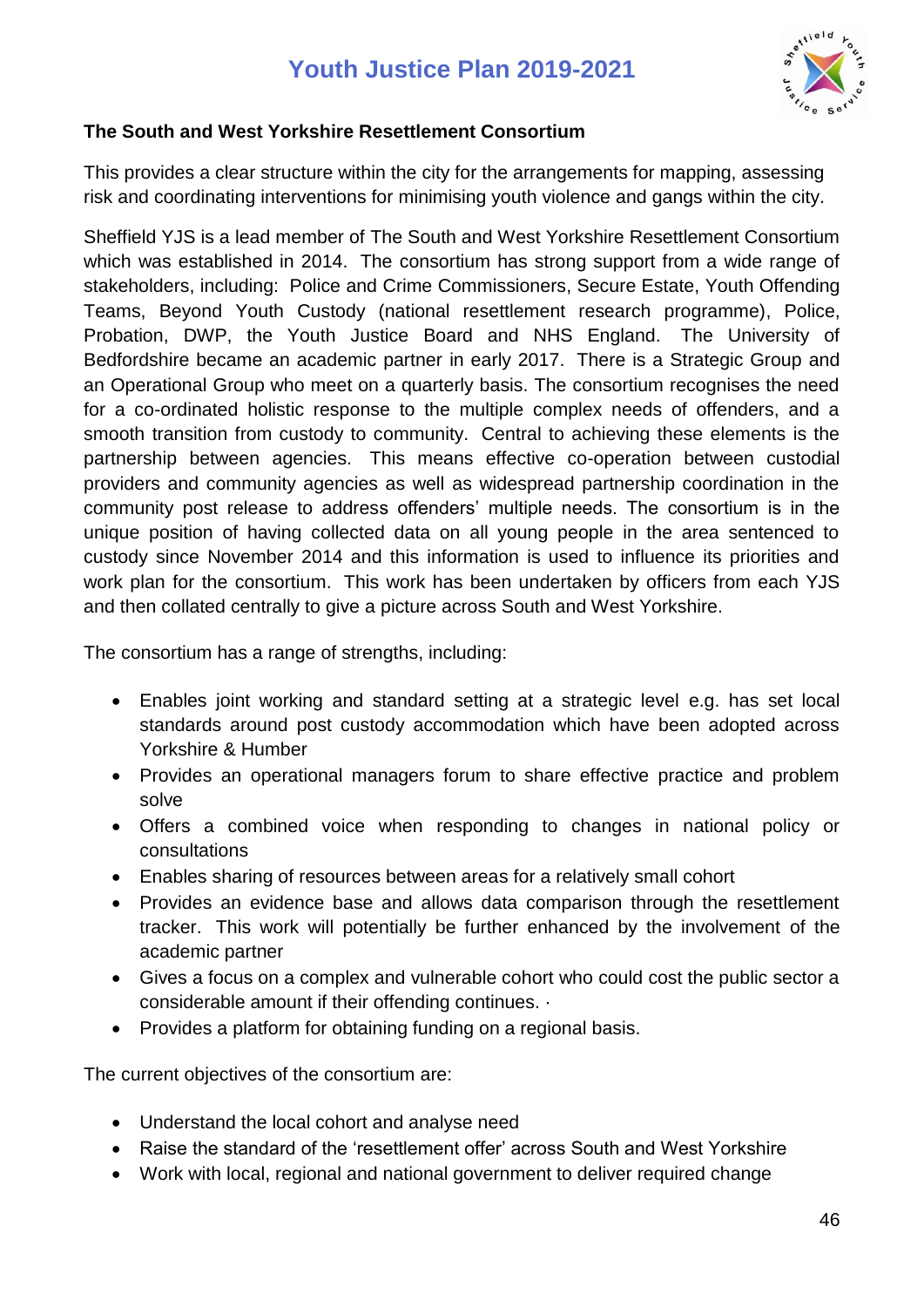

- Ensure appropriate allocation of resources in accordance with identified need and ensure best value
- Promote communication through providing stakeholders with timely and relevant progress updates
- Undertake performance monitoring and evaluation of work undertaken
- Identify and share effective practice in the consortium and nationally
- Raise awareness of the work of the 'value added' through work undertaken in custody.

Sheffield is an active partner in the work of the consortium at Strategic and Operational levels and participates in the programmes and schemes. Sheffield also contributes financially for jointly funded projects which provide cost benefits for the YJS.

#### **Prevent**

Sheffield YJS upholds a commitment to address extremism. The Service Manager has been part of the Prevent strategy since its inception in Sheffield. The Assistant Service Manager sits on the Sheffield Prevent Silver Group, and brings relevant information relating to Prevent back to the organisation to be used in context to ensure that safeguarding remains at the heart of Prevent.

The YJS has delivered the Workshop to Raise Awareness of Prevent (WRAP) training to the whole service, and also assisted in joint training of partners in the wider children's services in respect of Prevent. The YJS operational lead ensures that Prevent stays at the forefront of practice. A central log is kept of all issues and concerns which have been referred into the Prevent and Chanel processes so that we can identify and respond to themes and issues.

Sheffield has adopted the nationally recommend governance with regard to the Channel Panel. The panel meets monthly and is chaired by a senior Sheffield City Council manager within the Community Safety Partnership. Initial referrals are shared with Children/Adult Safeguarding for initial assessment and information sharing. The Channel Panel will then assess and agree whether to adopt or not adopt the case and agree actions to reduce risks.

#### **Care Experienced Young People**

The 'Sheffield Strategy to Keep Care Experienced Young People Out of Trouble' has had a significant impact on reducing the number of young people in the care of the local authority who received youth justice disposals for offences committed while they were in care.

The strategy has established clear guidelines and opportunities for services working with children in care to act expediently and creatively to promote non-offending lifestyles for young people in care. It is relevant to every service that works with children in care, including universal services.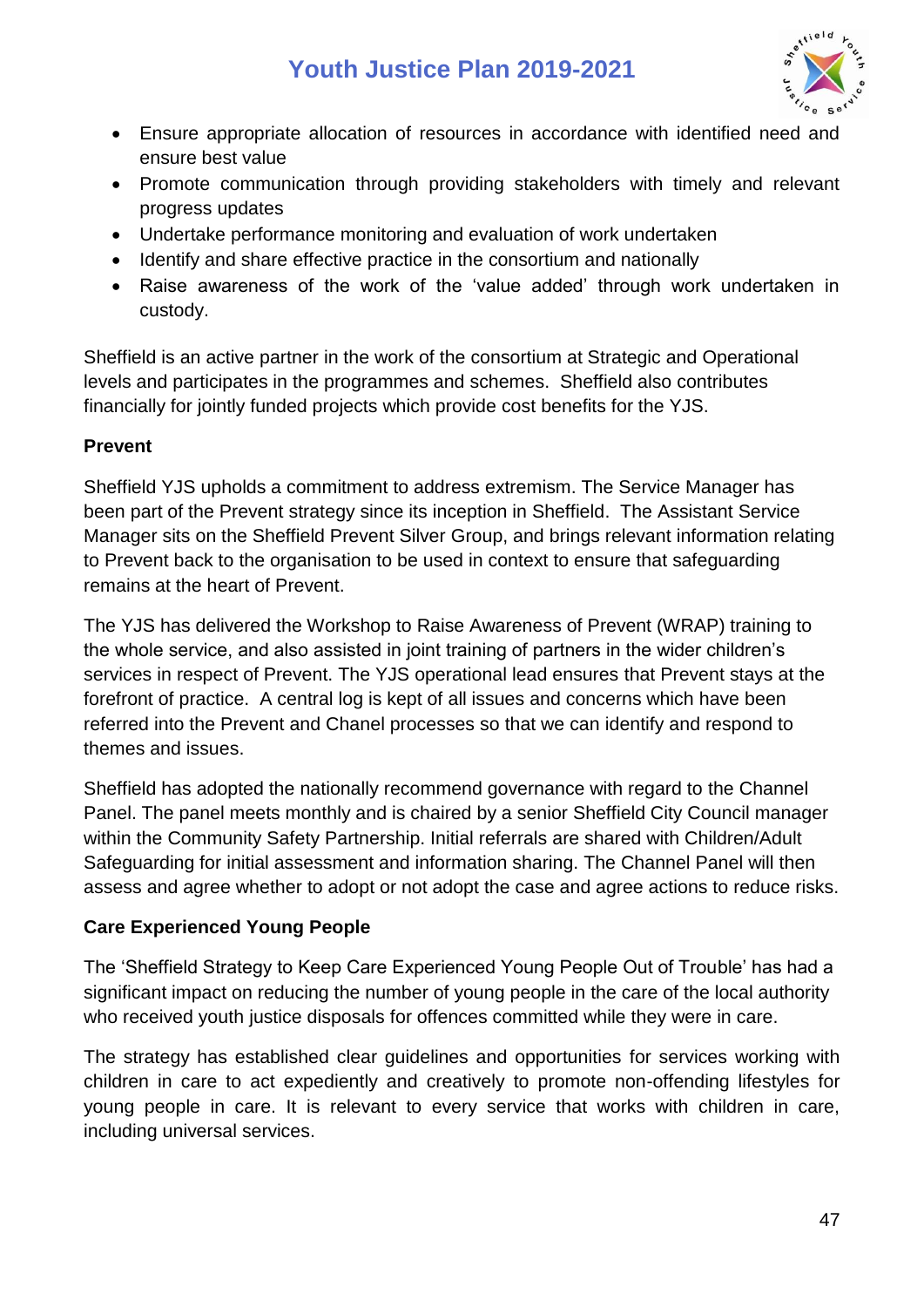

The strategy has a strengths-based focus on improving opportunities for young people in care, to divert them from the criminal justice system wherever possible and, where this cannot be done, to provide proper support and fair treatment through the criminal justice system to encourage young people to desist from offending.

It has also promoted the delivery of restorative approaches and interventions within children's homes through the YJS providing Restorative Practice and Desistance Training to residential and foster carers.

Robust implementation of the 'Crown Prosecution Checklist' by the YJS also supports the de-criminalisation of children in care as Youth Specialists' within the Crown Prosecution Service (CPS) are reminded of the need to consider all the circumstances surrounding the offence, and the circumstances of the young person, before reaching a decision to prosecute.

The YJS in partnership with South Yorkshire Police established a 'Children in Care Police Officer'. The purpose of the role is to work alongside the YJS, children's home staff and foster carers to support children living in residential children's homes and foster placements, and those who are on the edge of care. The role contributes to preventing young people from being criminalised for behaviour which can be dealt with more appropriately by other means.

The future of this role is being reviewed alongside the development of a new residential hub under Project Aspire which is a multi-agency hub based in a children's home that operates a "no wrong door model". This strives to provide holistic support to young people in care and on the edge of care. The intended outcome of the review is that the YJS partnerships resources is utilised in the most effective way to prevent the significant potential costs of youth crime through early targeted intervention, effective assessment and action delivered through effective partnership working.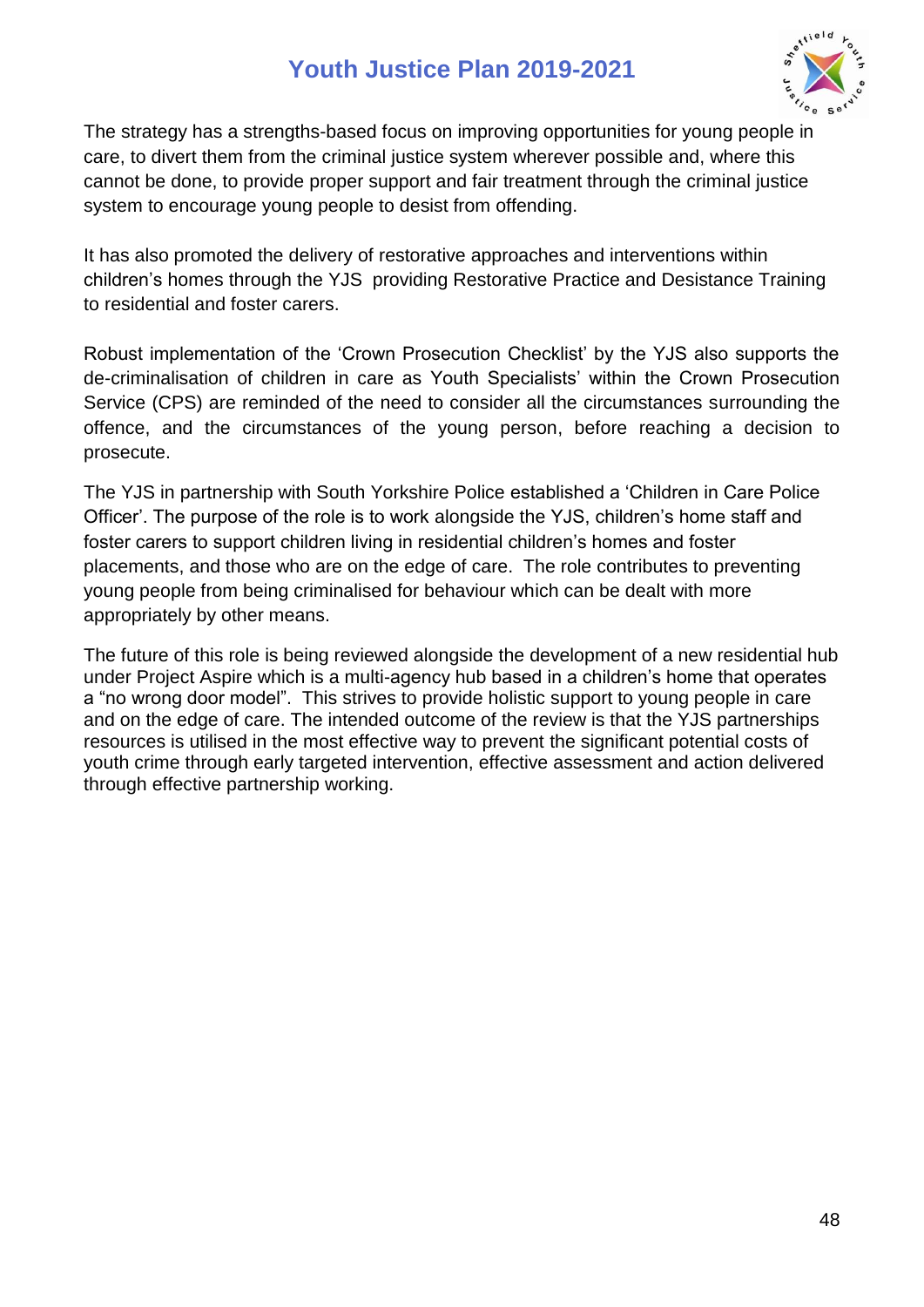

#### <span id="page-48-0"></span>**11.Risks to future delivery**

The Youth Justice Partnership, like all other public services operates in a context of reduced resource and increasing need within the community it serves. In addition the levels of relative deprivation, child poverty and complex needs across our city continue to challenge the increasingly scarce resources available from each of the statutory partners that come together to deliver our Youth Justice Partnership.

The principal concern for future YJS delivery therefore remains a further reduction in revenue alongside an increase in need and complexity and hardship faced by the children, young people, families and communities with whom we work. As the pressure on individual services increases, so does the difficulty in balancing their direct work and their contribution to the work of the YJS. Whilst we remain confident that the best way to deliver services to young people in the criminal justice system is through the YJS partnership, the context set out above present significant risk to future delivery.

The strategy to mitigate the anticipated further funding reductions will be through a combination of exploring other funding options and bids for existing and new money through local and national initiative around crime and violence prevention and reduction, developing more efficient ways of working, exploring opportunities for joint working and partnerships with other agencies across the county and undertaking reviews of delivery arrangements.

The service and management board will also strive to ensure that the services it funds, and provides, are services that should be funded by the YJS and not front line local authority services that should be funded by other means.

The increase in our first-time entrants led to the development and success of the YOP which has supported the reduction in first time entrants, but in order to sustain this we will need to continue to work collaboratively with all partners. This includes liaison and diversion services, early help and prevention services, and they need to commit their support to the YOP process.

Sheffield YJS is a low secure remand and custody area and on the whole our relationship with the court is very good. The courts have confidence in our assessments and will always consider every option we propose before remanding a young person or sending a young person to prison.

We have continued to invest in systems, processes and interventions which reduce the need for remand or custody before, during and after sentence. This includes putting in place intelligence and research led strength based desistance and needs analysis, contextual safeguarding approaches, innovative and creative accommodation provision, enhanced levels of supervision, support and surveillance, individualised remand and ISS packages, appropriate use of compliance panels and enforcement processes, increased restorative justice practice and interventions, and developing closer links and contributing to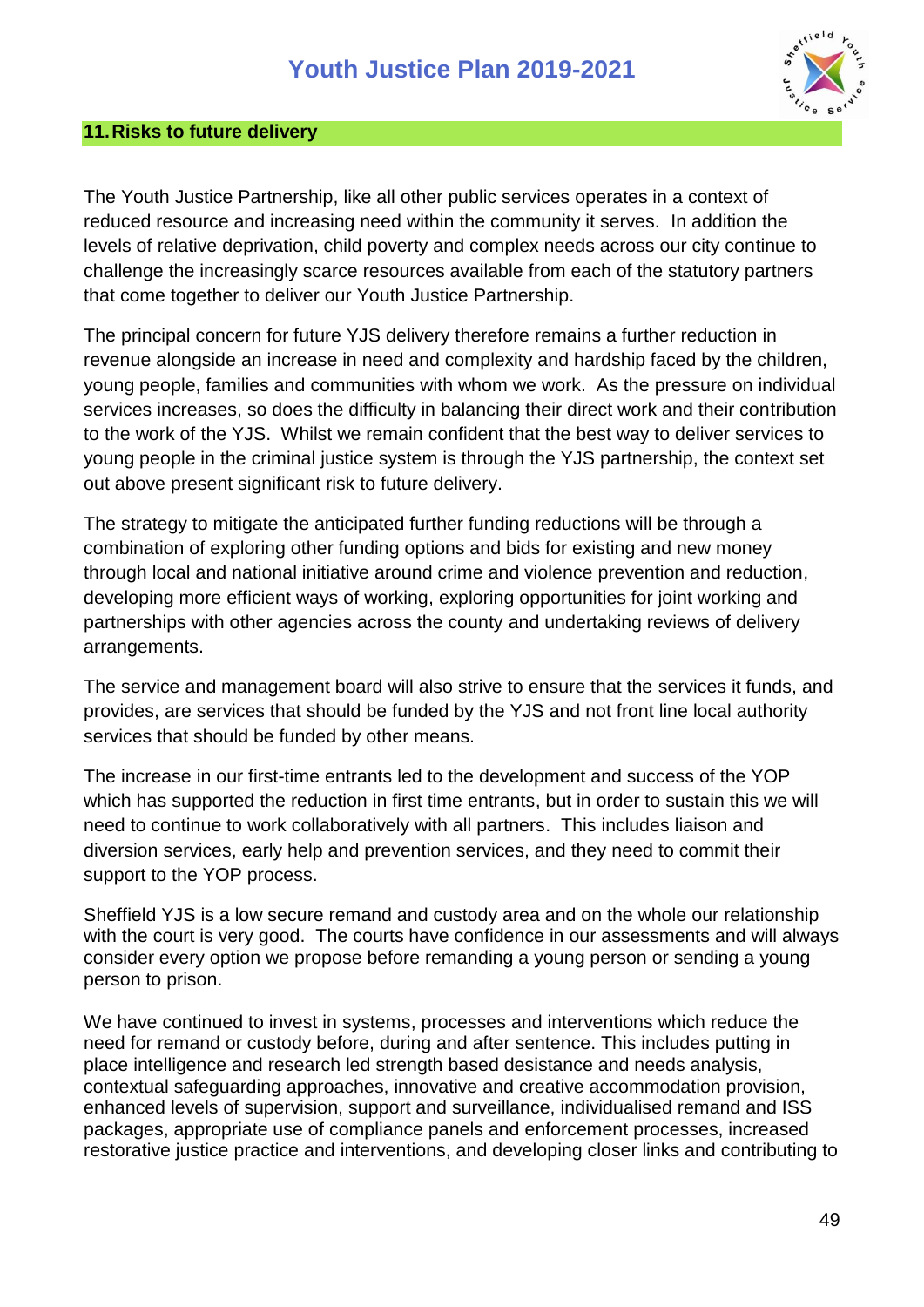

local authority decision makers around access to suitable alternative accommodation to a custodial sentence.

However, as Sheffield comes from reducing remand and custody baseline the central funding towards the costs of secure placements has significantly reduced and a small increase in remands would severely threaten our existing financial and personnel resource.

We have continued to maintain the system and process for reporting and reviewing practice with regard to Community Safety and Public Protection Incidents to the YJS Management Board and to key senior managers within the local authority.

Any learning from critical/serious incidents is reviewed by the service, management board and senior management and is entered onto the YJS Continuous Service Improvement Plan, and shared with staff to improve practice.

 The YJS Continuous Service Improvement Plan also includes learning and actions from HMIP Inspection reports, thematic reviews, local and national audits and compliance with legislative changes. Progress with regard to identified actions within the plan is reviewed on a monthly basis by the YJS management team.

Following the outcome from our recent HMIP Inspection in May 2019 we will be "investing" in improvements to ensure that the organisation maintains its 'Outstanding' features, and moves from Good to Outstanding across the 3 domains particularly in terms of Governance and Leadership, Partnerships and Services and Information and Facilities.

This will be a continuous process which will be regularly reviewed, reported on and monitored at an operational, strategic and management board level. The process will be supported by intelligence, research and qualitative and quantitative data, and underpinned by an increasing use of young people contribution to inform service delivery by an increased investment in participatory and interaction based tools. This will include social media so that learning from young people's experience of accessing the YJS is consistently incorporated into service development and improvement.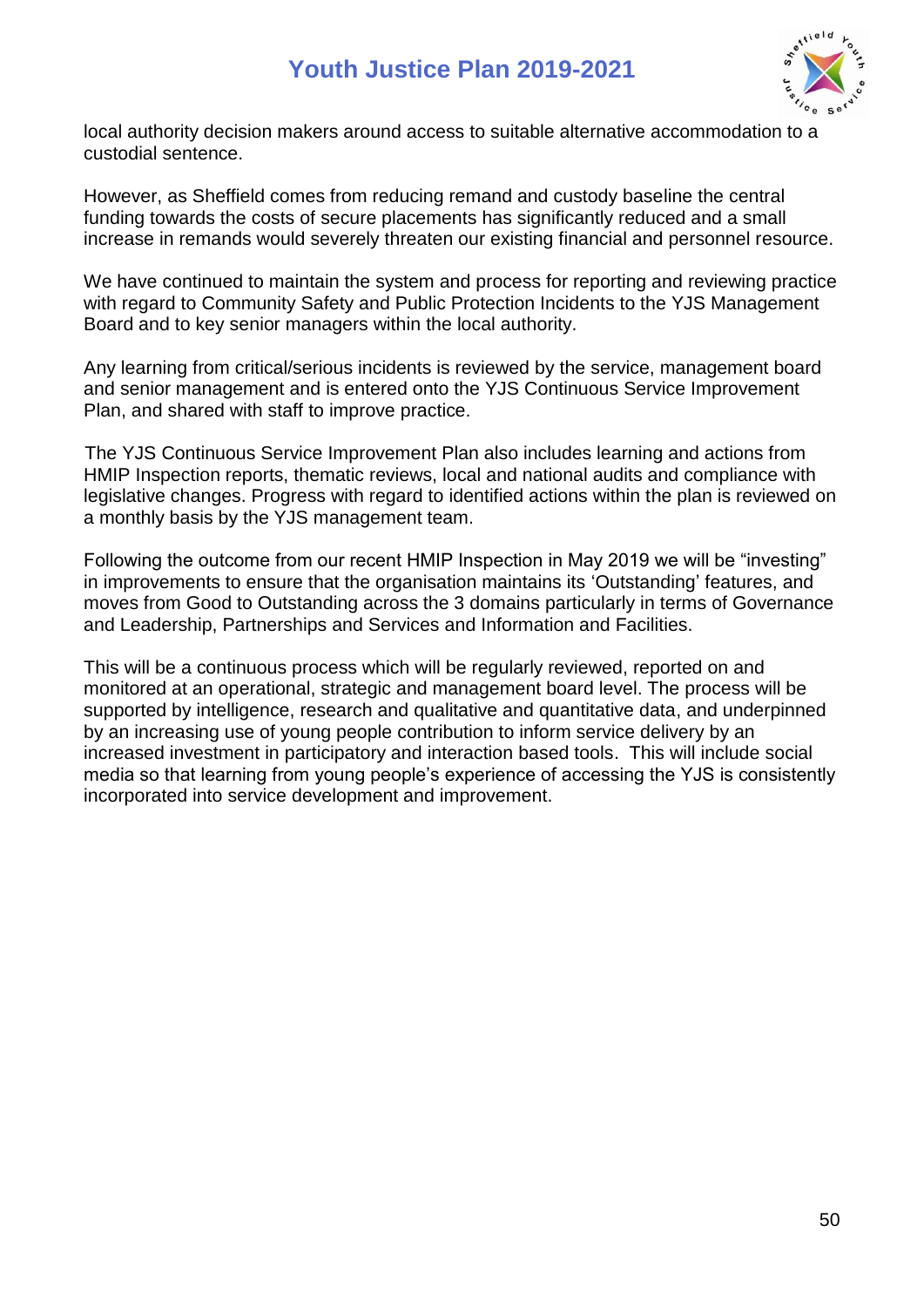

#### <span id="page-50-0"></span>**12.Priorities for 2019-2021**

Board members, partners and staff are committed to working together to improve the outcomes for young people involved in the criminal justice system using a 'child first' approach.

The following priorities and performance measures follow consultation with Youth Justice Service staff, and have been agreed by the Youth Justice Management Board. They have links with relevant plans from other partnerships, such as:

- Sheffield Community Safety Partnership Plan 2018-20
- South Yorkshire Police and Crime Plan 2017-21
- Sheffield Joint Health and Wellbeing Strategy 2019-24
- Youth Justice Board Business Plan 2019-20

We will achieve the priorities set out below with the full and active engagement of the wide range of partners and staff within the Youth Justice Service.

Progress against the priorities will be monitored at the Youth Justice Management Board and will be reported to other partnerships across Sheffield and South Yorkshire.

The Management Board will offer challenge, expertise and advocacy to support the Youth Justice Service in meeting its priorities.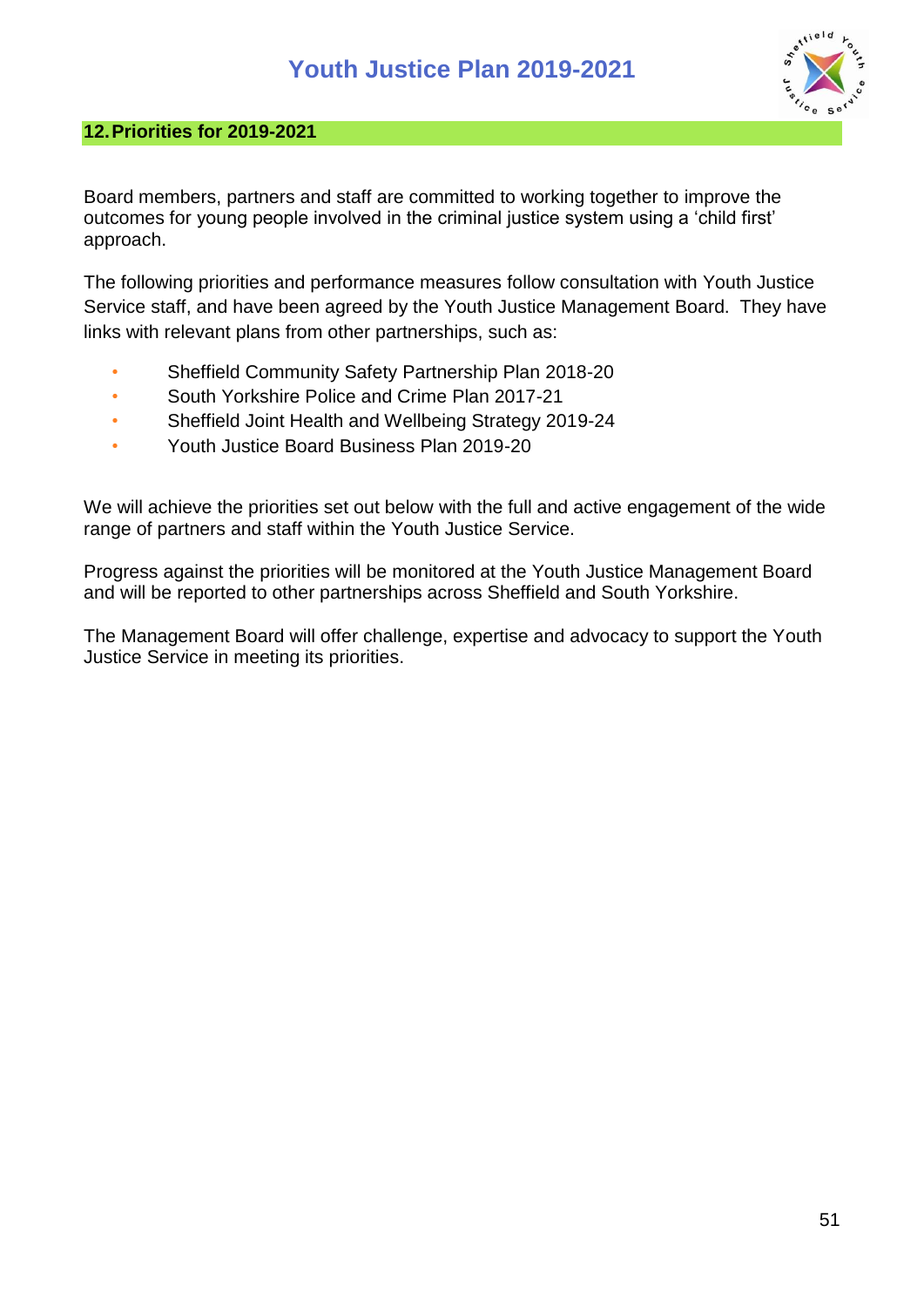

| <b>Priority</b>                                         | Why is this important?                                                                                                                                                                                                                                                                                                                                                                                                                | What will we do?                                                                                                                                                                                                                                                                                                                                                                                                                                                                                                                                                                                                                                                     | How will we know we<br>are making a                                                                                                                                                                                                                                                                                                                                                                                                                                                                                                                                                                                                                                                                    |
|---------------------------------------------------------|---------------------------------------------------------------------------------------------------------------------------------------------------------------------------------------------------------------------------------------------------------------------------------------------------------------------------------------------------------------------------------------------------------------------------------------|----------------------------------------------------------------------------------------------------------------------------------------------------------------------------------------------------------------------------------------------------------------------------------------------------------------------------------------------------------------------------------------------------------------------------------------------------------------------------------------------------------------------------------------------------------------------------------------------------------------------------------------------------------------------|--------------------------------------------------------------------------------------------------------------------------------------------------------------------------------------------------------------------------------------------------------------------------------------------------------------------------------------------------------------------------------------------------------------------------------------------------------------------------------------------------------------------------------------------------------------------------------------------------------------------------------------------------------------------------------------------------------|
| Preventing young<br>people getting<br>involved in crime | 127 young people<br>entered the youth<br>justice system for the<br>first time in 2018/19<br>which is a 33%<br>reduction on the<br>previous year and this<br>trajectory needs to<br>continue.<br>Preventing a young<br>person's first crime<br>could potentially prevent<br>dozens of crimes over<br>their lives, preventing<br>harm to victims and<br>saving the individual the<br>stigma of being in the<br>criminal justice system. | We will work with the<br><b>Community Youth</b><br><b>Teams and South</b><br><b>Yorkshire Police to</b><br>develop the Out of Court<br>disposal process to<br>divert more young<br>people from a criminal<br>justice outcome through<br>the use of No Formal<br>Outcome.<br><b>Community Youth</b><br>Teams will continue<br>prevention work with<br>young people at risk of<br>entering the criminal<br>justice arena.<br>We will develop better<br>working relationships<br>with council, community<br>and universal services<br>that can offer the<br>positive activities and<br>opportunities that<br>support young people<br>away from offending<br>lifestyles. | difference?<br>Our target is to reduce<br>the number of first-time<br>entrants by a further 5%<br>Young people will get<br>their needs<br>appropriately assessed,<br>and will be diverted<br>away from the criminal<br>justice system where<br>possible.<br>The OOCD model will<br>continue to be<br>monitored and<br>evaluated by the Youth<br><b>Justice Service</b><br>Management Board.<br>We will also monitor and<br>report on:<br>The number of<br>$\bullet$<br>referrals to youth<br>crime prevention<br>services.<br>The number referred<br>$\bullet$<br>for OOCD and<br>diverted from<br>criminal justice<br>outcomes.<br>Engagement in and<br>completions of<br>preventative<br>programmes. |
| Reducing the use<br>of custody                          | Custody, including<br>periods spent on<br>remand, is the worst<br>outcome for the young<br>person, seriously<br>disrupting their<br>education and<br>relationships. It should<br>only be used as a last<br>resort.<br>9 young people                                                                                                                                                                                                  | We will continue to<br>develop and monitor<br>closely our alternatives<br>to custody, such as Bail<br>or YROs with Intensive<br>Supervision and<br>Surveillance (ISS)<br>requirements, so that<br>sentencers can be<br>confident in choosing<br>these.                                                                                                                                                                                                                                                                                                                                                                                                               | Our target is to continue<br>to reduce the overall<br>number of custodial<br>sentences and<br>remands.<br>The indicator is the rate<br>of young people<br>receiving custodial<br>sentences per 1000<br>youth population. The<br>current rate is 0.18%                                                                                                                                                                                                                                                                                                                                                                                                                                                  |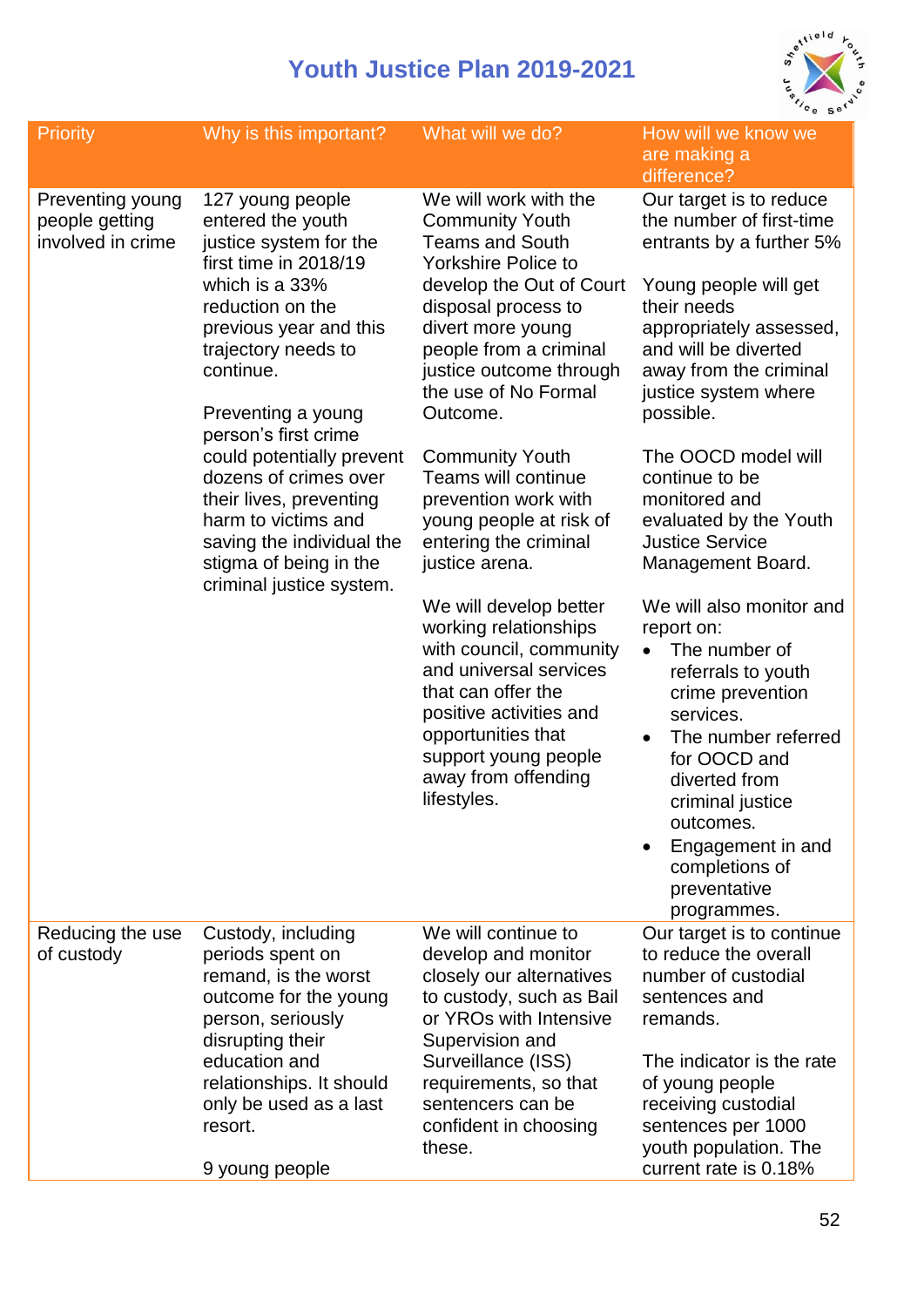

| <b>Priority</b>         | Why is this important?                                                                                                                                                                         | What will we do?                                                                                                                                                                                                                                                                                      | How will we know we<br>are making a<br>difference?                                                                                                                                                                                                                                                                                                                                                                                                                                                                                                                                                                                                                                                                                                                                                                                                                       |
|-------------------------|------------------------------------------------------------------------------------------------------------------------------------------------------------------------------------------------|-------------------------------------------------------------------------------------------------------------------------------------------------------------------------------------------------------------------------------------------------------------------------------------------------------|--------------------------------------------------------------------------------------------------------------------------------------------------------------------------------------------------------------------------------------------------------------------------------------------------------------------------------------------------------------------------------------------------------------------------------------------------------------------------------------------------------------------------------------------------------------------------------------------------------------------------------------------------------------------------------------------------------------------------------------------------------------------------------------------------------------------------------------------------------------------------|
|                         | received a custodial<br>sentence in 2018/19<br>and the service saw an<br>increase of 36% to 1042<br>in nights young people<br>spent on remand.                                                 | We will seek to develop<br>a placement with a<br>Remand Foster carer as<br>an alternative to custody<br>and police cells.<br>We will continue to use<br>the BAME action plan to<br>monitor and address the<br>over representation of<br><b>BAME</b> young people<br>receiving custodial<br>sentences. | per 1000 of the youth<br>population. The total<br>number of custodial<br>sentences (9) accounts<br>for 1.68% of young<br>people worked with by<br>the YJS in 2018/19.<br>We will also monitor and<br>report on:<br>The proportion of<br>court sentences that<br>result in custody<br>The proportion of<br>$\bullet$<br>bail decisions that<br>result in remand<br>The number of new<br>remands, repeat<br>remands and total<br>remand bed nights<br>The number of ISS<br>$\bullet$<br>programmes<br>commenced<br>Development of our<br>$\bullet$<br>resource of Remand<br>Foster placements<br>The number of<br>$\bullet$<br>young people kept in<br>custody at the police<br>station, or placed in<br>overnight foster care,<br>prior to court.<br>Disproportionality of<br>$\bullet$<br><b>BAME</b> young people<br>on remand and<br>receiving custodial<br>sentences. |
| Reducing<br>reoffending | Stopping a young<br>person from offending<br>again, or at least<br>diverting them so that<br>they offend less often or<br>less seriously, reduces<br>harm to victims.<br>Of those with a youth | We will continue to<br>monitor the groups and<br>individuals who are<br>most likely to reoffend.<br>We will ensure that our<br>assessments promote<br>and identify desistance<br>factors, and are<br>reviewed and delivered                                                                           | Our target is to maintain<br>the low rate for the<br>proportion of young<br>people reoffending<br>within 12 months.<br>We will also monitor and<br>report on:<br>How the factors that                                                                                                                                                                                                                                                                                                                                                                                                                                                                                                                                                                                                                                                                                    |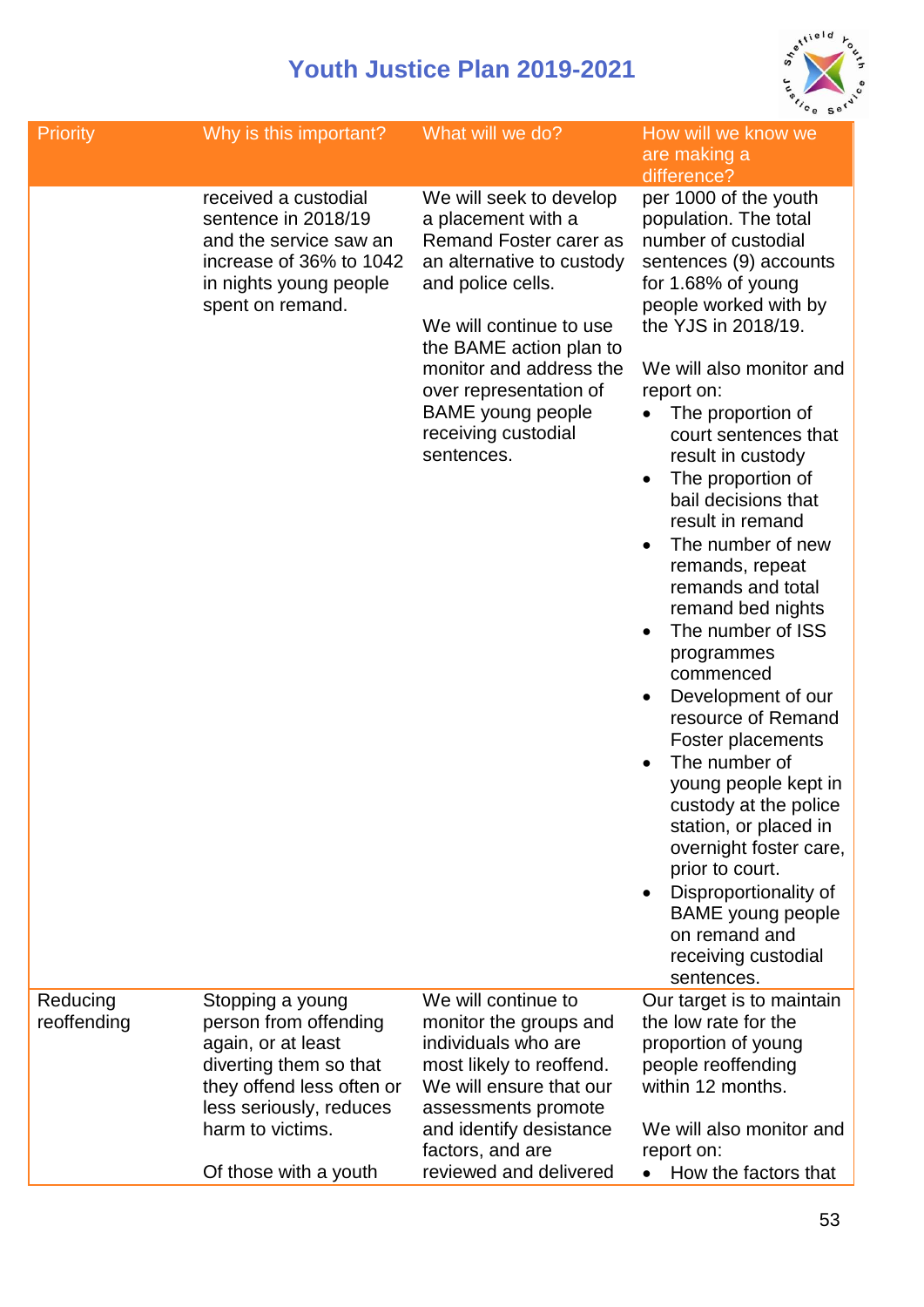

| <b>Priority</b>               | Why is this important?                                                                                                                                                                                                                                                                                                                                                                                                                                         | What will we do?                                                                                                                                                                                                                                                                                                                                                                                                          | How will we know we<br>are making a                                                                                                                                                                                                                                                                                                                                                                             |
|-------------------------------|----------------------------------------------------------------------------------------------------------------------------------------------------------------------------------------------------------------------------------------------------------------------------------------------------------------------------------------------------------------------------------------------------------------------------------------------------------------|---------------------------------------------------------------------------------------------------------------------------------------------------------------------------------------------------------------------------------------------------------------------------------------------------------------------------------------------------------------------------------------------------------------------------|-----------------------------------------------------------------------------------------------------------------------------------------------------------------------------------------------------------------------------------------------------------------------------------------------------------------------------------------------------------------------------------------------------------------|
|                               | justice disposal in<br>2014/15, 30.3%<br>reoffended within 12<br>months, with on average<br>just over 3 recorded<br>further offences.<br>This is the lowest in 6<br>years and lower than<br>the core city average of<br>39.4% and the national<br>average of 38%.                                                                                                                                                                                              | in a timely manner.<br>We will continue to<br>develop our whole<br>family approach in<br>recognition of the risk<br>and protective factors<br>that contribute to<br>reducing re-offending,<br>including the impact of<br>domestic abuse and<br>other trauma.<br>We will promote ROTL<br>to support successful<br>rehabilitation.<br>We will develop our<br>interventions to be<br>evidence-based,<br>inclusive, and offer | difference?<br>lead to a likelihood of<br>reoffending change<br>throughout the<br>period of supervision<br>and how we respond<br>to this<br>The proportion of<br>young people in<br>stable and suitable<br>housing and<br>sufficient ETE<br>especially Children<br>in Care and Care<br>leavers.                                                                                                                 |
|                               |                                                                                                                                                                                                                                                                                                                                                                                                                                                                | greater opportunity to<br>support desistance for<br>young people, including<br>through exit strategies &<br>support with transitions.                                                                                                                                                                                                                                                                                     |                                                                                                                                                                                                                                                                                                                                                                                                                 |
| Reduce<br>Disproportionality. | Young people from<br><b>BAME</b> backgrounds are<br>overrepresented in the<br>criminal justice arena<br>nationally and Sheffield<br>is no exception. In<br>2018/19 40.1% of young<br>people receiving one or<br>more disposal were<br>from BAME<br>backgrounds where the<br>number of BAME people<br>in the school census<br>was 35.7%.<br>Moreover BAME young<br>people represented<br>55% of the custodial<br>sentences in 2018/19<br>demonstrating that not | Following the principal<br>of 'explain or reform'<br>(Lammy 2017) we will<br>review our<br>implementation of the<br><b>BAME</b> disproportionality<br>action plan.<br>We will continue to<br>monitor outcomes for<br>BAME young people<br>and report to the<br>partnership board.<br>We will endeavour to<br>divert BAME first time<br>entrants through No<br>Formal Action where<br>appropriate.                         | Our target is to<br>$\bullet$<br>reduce level of<br>disproportionality for<br><b>BAME</b> young people<br>in both FTE and<br>higher tariff<br>sentences.<br>We will demonstrate<br>greater use of<br>community<br>resources to support<br>engagement and<br>desistance for BAME<br>young people in the<br>service.<br>We will monitor and<br>report on;<br>Open<br>$\bullet$<br>interventions by<br>% ethnicity |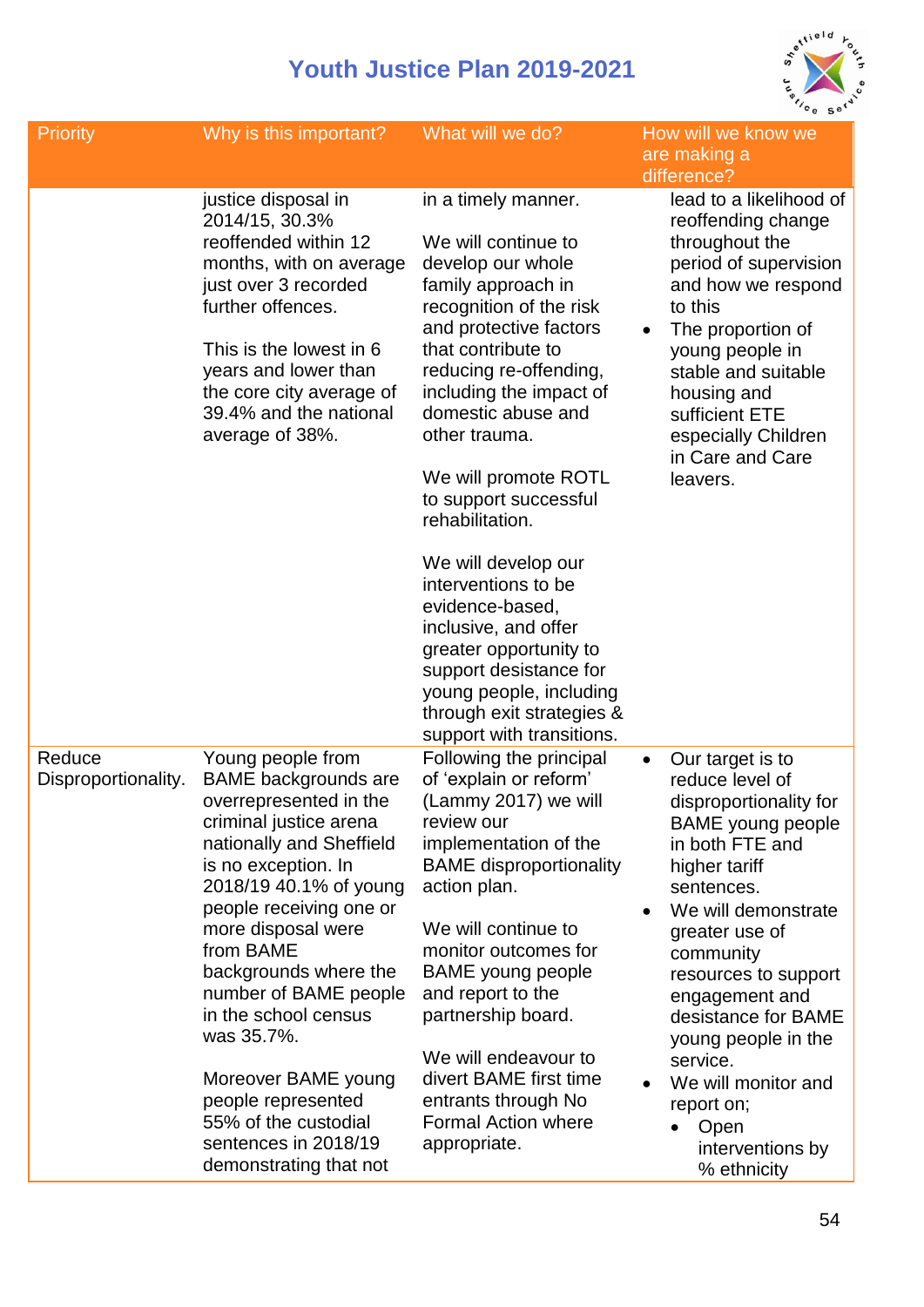

| <b>Priority</b>           | Why is this important?                                                                                                                                                                                                                                                                                                                                                                                                                                                                                                                                | What will we do?                                                                                                                                                                                                                                                                                                                                                                                                                                                                                                                                                                             | How will we know we<br>are making a<br>difference?                                                                                                                                                                                                                                                              |
|---------------------------|-------------------------------------------------------------------------------------------------------------------------------------------------------------------------------------------------------------------------------------------------------------------------------------------------------------------------------------------------------------------------------------------------------------------------------------------------------------------------------------------------------------------------------------------------------|----------------------------------------------------------------------------------------------------------------------------------------------------------------------------------------------------------------------------------------------------------------------------------------------------------------------------------------------------------------------------------------------------------------------------------------------------------------------------------------------------------------------------------------------------------------------------------------------|-----------------------------------------------------------------------------------------------------------------------------------------------------------------------------------------------------------------------------------------------------------------------------------------------------------------|
|                           | only are BAME young<br>people more likely to<br>enter the criminal justice<br>system but they are also<br>more likely to receive<br>the highest tariff of<br>sentence.                                                                                                                                                                                                                                                                                                                                                                                | We will challenge our<br>partner agencies to<br>develop their offer to<br><b>BAME</b> families to<br>promote early<br>intervention and<br>diversion.<br>We will build links in<br>communities to expand<br>our offer to be more<br>culturally appropriate<br>and increase confidence<br>in the criminal justice<br>system.<br>We will promote multi-<br>agency review if a<br><b>BAME</b> first time entrant<br>goes straight to custody.                                                                                                                                                    | Statutory<br>$\bullet$<br>interventions by<br>% ethnicity<br>Non statutory<br>interventions by<br>% ethnicity<br>Custody bed<br>nights by %<br>ethnicity<br>FTE by %<br>ethnicity<br>FTE to court by<br>% ethnicity<br>FTE to custody<br>٠<br>by % ethnicity.<br>Breach action by<br>% ethnicity.               |
| Children in Care<br>(CiC) | Because of their<br>disrupted lives, children<br>in care are more likely to<br>get involved in<br>offending, but there is<br>evidence they are also<br>criminalised<br>unnecessarily.<br>24 CiC young people<br>received youth justice<br>disposals in 2018/19; 2<br>of these were custodial<br>sentences.<br>Although the number<br>continues to reduce it<br>still represents an over<br>representation from this<br>cohort of young people.<br>50% of the young<br>people in youth custody<br>have had care<br>experience.<br>25% of the number of | In partnership with<br>Probation and CRC we<br>will further develop the<br><b>Sheffield Strategy to</b><br><b>Keep Care Experienced</b><br>Young People Out of<br>Trouble to incorporate<br>arrangements for care<br>experienced young<br>adults.<br>In partnership with<br>South Yorkshire Police<br>and Project Aspire we<br>will review the Children<br>in Care Police Officer<br>role to ensure the<br>resource is utilised in<br>the most effective way.<br>We will endeavour to<br>divert care experienced<br>first time entrants<br>through No Formal<br>Action where<br>appropriate. | Our target is to further<br>reduce the number of<br>CiC young people<br>receiving youth justice<br>disposals by 5%.<br>We will also monitor and<br>report on:<br>The number of CiC<br>young people<br>entering the youth<br>justice system<br>The number of CiC<br>young people on<br>remand and in<br>custody. |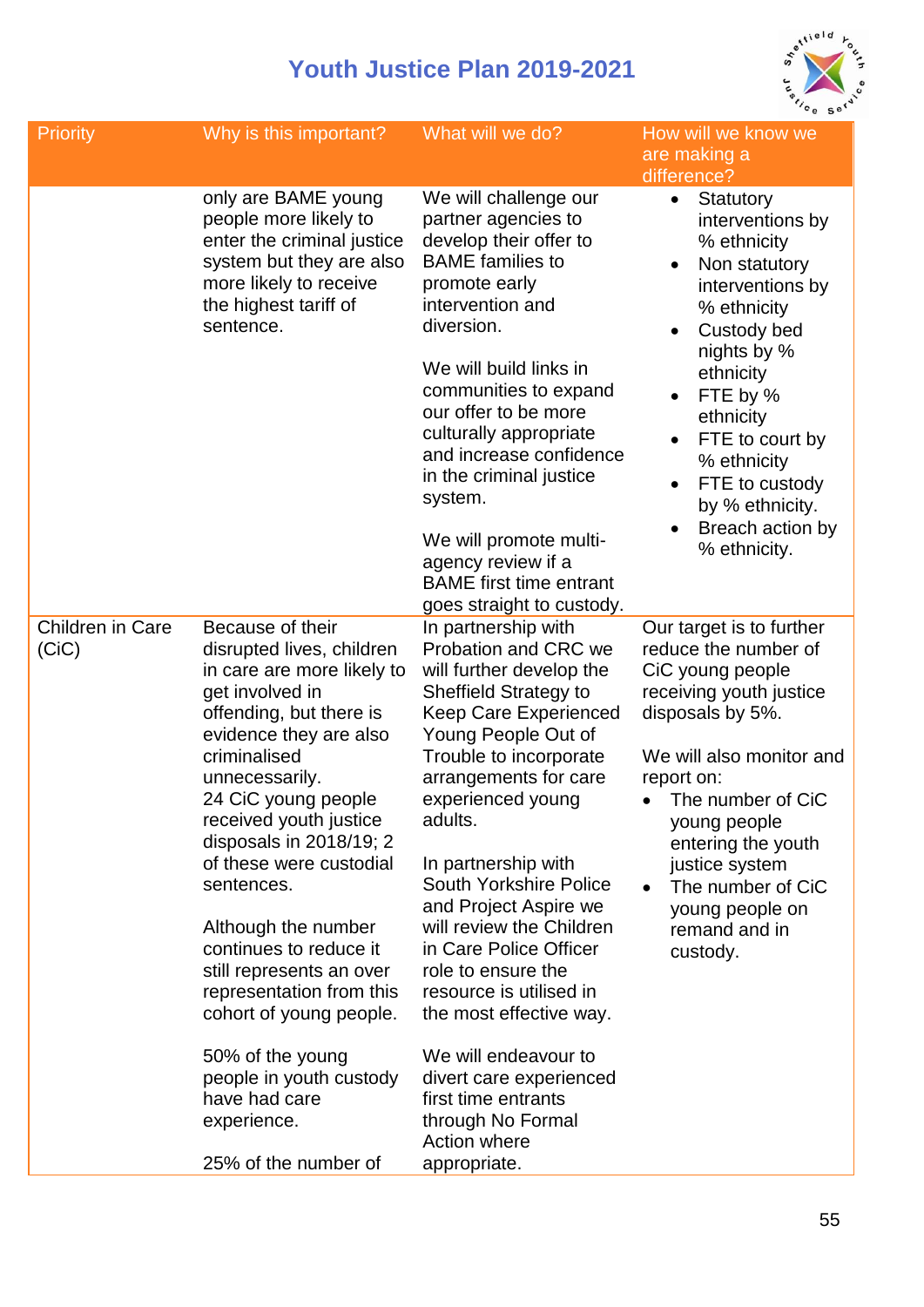

| <b>Priority</b>                       | Why is this important?                                                                                                                                                                                                                                                                                                                                                                                                                              | What will we do?                                                                                                                                                                                                                                                                                                                                                                                                                                                                                                                    | How will we know we<br>are making a<br>difference?                                                                                                                                                                                                                                                                                                                              |
|---------------------------------------|-----------------------------------------------------------------------------------------------------------------------------------------------------------------------------------------------------------------------------------------------------------------------------------------------------------------------------------------------------------------------------------------------------------------------------------------------------|-------------------------------------------------------------------------------------------------------------------------------------------------------------------------------------------------------------------------------------------------------------------------------------------------------------------------------------------------------------------------------------------------------------------------------------------------------------------------------------------------------------------------------------|---------------------------------------------------------------------------------------------------------------------------------------------------------------------------------------------------------------------------------------------------------------------------------------------------------------------------------------------------------------------------------|
|                                       | people in adult custody<br>have had care<br>experience.                                                                                                                                                                                                                                                                                                                                                                                             |                                                                                                                                                                                                                                                                                                                                                                                                                                                                                                                                     |                                                                                                                                                                                                                                                                                                                                                                                 |
| Engagement and<br>Participation       | Young people are in the<br>best position to inform<br>the service of what they<br>need, and what we<br>need to do to meet<br>those needs.<br>Young people need to<br>be listened to, their<br>voices need to be heard<br>and their opinions<br>valued.                                                                                                                                                                                              | We will work with<br><b>Sheffield Futures Young</b><br>Advisors to develop a<br>strategy to effectively<br>collate the views of<br>young people and use<br>this to improve the<br>effectiveness of the<br>service.<br>We will increase the use<br>of self-assessment and<br>parent self-assessment<br>at review and end of<br>orders and harvest the<br>information relating to<br>the service.<br>We will develop an<br>action plan around the<br>areas where young<br>people who are<br>consulted state that we<br>can do better. | We will develop a<br>strategy for engagement<br>and participation and<br>report to the board on<br>progress.<br>We will report on our<br>findings both from self-<br>assessments and from<br>additional participation<br>activities.<br>Agreed actions from the<br>above will be monitored<br>through the service<br>improvement plan and<br>through reporting to the<br>board. |
| <b>Child Criminal</b><br>Exploitation | There is growing<br>national recognition that<br>young people are being<br>drawn into offending by<br>adults who profit by their<br>involvement and that in<br>addition to<br>criminalisation this<br>places them at serious<br>risk of being victim<br>and/or perpetrator of<br>serious youth violence.<br>Those profiting from the<br>exploitation target<br>vulnerable young<br>people and use<br>sophisticated grooming<br>methods such that in | Develop expertise<br>across the service in<br>identifying signs of<br>exploitation and<br>effectively intervening to<br>divert those at risk.<br>Establish a baseline of<br>young people in the<br><b>Youth Justice Service</b><br>mapped to an organised<br>crime group and another<br>for those assessed as at<br>risk of exploitation<br>through serious<br>organised crime as<br>measured by being<br>open to the Criminal<br><b>Exploitation Team.</b>                                                                         | Our target is to reduce<br>the number of young<br>people in the Youth<br>Justice Service who are<br>criminally exploited.<br>We will monitor;<br>Reoffending in young<br>people mapped to an<br>organised crime<br>group.<br>Reoffending in young<br>$\bullet$<br>people assessed as<br>at risk of exploitation.<br>Use of the National<br>Referral Mechanism                   |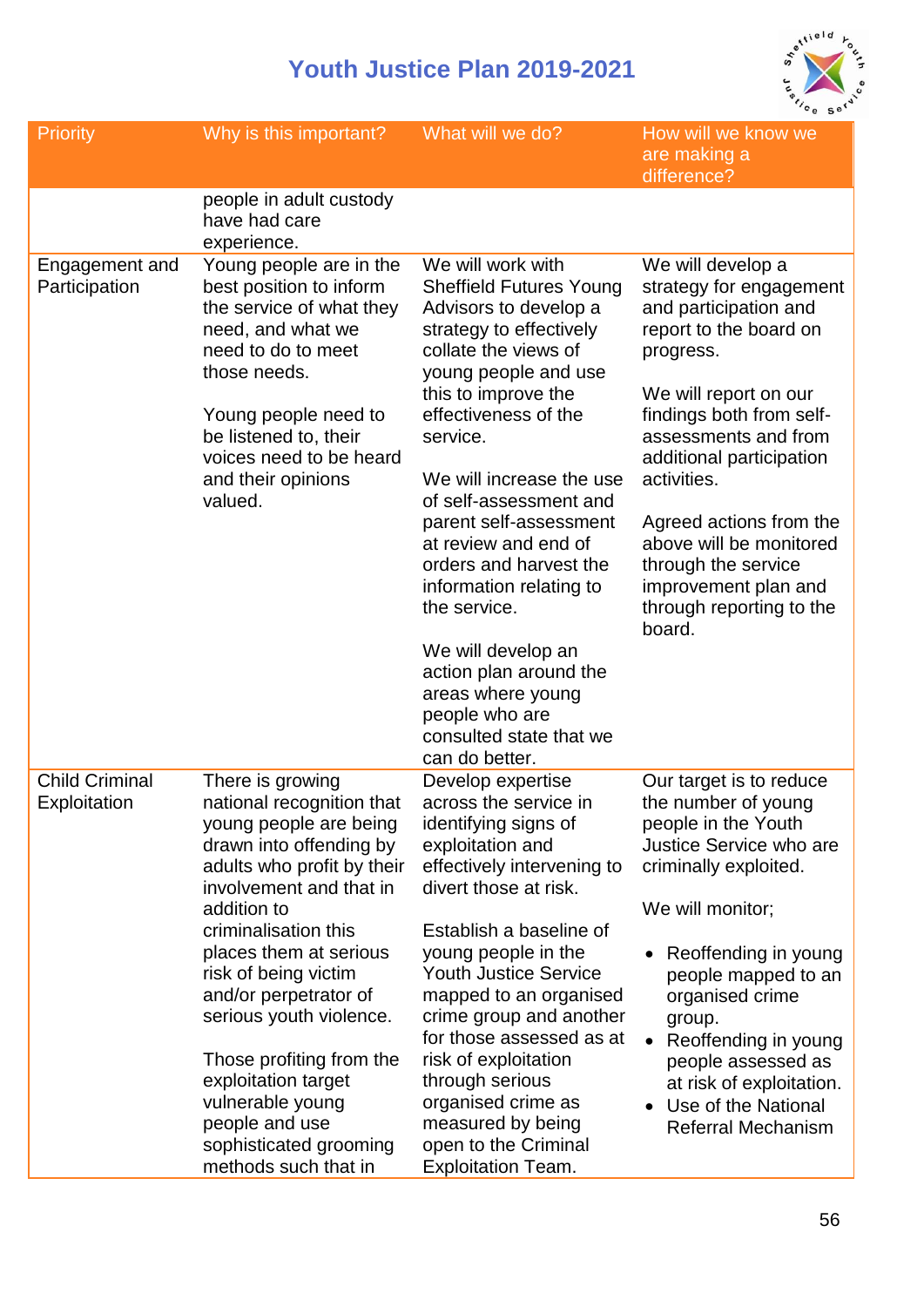

| <b>Priority</b> | Why is this important?                                                                                                                                                                                                                                                                                                                                                                                                                                                                                                                                                                                                                                       | What will we do?                                                                                                                                                                                                                                                                                                                                                                                                                                          | How will we know we<br>are making a<br>difference? |
|-----------------|--------------------------------------------------------------------------------------------------------------------------------------------------------------------------------------------------------------------------------------------------------------------------------------------------------------------------------------------------------------------------------------------------------------------------------------------------------------------------------------------------------------------------------------------------------------------------------------------------------------------------------------------------------------|-----------------------------------------------------------------------------------------------------------------------------------------------------------------------------------------------------------------------------------------------------------------------------------------------------------------------------------------------------------------------------------------------------------------------------------------------------------|----------------------------------------------------|
|                 | many cases the young<br>people do not see<br>themselves as victims.<br>Sheffield's partnership<br>approach to dealing with<br>the above issues is<br>Operation Fortify and<br>closely linked to this is<br>the Criminal Exploitation<br>Team which consists of<br>staff and managers from<br>social care, YJS, CYT<br>and MAST. This service<br>began in October 2018<br>and is active in its<br>development of practice<br>in which the Youth<br>Justice Service plays an<br>important part.<br>The Youth Justice<br>Service will work<br>collaboratively on this<br>priority with the Criminal<br><b>Exploitation Team and</b><br><b>Operation Fortify</b> | In partnership with the<br><b>Criminal Exploitation</b><br>Team develop<br>resources for<br>intervening with young<br>people and families at<br>risk of exploitation and<br>those involved in<br>serious organised crime.<br>Train staff and increase<br>use of the National<br>Referral Mechanism.<br>In partnership with<br>MAST and CYT develop<br>resources to educate<br>young people and<br>families and increase<br>resilience to<br>exploitation. |                                                    |

The priority areas for increasing use of education, training and employment and also for promoting good case management that were included in the last plan, whilst not identified as targets this year, remain high priorities and we continue to strive to maintain high standards in these areas.

The staff group identified that they would like the service to better promote the work it does and the successes it has. This will be an additional goal for the coming year.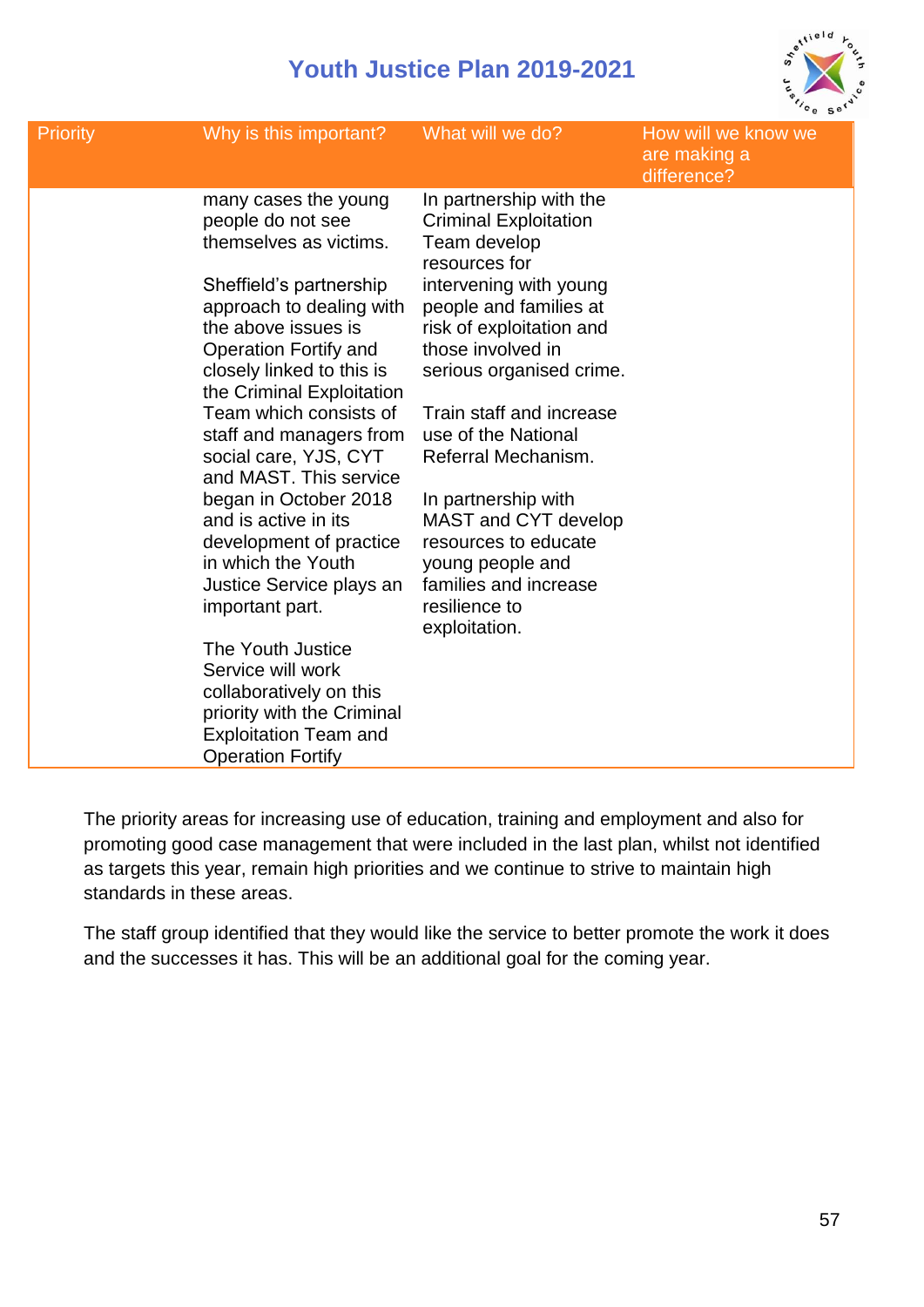#### <span id="page-57-0"></span>**13.Positive comments and case studies**

"Being with the YJS has really helped my son's confidence grow and his worker has been an absolute Star".

(Parent)

"My time with YJS was better than I expected ……the sessions I had "got in my head" and stopped me from fighting with other young people…… I opened up to staff at YJS more than I have with any other professional, which surprised me".

(Young Person)

"Thank you so much for all the help you have given my son and to me, we massively appreciate it".

(Parent)

"…….. is talking more openly about his stammer and the strategies that you have taught him. His mother really appreciates the work that you have done with him and that it has enabled him to talk openly to her about the strategies. It has reduced the stigma around his stammer"

(Feedback from case manager to SLT)

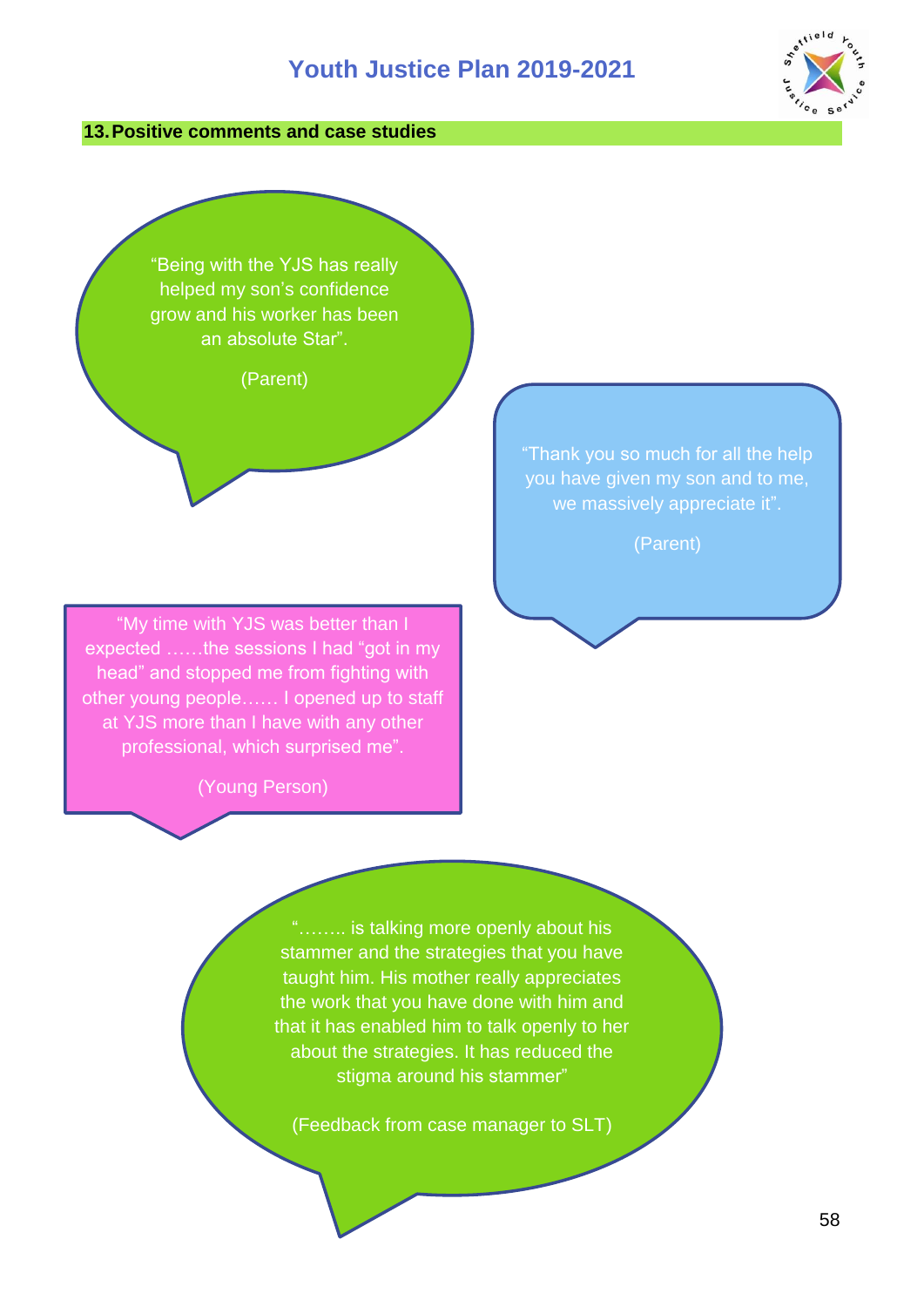

"If it wasn't for my case manager's help and support I wouldn't be here now….. I have been out of trouble for 2 years, but before that had been getting into trouble and mixing with the wrong people and he helped me to get on the right path………I am so grateful to him and appreciate everything he has done for me as it has turned my life around……I wish everyone could have someone like him to help them".

(Young person who came in to Star House after a period of 2 years and wanted to tell us what a difference it had made to her as she felt she now has a future to look forward to).

#### **Comment from CLG Appropriate Adult Service to SLT Workers**

"I'm writing to thank you both for your extremely valuable and greatly appreciated contribution to the preparatory training of volunteer appropriate adults over the past year. All the sessions you delivered were very well received and this was reflected in the feedback of our learners. Many of them stated how thought provoking it was, and what they had learned could prove to be invaluable whilst volunteering as an AA to support vulnerable people in police custody, many of whom we know, have significant communication difficulties as well as it being useful in other aspects of their lives generally. We hope you'll be able and willing to continue having an input so others will also be able to benefit from your considerable expertise and experience".

#### <span id="page-58-0"></span>**SEND/SLT Case Study**

"M", a 15-year-old male, lived at home with his Mother, Grandmother and four younger siblings.

M has some mild neurodevelopmental difficulties and a diagnosis of Developmental Coordination Disorder (Dyspraxia). M was seen for an appointment at The Ryegate Children's Centre in 2013. He attended for a Social Communication Disorders (SCD) Assessment as his Mum had requested further investigations into a possible diagnosis of Asperger's Syndrome. Based on M's presentation on the day and available information from the past it was felt that M presented with mild social communication difficulties but he did not meet the criteria for a diagnosis of Asperger's Syndrome.

M experienced periods of neglect in his early years and also witnessed domestic abuse within the family home. He attends mainstream education and has had no school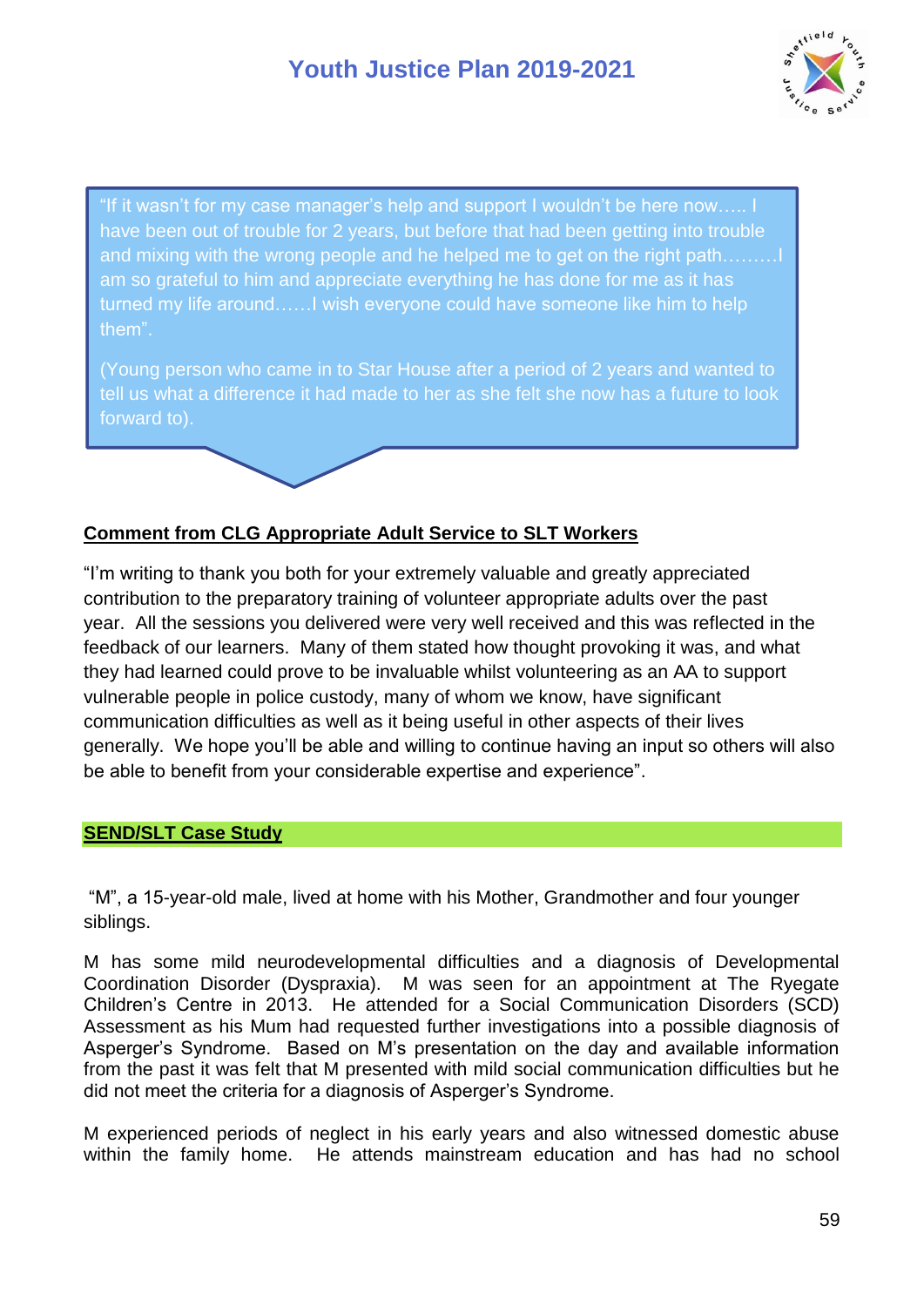

exclusions or history of substance misuse. It was reported that M has no history of head injuries, hearing or visual difficulties.

M was sentenced to a 9 month Referral Order

#### **SLT Assessment**

At the start of his Referral Order, M's caseworkers completed a Speech and Language Therapy (SLT) screening form, which highlighted social skills as an area of concern. The SLT met with M's caseworkers and discussed his case and current concerns. The SLT then saw M for three assessment sessions, which involved taking a case history with M's Mum, finding out M's perception of his own communication strengths and difficulties and formal and informal assessment activities.

M's language skills were found to be in the average or above average range on formal testing, however at times he struggled to express his ideas and give explanations.

M demonstrated strengths in his ability to:

- remember and understand spoken instructions and longer pieces of spoken information
- formulate spoken sentences and narrative (when provided with visual support)
- tell the time (digital and analogue) and understand time concepts
- understand vocabulary
- verbal social skills e.g. turn-taking, maintaining the topic of conversation
- give eye contact

M's communication difficulties impacted on his ability:

- think flexibly and use his imagination
- understand non-literal language e.g. problem solving and making deductions, which rely on your ability to 'read between the lines' and 'see the bigger picture'
- understand and express his emotions effectively and recognise emotions in others
- problem solve
- form and maintain friendships
- pick upon non-verbal cues

#### **Intervention**

The SLT wrote a report explaining M's strengths and difficulties and distributed this to his parents, caseworkers, school and the other professionals working with him. The SLT also suggested some strategies to support M's communication difficulties.

M received 8 sessions working with one of his YJS Case Officers and the SLT. The focus of the sessions was to develop M's understanding and awareness of:

- adolescence and puberty
- relationships
- victim awareness
- being sexual in a safe way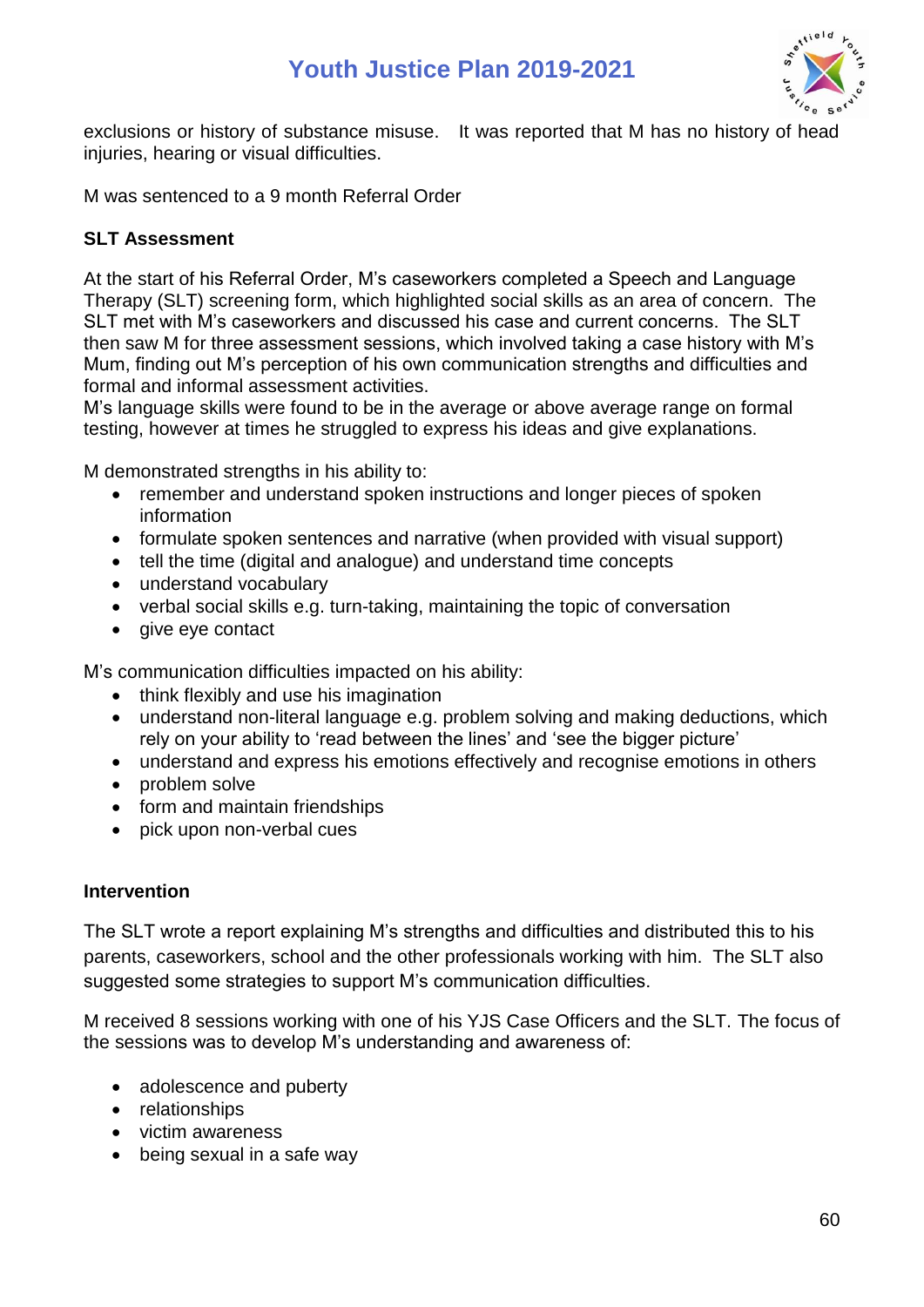

The SLT and M worked together to create an advice booklet which lists what would be considered to be safe/ok vs not safe/ok in a relationship.

#### **Outcomes**

M's caseworker said:

"When we initially met M we were aware that he was an intelligent young man, who was achieving good grades in school however, at a personal and social level M appeared to be immature for his age. When speaking with M about the offence and his life in general it was obvious that he did not fully understand others' emotions, nor was he able to always convey his own emotions.

As the case was due to sexually harmful behaviour we had to cover some very in depth and personal work with M. It was imperative that we gauged the wording and the work that we were planning at a level that M would be able to understand.

The SLT used a lot of visual support e.g. cartoons and story/emotions boards to help M recall and talk about what happened during the offence. I led on the work and The SLT suggested ideas on how it could best be adapted for M. The SLT also observed how M responded verbally and non-verbally during the work.

This was really good example of joint working between two agencies. I felt that the advice from SLT benefited how I could tailor a YJS intervention to meet M's needs and learning style".

M has now finished his Order and is awaiting a review appointment at The Ryegate Children's Centre for further investigation into a diagnosis of an Autism Spectrum Disorder, following his involvement with the YJS over the last 9 months. The YJS SLT will be part of this assessment process.

#### <span id="page-60-0"></span>**Case study: Accommodation**

E was 18 years old when he came into Roundabout's Resettlement Service after he had been evicted by another provider. He had been entrenched in gang culture and has previous drug related offences. Sheffield YJS and Social Services approached Roundabout to see if we could house E as a matter of urgency. He was currently staying with family in an overcrowded house which led him spending more and more time on the streets. A Keyworker was quickly identified due to a previous working relationship with E whilst in another role with the YJS. A meeting was arranged on the same day of the referral. The Keyworker met with E and his YJS Officer to discuss his needs and to formulate a plan of action. We identified an ideal property in an area close to his support network (family) and also away from any potential conflict/danger zones.

He moved into the property soon after and cooperative working began between Roundabout, YJS and the Leaving Care Team to support E with his aims to withdraw from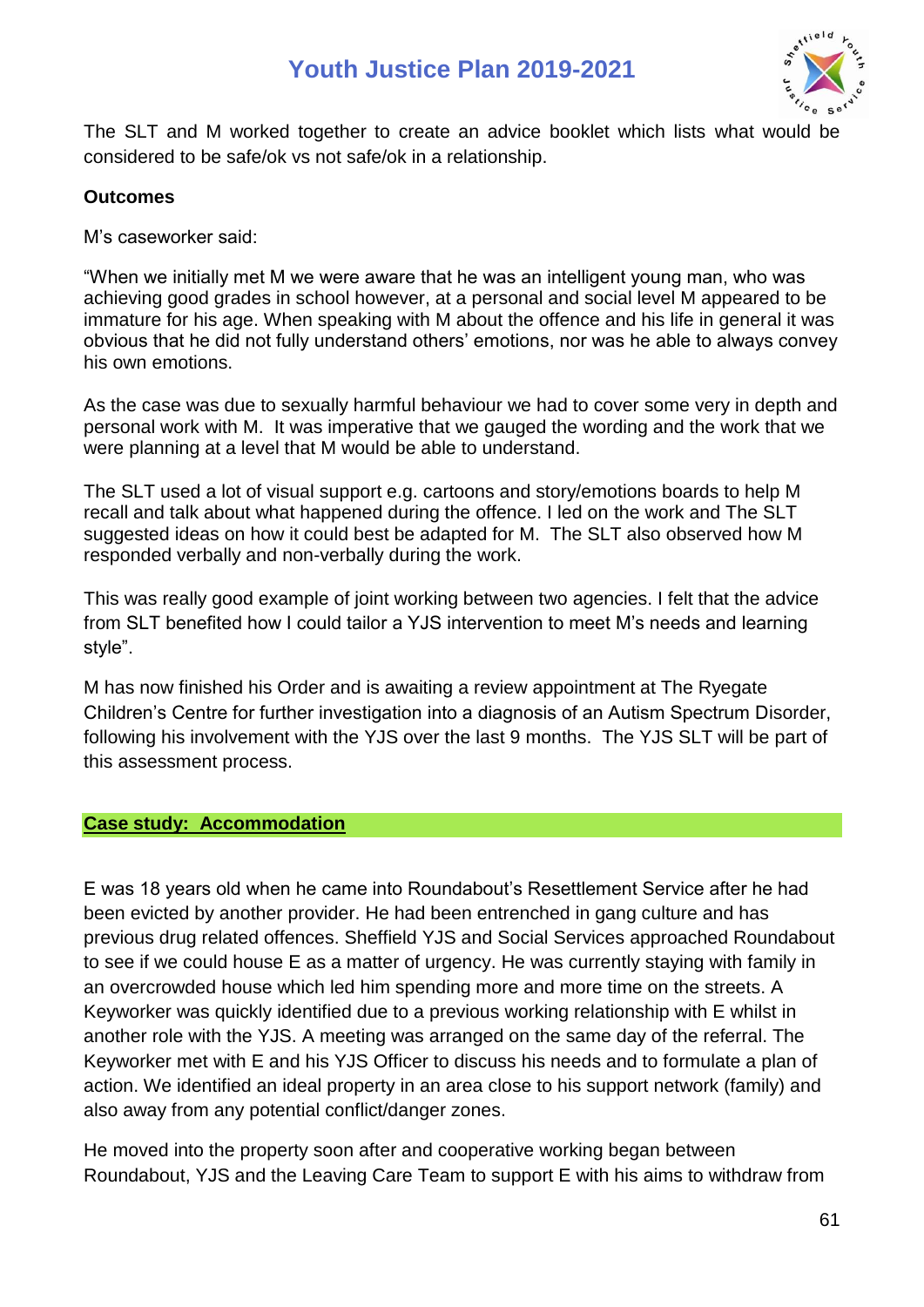

offending behaviour and work toward gaining his own Council tenancy and living independently.

E engaged well with all support and made rapid progress with his independent living skills. This was helped greatly by the wrap around support he received from all professionals involved working very closely with him and each other to ensure he got all of the support he required. After around five months we had a discussion with E and the decision was made to sign him up to the Council Housing Register. We put him forward for priority status to enable him to bid on properties in his selected areas. Within a month a property had been identified and a successful bid was made. We began work with E to prepare the property by painting it with him and accessing his Setting Up Home grant to carpet and furnish it. E moved in within three weeks after all the work was completed and remains there to this day. He still keeps in touch and will sometimes ask for advice when he needs it. He said that he is "Thankful for the solid base Roundabout provided for me that enabled me to relax enough to be able to work on myself" and the targets he had.

#### <span id="page-61-0"></span>**Case Study - Education**

#### **Background**

J received a 9 month Referral order for offences of Assault and Theft. J is a looked after young person that has had many missing episodes and rarely attended school. When he did attend he was excluded many times which resulted in a permanent exclusion.

J was placed in care between 2007 and 2017 mainly with foster carers but also in children's homes.

J returned to the family home on 2017 following the breakdown of his foster placement and when placed in children's homes he regularly went missing and was often sleeping rough.

With support from social care the placement back with mum proved successful despite the level of poverty the family experienced.

#### **ETE Intervention**

When the YJS Education Worker first met J, after his GCSE exams, as he had been allowed to take Maths and English, he had not received his results and was too nervous to go into school to enquire about them. The YJS Education Worker contacted school for him and he was pleased to discover that he had attained:

Grade 3 Maths

Grade 2 English Language

Grade 1 English Literature.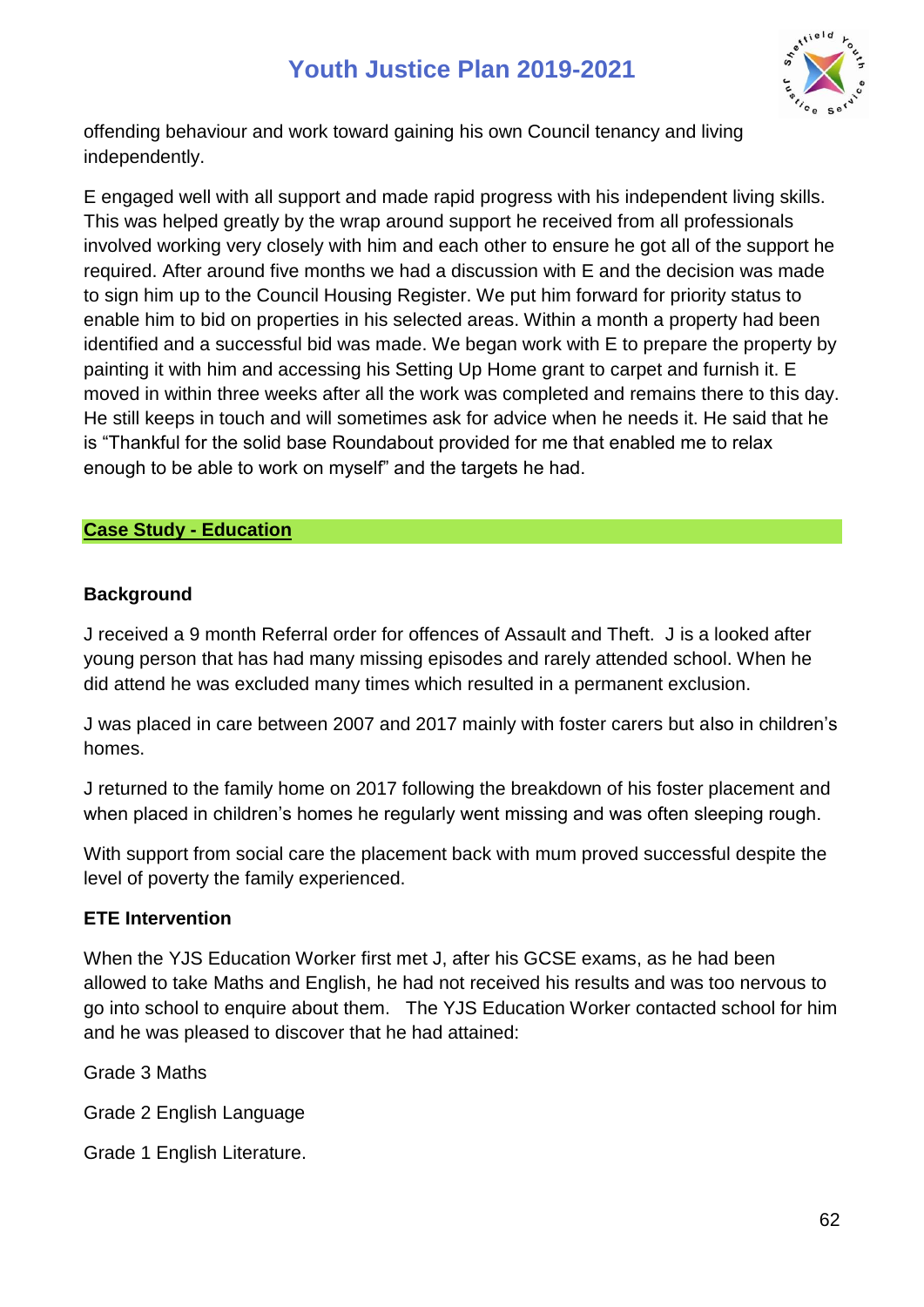

J was pleased with his results especially the maths qualification which is equivalent to a D. Since J had not attended school very much these results are not a true reflection of his ability.

J had not had any Information and Guidance and therefore did not have any post 16 education or training in place.

J was very anxious at his initial meeting with the Education Worker, he appeared nervous and made little eye contact. He was not sure what area of work he wanted to do but had decided he wanted a job and not training. His school experience had put him off being in a classroom setting.

J showed interest in construction/warehousing and discussed getting a CSCS Card. He was worried about coping with a classroom situation to gain the card. He was also concerned about his sleep pattern as he was going to bed very late and not getting up until mid-day. This was an issue in terms of attending training or employment.

The Education Worker decided to tackle the issues of his reluctance to be in a classroom by trying to build up his confidence in this area. J agreed to attend 1-1 sessions to complete an AQA Qualification in Employability Level 1. Within this qualification he worked with the Education Officer to create a CV, started to think about attending an interview, applying for jobs and thinking about what qualities an employer would be looking for.

After this work was successfully completed the Education Worker made contact with a warehouse company called GB EYE. The company agreed to take him on for work experience for three afternoons per week. This was to accommodate his poor sleep pattern. It was agreed that after a set amount of time the start time would be adjusted to get J in to a better routine of getting up earlier.

J was supported throughout this process by the Education Worker taking him to visit the warehouse to meet the employer, purchasing safety boots and a high viz vest. The Education Worker ensured he had a bus pass so that he could get there, and he was also accompanied by a YJS Support Worker on the bus for the first week.

The placement proved successful and after a few weeks the employer agreed to keep him on. The YJS was able to pay him £20 per day from funds from a work experience pilot negotiated with another department of the local authority. This enabled J to get a sense of being in paid employment and with the support around him his confidence grew and he started attending full days.

J attended the work placement for 5 months until his order finished and he was then referred onto the Apollo Project.

Through his positive experience of employment, a CV with work history, and a glowing reference from GB Eye, J will be able to progress into fulltime paid employment in the future.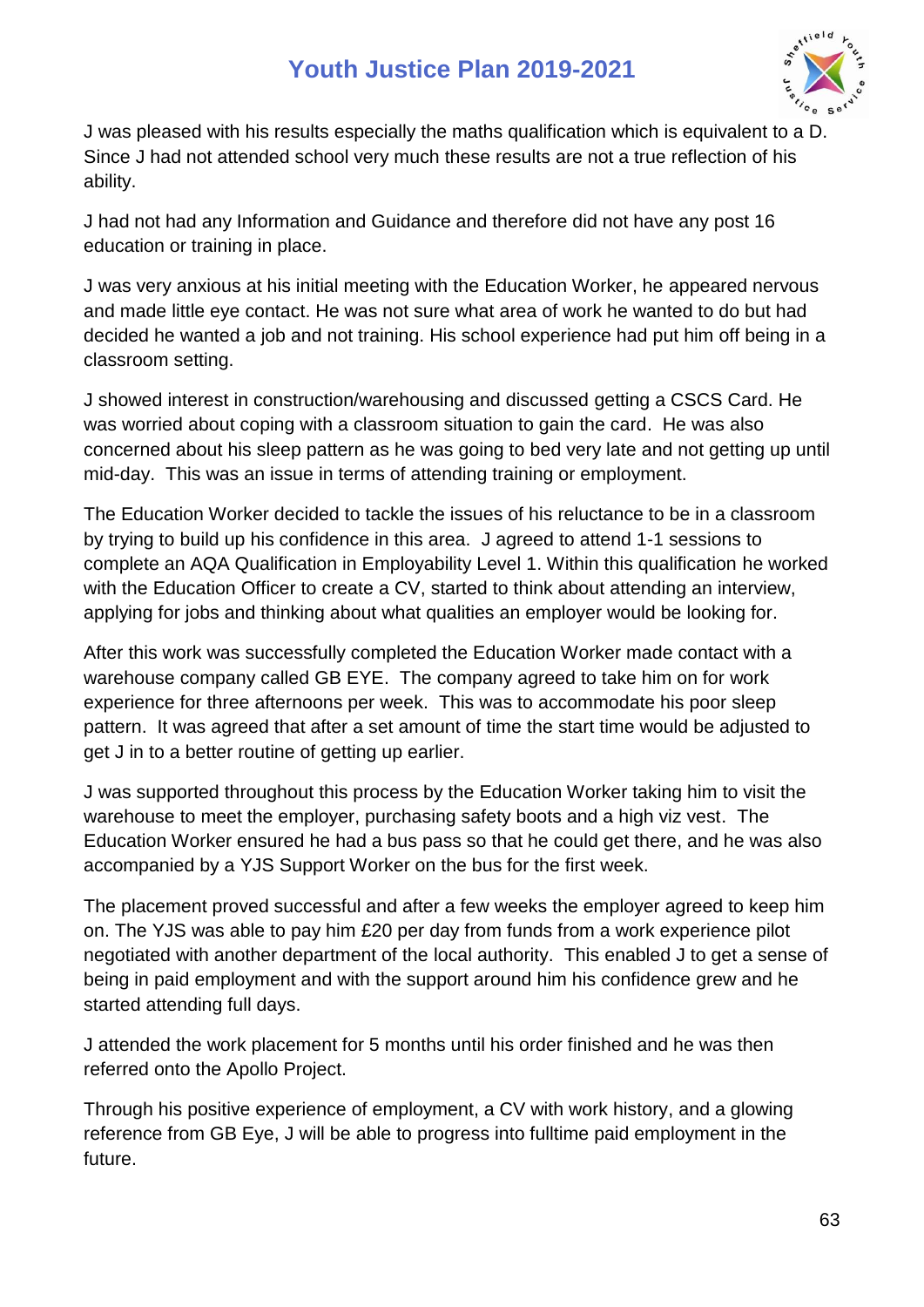

#### <span id="page-63-0"></span>**Case Study – Substance Misuse**

D came to the YJS on a Youth Conditional Caution following an incident where he had overdosed misusing Xanax and needed hospitalisation. Whilst receiving treatment he assaulted a nurse, breaking her ribs. He had no memory of the incident so found it hard to identify with victim, empathise or understand his behaviour. During assessment with D the Substance Misuse Worker explored D's personal experiences of using drugs, and motivators to use. It was disclosed that D had been misusing Xanax and supplying other drugs for personal use from the Dark Web, this had led to greater experimentation and levels of use overall.

D initially obtained Xanax as self-medication for his anxiety, which was so severe it had resulted in significant social avoidance and loss of employment.

D engaged with the psychologist from CAMHS and travels with Mum or Dad.

D's Xanax use had become dependent and his behaviour, and personality, changed with higher dose of use. D discontinued his use a few months ago and went through physical and mental withdrawal, so the referral to Substance Misuse was with a goal for support and not to relapse back into use. He was assessed as having a low risk of relapse.

The Substance Misuse Worker did have concerns over his current drug use – recreational use of cannabis and LSD, also the perceived effect on his mental health and a longer term impact on anxiety.

D considered himself an experienced user who promotes harm reduction in his use though he was open to learning more and checking his facts. This had to be delivered to suit his desire to find out things to broaden an already good understanding if this was to have any impact on his personal harm reduction strategies.

D had been someone for whom the drug taking experience was novel and fascinating from point of sale, doing research on new drugs, finding new marketplaces to buy them and new technologies. He had built a strong identity as a drug user.

Attitudes to drug use in the family had been largely pro - Dad accepting of his experimentation with drugs. D had used with family, which added to his view drug use is normal and acceptable.

Other Influences on and around D - a desire to experience being in an altered state and a big gamer so he liked living in another reality. Friendships - peer preferences for other YP, and adults (in family), who misuse or experiment with drugs.

#### **Support offered**

The Substance Misuse Worker offered: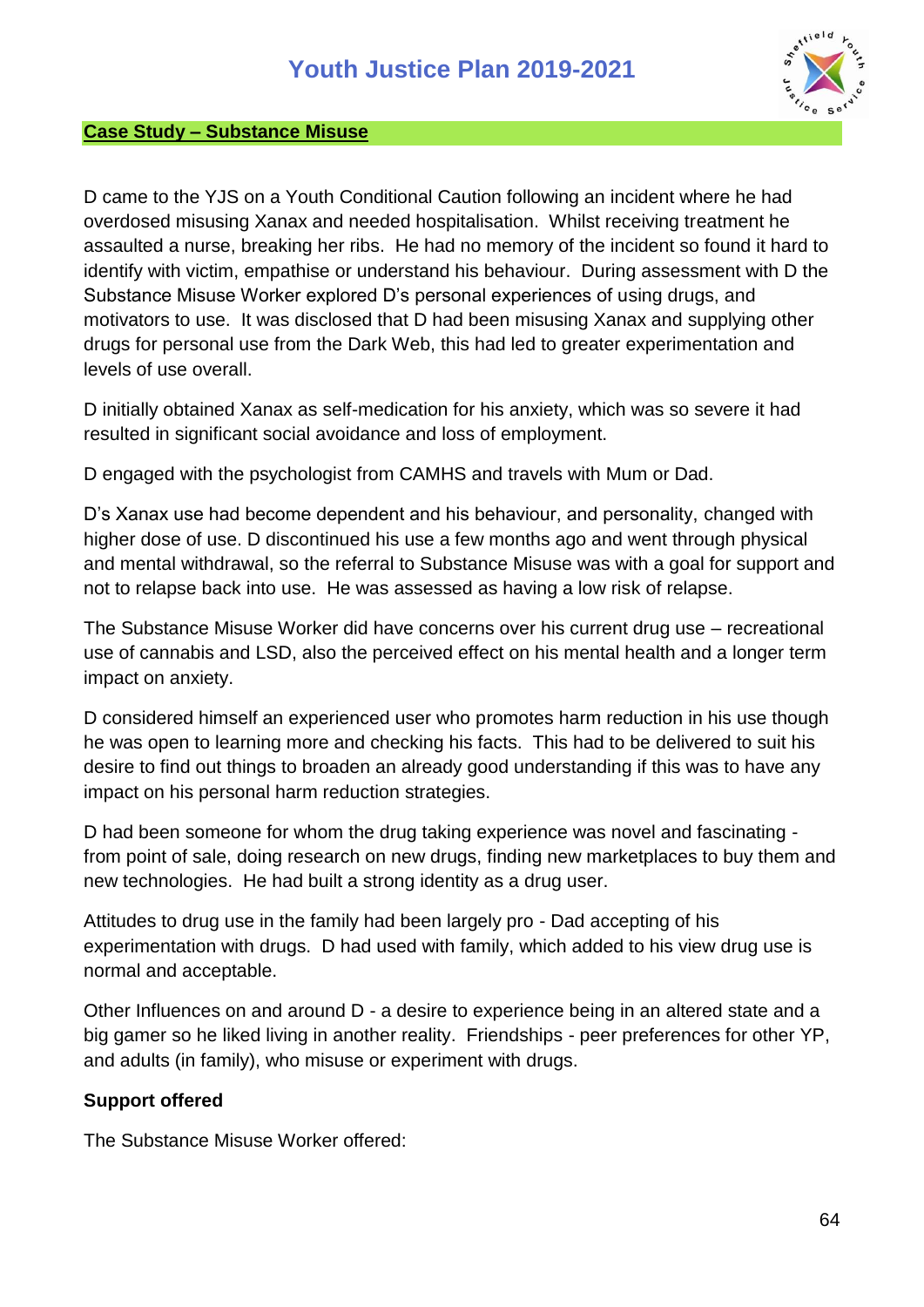

- An open space to discuss the personal impact of Xanax abuse on D, and his family.
- Enhanced offer of drugs education around LSD, cannabis and Xanax, and the impact on brain, emotions and behaviour. Considering why D felt and acted as he did and what maybe happen if he was to use again.
- Tracing history, culture and social features of using different substances.
- Engaging discussion to put across personally important harm reduction messages.
- Support to understand what different drug overdoses were, risk of harm and practical things to do or observe in how to prevent one.
- The opportunity to talk over and check issues of legality in drug use and risky practice.

The Substance Misuse Worker worked through perceived attitude towards victim based on effects of drug use. D has used substances which has significant impact on memory and emotional processing so finds it hard to be able to explain why he offended or what he was feeling at time, although he was encouraged to develop a sense of personal responsibility around his choice to get in that state.

The Substance Misuse Worker intervened on issues of appropriateness, boundaries from family and pro social attitudes towards controlled substances. Also disclosures D made about being in possession of an offensive weapon. The Substance Misuse Worker discussed this with the family and raised this as a safeguarding issue, consulted with social care and investigated issues further.

Realistic goals for change were explored and the desire to control drug use, rather than pursue abstinence. D was supported to put together practical suggestions and ideas that would help him keep perspective on his use, and to be able to effectively monitor that so he is not dependent or loses sight over what is low risk use.

Work was completed on further exploration of social anxiety - causes and treatment, and D was encouraged to explore self-confidence, self-esteem and positive identity, in course of intervention. This was so he felt like he had coping skills to reduce his anxiety that were not reliant or exclusive of using drugs.

D was encouraged to think more about where he was getting information on drugs from, and limitations and drawbacks if that needed addressing. He was only using drug user forums and buying his own drug testing purity kits, and was relying on this to keep safe.

The work also included unpicking issues posed by new technologies, and buying and selling of drugs, and risks and benefits of buying drugs in these ways.

#### **Outcomes**

D grew in social confidence and communication skills improved, which was observed by his case manager, once he felt heard and understood.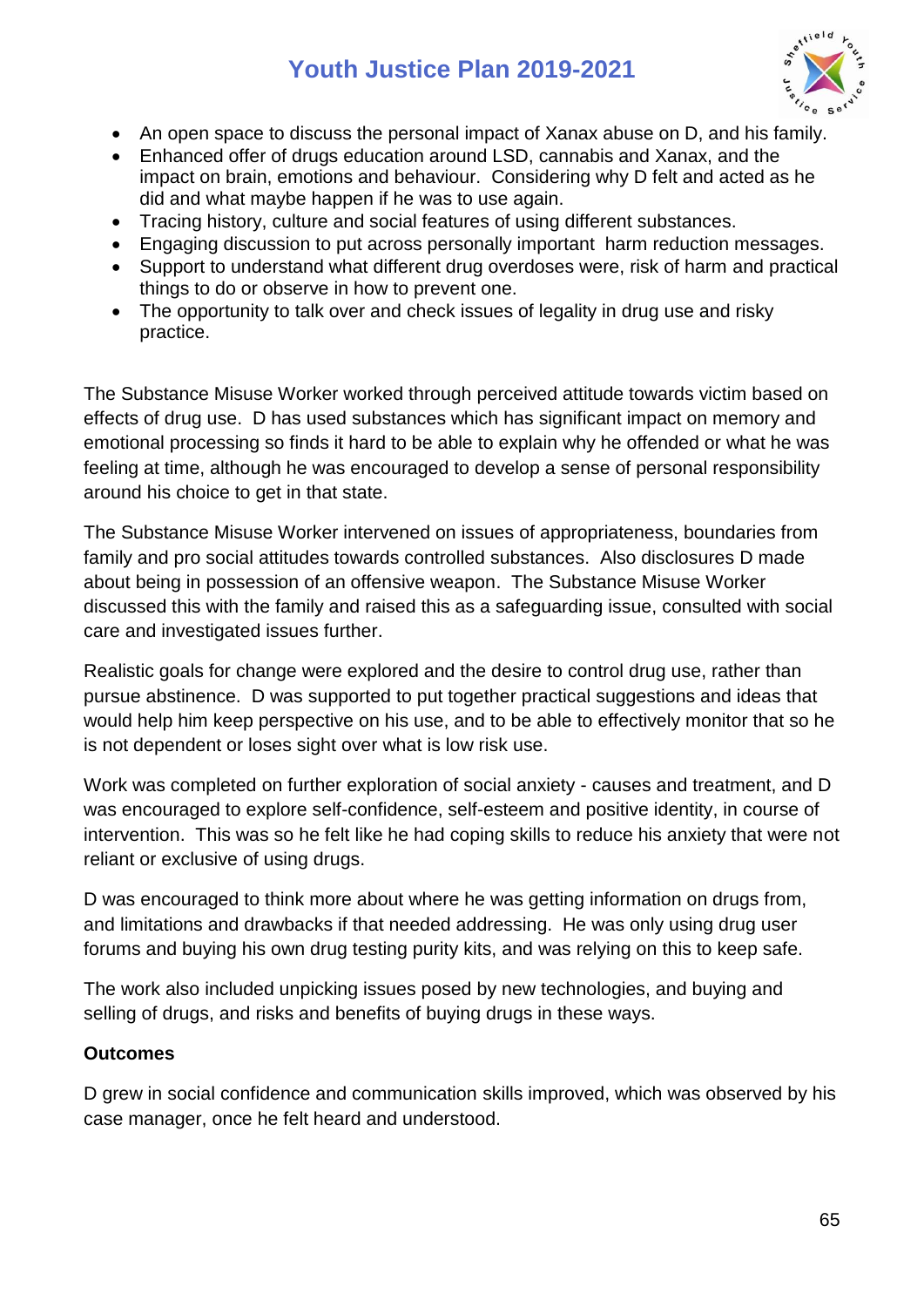

D had positive experience of the Substance Misuse service and would recommend using again. If his drug use ever becomes high risk or problematic he will go back into service and get support he needs.

D took on board key messages around keeping safe and controlling drug use in future.